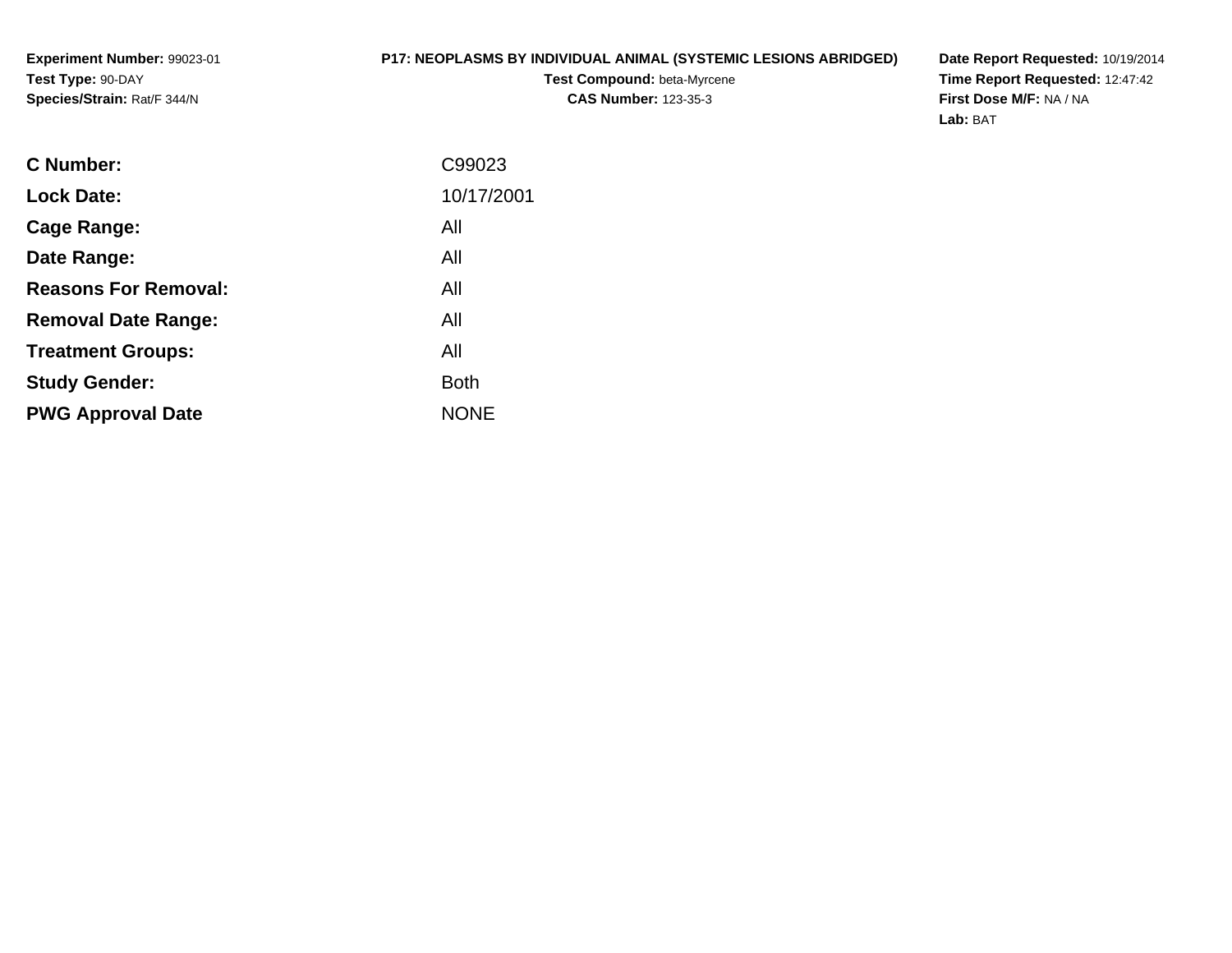## **Species/Strain:** Rat/F 344/N

### **P17: NEOPLASMS BY INDIVIDUAL ANIMAL (SYSTEMIC LESIONS ABRIDGED)**

**Test Compound:** beta-Myrcene

**CAS Number:** 123-35-3

**Date Report Requested:** 10/19/2014**Time Report Requested:** 12:47:42**First Dose M/F:** NA / NA**Lab:** BAT

|                              | DAY ON TEST      | $\boldsymbol{\theta}$<br>$\boldsymbol{\theta}$ | $\boldsymbol{\theta}$<br>0  | 0<br>$\boldsymbol{\theta}$ | 0<br>0                     | 0<br>$\boldsymbol{\theta}$ | 0<br>$\boldsymbol{\theta}$ | 0<br>0                     | 0<br>$\boldsymbol{\theta}$ | 0<br>$\boldsymbol{\theta}$ | 0<br>0                     |         |
|------------------------------|------------------|------------------------------------------------|-----------------------------|----------------------------|----------------------------|----------------------------|----------------------------|----------------------------|----------------------------|----------------------------|----------------------------|---------|
| F 344/N Rat Male             |                  | 9                                              | 9                           | 9                          | 9                          | 9                          | 9                          | 9                          | 9                          | 9                          | 9                          |         |
| 0 G/KG                       |                  | $\mathfrak{z}$                                 | $\overline{\mathbf{3}}$     | $\mathfrak{z}$             | $\overline{\mathbf{3}}$    | $\overline{\mathbf{3}}$    | $\overline{\mathbf{3}}$    | $\mathfrak{z}$             | $\overline{\mathbf{3}}$    | $\overline{\mathbf{3}}$    | $\mathfrak{z}$             |         |
|                              | <b>ANIMAL ID</b> | $\mathbf 0$<br>$\mathbf 0$                     | $\mathbf 0$<br>$\mathbf 0$  | $\mathbf 0$<br>$\mathbf 0$ | $\mathbf 0$<br>$\mathbf 0$ | $\mathbf 0$<br>$\mathbf 0$ | $\mathbf 0$<br>$\mathbf 0$ | $\mathsf 0$<br>$\mathsf 0$ | $\mathbf 0$<br>$\mathbf 0$ | $\mathbf 0$<br>0           | $\mathbf 0$<br>$\mathbf 0$ |         |
|                              |                  | 1                                              | 1                           | 1                          | 1                          | 1                          | 1                          | 1                          | 1                          | 1                          | 1                          |         |
|                              |                  | 0<br>1                                         | $\pmb{0}$<br>$\overline{2}$ | $\,0\,$<br>3               | 0<br>4                     | 0<br>5                     | 0<br>6                     | 0<br>$\overline{7}$        | 0<br>8                     | 0<br>9                     | 1<br>0                     | *TOTALS |
| <b>Alimentary System</b>     |                  |                                                |                             |                            |                            |                            |                            |                            |                            |                            |                            |         |
| Esophagus                    |                  | +                                              |                             |                            | +                          | +                          | +                          | +                          |                            | +                          | +                          | 10      |
| Intestine Large, Cecum       |                  | +                                              | +                           | $\ddot{}$                  | $\ddot{}$                  | $\ddot{}$                  | $\ddot{}$                  | +                          | +                          | +                          | +                          | 10      |
| Intestine Large, Colon       |                  | $\ddot{}$                                      | +                           | +                          | +                          | $\ddot{}$                  | $\ddot{}$                  | $\ddot{}$                  | $\pm$                      | $\ddot{}$                  | $\ddot{}$                  | 10      |
| Intestine Large, Rectum      |                  | $\ddot{}$                                      | $\ddot{}$                   | $\ddot{}$                  | $\ddot{}$                  | $\ddot{}$                  | $\ddot{}$                  | $\ddot{}$                  | $\pm$                      | $+$                        | $\ddot{}$                  | 10      |
| Intestine Small, Duodenum    |                  | $\ddot{}$                                      | $\ddot{}$                   | $\ddot{}$                  | $\ddot{}$                  | $\ddot{}$                  | $\ddot{}$                  | $\ddot{}$                  | $\ddot{}$                  | $\ddot{}$                  | $\ddot{}$                  | 10      |
| Intestine Small, Ileum       |                  | $\ddot{}$                                      | $\ddot{}$                   | $\ddot{}$                  | $\ddot{}$                  | $\ddot{}$                  | $\ddot{}$                  | $\ddot{}$                  | $\pm$                      | $\ddot{}$                  | $\ddot{}$                  | 10      |
| Intestine Small, Jejunum     |                  | $\ddot{}$                                      | $\ddot{}$                   | +                          | $\ddot{}$                  | +                          | $\ddot{}$                  | $\pm$                      | $\pm$                      | $+$                        | $\ddot{}$                  | 10      |
| Liver                        |                  | $\ddot{}$                                      | $\ddot{}$                   | $\ddot{}$                  | $\ddot{}$                  | $\ddot{}$                  | $\ddot{}$                  | $\ddot{}$                  | +                          | $\ddot{}$                  | $\ddot{}$                  | 10      |
| Pancreas                     |                  | $\ddot{}$                                      | $+$                         | $\ddot{}$                  | $\ddot{}$                  | $\ddot{}$                  | $\ddot{}$                  | +                          | $\ddot{}$                  | $+$                        | $\ddot{}$                  | 10      |
| Salivary Glands              |                  | $\pmb{+}$                                      | $\ddot{}$                   | $\ddot{}$                  | $\ddot{}$                  | $\ddot{}$                  | $\ddot{}$                  | $\ddot{}$                  | $\ddot{}$                  | $\ddot{}$                  | $\ddot{}$                  | 10      |
| Stomach, Forestomach         |                  | $\ddot{}$                                      | $\ddot{}$                   | $\ddot{}$                  | $\ddot{}$                  | $\ddot{}$                  | $\ddot{}$                  | $+$                        | $+$                        | $+$                        | $\ddot{}$                  | 10      |
| Stomach, Glandular           |                  | $\ddot{}$                                      | $\ddot{}$                   | $\ddot{}$                  | $\ddot{}$                  | $\ddot{}$                  | $\ddot{}$                  | $\ddot{}$                  | $\ddot{}$                  | $\ddot{}$                  | $\ddot{}$                  | 10      |
| <b>Cardiovascular System</b> |                  |                                                |                             |                            |                            |                            |                            |                            |                            |                            |                            |         |
| <b>Blood Vessel</b>          |                  | $\pmb{+}$                                      |                             | +                          | +                          | +                          | +                          |                            |                            |                            | +                          | 10      |
| Heart                        |                  | $+$                                            |                             | $\ddot{}$                  | $\ddot{}$                  | $\ddot{}$                  | $\ddot{}$                  | $\ddot{}$                  | $\ddot{}$                  | +                          | $\ddot{}$                  | 10      |
| <b>Endocrine System</b>      |                  |                                                |                             |                            |                            |                            |                            |                            |                            |                            |                            |         |
| <b>Adrenal Cortex</b>        |                  | +                                              |                             | +                          | +                          | +                          | +                          |                            |                            | +                          | +                          | 10      |
| Adrenal Medulla              |                  | +                                              | $\ddot{}$                   | +                          | +                          | +                          | $\ddot{}$                  | $\ddot{}$                  | $\pm$                      | $\ddot{}$                  | $\ddot{}$                  | 10      |
| Islets, Pancreatic           |                  | +                                              |                             | $\pm$                      | +                          | +                          | $\ddot{}$                  | $\ddot{}$                  | $\ddot{}$                  | $\ddot{}$                  | +                          | 10      |
| Parathyroid Gland            |                  | $\ddot{}$                                      | +                           | +                          | +                          | +                          | $\ddot{}$                  | +                          | $\ddot{}$                  | +                          | +                          | 10      |

\* ..Total animals with tissue examined microscopically; Total animals with tumor **M** . Missing tissue M ..Missing tissue

+ ..Tissue examined microscopically

I ..Insufficient tissue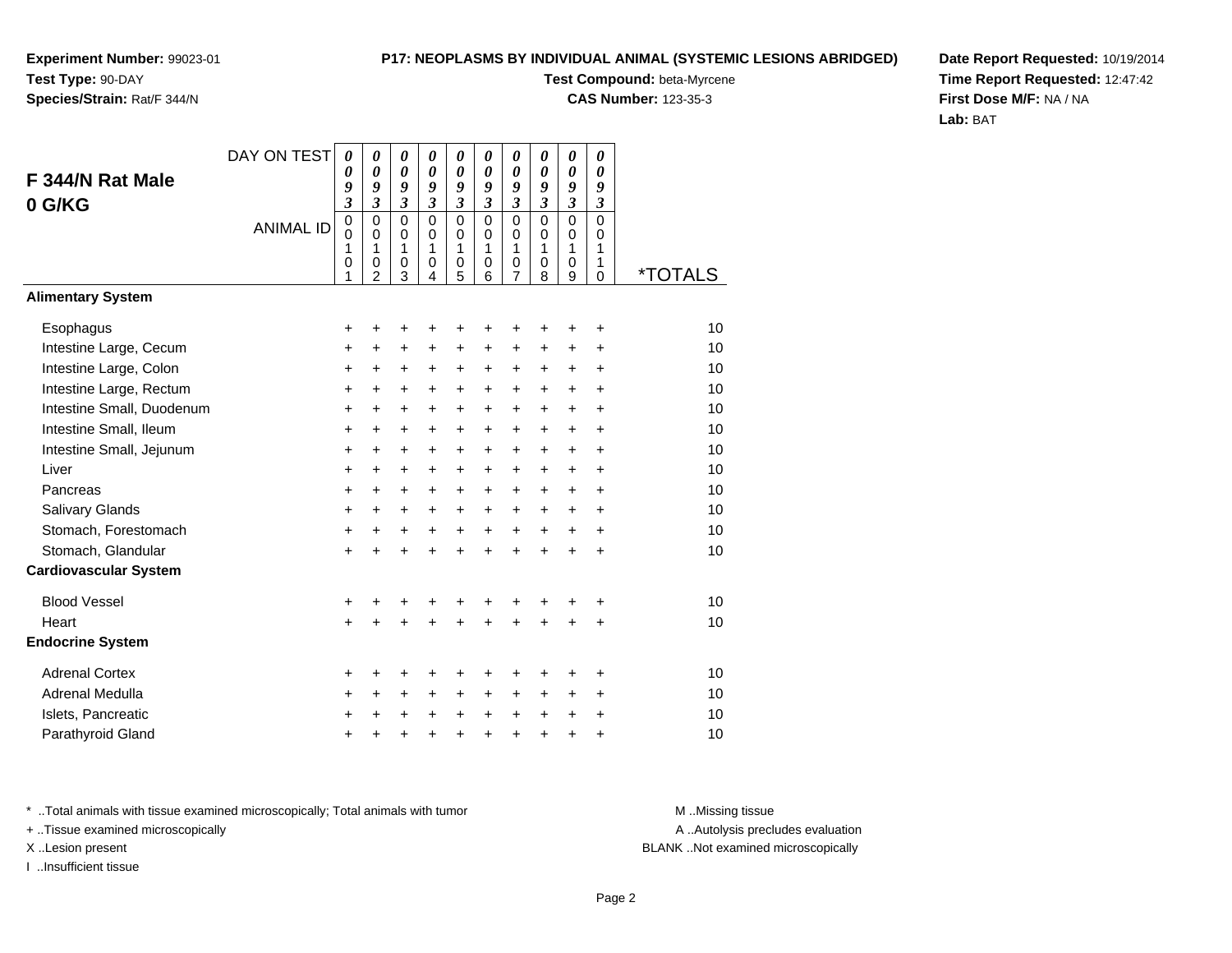### **P17: NEOPLASMS BY INDIVIDUAL ANIMAL (SYSTEMIC LESIONS ABRIDGED)**

**Experiment Number:** 99023-01**Test Type:** 90-DAY**Species/Strain:** Rat/F 344/N

**Test Compound:** beta-Myrcene

**CAS Number:** 123-35-3

**Date Report Requested:** 10/19/2014**Time Report Requested:** 12:47:42**First Dose M/F:** NA / NA**Lab:** BAT

| F 344/N Rat Male<br>0 G/KG           | DAY ON TEST<br><b>ANIMAL ID</b> | 0<br>0<br>9<br>$\overline{\mathbf{3}}$<br>$\mathbf 0$<br>$\mathbf 0$<br>1<br>0<br>1 | $\boldsymbol{\theta}$<br>0<br>9<br>$\mathfrak{z}$<br>$\mathbf 0$<br>$\mathbf 0$<br>1<br>$\pmb{0}$<br>$\overline{c}$ | 0<br>$\boldsymbol{\theta}$<br>9<br>$\boldsymbol{\beta}$<br>$\mathbf 0$<br>$\mathbf 0$<br>1<br>$\mathbf 0$<br>$\overline{3}$ | 0<br>$\boldsymbol{\theta}$<br>9<br>$\boldsymbol{\mathfrak{z}}$<br>$\mathbf 0$<br>$\mathbf 0$<br>1<br>$\boldsymbol{0}$<br>$\overline{\mathbf{4}}$ | $\pmb{\theta}$<br>$\boldsymbol{\theta}$<br>9<br>$\mathfrak{z}$<br>$\mathbf 0$<br>$\mathbf 0$<br>1<br>$\mathbf 0$<br>$\overline{5}$ | 0<br>$\boldsymbol{\theta}$<br>9<br>$\mathfrak{z}$<br>$\Omega$<br>$\Omega$<br>1<br>0<br>6 | $\boldsymbol{\theta}$<br>0<br>9<br>$\boldsymbol{\beta}$<br>$\mathbf 0$<br>$\mathbf 0$<br>1<br>$\boldsymbol{0}$<br>$\overline{7}$ | $\boldsymbol{\theta}$<br>0<br>9<br>$\mathfrak{z}$<br>$\mathbf 0$<br>$\mathbf 0$<br>1<br>$\mathbf 0$<br>8 | $\pmb{\theta}$<br>$\boldsymbol{\theta}$<br>9<br>$\overline{\mathbf{3}}$<br>$\mathbf 0$<br>0<br>1<br>$\pmb{0}$<br>$\overline{9}$ | 0<br>0<br>9<br>$\mathfrak{z}$<br>$\mathbf 0$<br>$\mathbf 0$<br>1<br>1<br>$\pmb{0}$ | <i><b>*TOTALS</b></i> |
|--------------------------------------|---------------------------------|-------------------------------------------------------------------------------------|---------------------------------------------------------------------------------------------------------------------|-----------------------------------------------------------------------------------------------------------------------------|--------------------------------------------------------------------------------------------------------------------------------------------------|------------------------------------------------------------------------------------------------------------------------------------|------------------------------------------------------------------------------------------|----------------------------------------------------------------------------------------------------------------------------------|----------------------------------------------------------------------------------------------------------|---------------------------------------------------------------------------------------------------------------------------------|------------------------------------------------------------------------------------|-----------------------|
| <b>Pituitary Gland</b>               |                                 | $\ddot{}$                                                                           | $\ddot{}$                                                                                                           | $\ddot{}$                                                                                                                   | +                                                                                                                                                | $\ddot{}$                                                                                                                          | $\ddot{}$                                                                                | $\ddot{}$                                                                                                                        | $\ddot{}$                                                                                                | $\ddot{}$                                                                                                                       | $\ddot{}$                                                                          | 10                    |
| <b>Thyroid Gland</b>                 |                                 | $\ddot{}$                                                                           |                                                                                                                     | Ŧ.                                                                                                                          |                                                                                                                                                  | $\ddot{}$                                                                                                                          | ÷                                                                                        | $\ddot{}$                                                                                                                        | ÷                                                                                                        | $\ddot{}$                                                                                                                       | $\ddot{}$                                                                          | 10                    |
| <b>General Body System</b>           |                                 |                                                                                     |                                                                                                                     |                                                                                                                             |                                                                                                                                                  |                                                                                                                                    |                                                                                          |                                                                                                                                  |                                                                                                          |                                                                                                                                 |                                                                                    |                       |
| <b>NONE</b><br><b>Genital System</b> |                                 |                                                                                     |                                                                                                                     |                                                                                                                             |                                                                                                                                                  |                                                                                                                                    |                                                                                          |                                                                                                                                  |                                                                                                          |                                                                                                                                 |                                                                                    |                       |
| Epididymis                           |                                 | +                                                                                   |                                                                                                                     | +                                                                                                                           |                                                                                                                                                  | +                                                                                                                                  | +                                                                                        | +                                                                                                                                |                                                                                                          | +                                                                                                                               | ٠                                                                                  | 10                    |
| <b>Preputial Gland</b>               |                                 | +                                                                                   | +                                                                                                                   | +                                                                                                                           | +                                                                                                                                                | +                                                                                                                                  | +                                                                                        | +                                                                                                                                | +                                                                                                        | $\pm$                                                                                                                           | +                                                                                  | 10                    |
| Prostate                             |                                 | $\ddot{}$                                                                           | $\ddot{}$                                                                                                           | +                                                                                                                           | +                                                                                                                                                | $\ddot{}$                                                                                                                          | $\ddot{}$                                                                                | $\ddot{}$                                                                                                                        | $\ddot{}$                                                                                                | $\pm$                                                                                                                           | $\ddot{}$                                                                          | 10                    |
| <b>Seminal Vesicle</b>               |                                 | $\ddot{}$                                                                           | $\ddot{}$                                                                                                           | $\ddot{}$                                                                                                                   | $\ddot{}$                                                                                                                                        | $+$                                                                                                                                | $\ddot{}$                                                                                | $\ddot{}$                                                                                                                        | $\ddot{}$                                                                                                | $\ddot{}$                                                                                                                       | $\ddot{}$                                                                          | 10                    |
| <b>Testes</b>                        |                                 | +                                                                                   |                                                                                                                     |                                                                                                                             |                                                                                                                                                  | $\ddot{}$                                                                                                                          | $\ddot{}$                                                                                | $\ddot{}$                                                                                                                        | $\ddot{}$                                                                                                | $\ddot{}$                                                                                                                       | $\ddot{}$                                                                          | 10                    |
| <b>Hematopoietic System</b>          |                                 |                                                                                     |                                                                                                                     |                                                                                                                             |                                                                                                                                                  |                                                                                                                                    |                                                                                          |                                                                                                                                  |                                                                                                          |                                                                                                                                 |                                                                                    |                       |
| <b>Bone Marrow</b>                   |                                 | $\ddot{}$                                                                           |                                                                                                                     |                                                                                                                             |                                                                                                                                                  | +                                                                                                                                  | +                                                                                        | +                                                                                                                                | +                                                                                                        | +                                                                                                                               | +                                                                                  | 10                    |
| Lymph Node                           |                                 |                                                                                     | +                                                                                                                   |                                                                                                                             |                                                                                                                                                  |                                                                                                                                    |                                                                                          |                                                                                                                                  |                                                                                                          |                                                                                                                                 |                                                                                    | $\mathbf{1}$          |
| Lymph Node, Mandibular               |                                 | M                                                                                   | M                                                                                                                   | M                                                                                                                           | М                                                                                                                                                | M                                                                                                                                  | М                                                                                        | M                                                                                                                                | M                                                                                                        | M                                                                                                                               | M                                                                                  | $\Omega$              |
| Lymph Node, Mesenteric               |                                 | +                                                                                   | +                                                                                                                   | +                                                                                                                           | +                                                                                                                                                | +                                                                                                                                  | +                                                                                        | +                                                                                                                                | $\ddot{}$                                                                                                | +                                                                                                                               | $\ddot{}$                                                                          | 10                    |
| Spleen                               |                                 | +                                                                                   | ٠                                                                                                                   | +                                                                                                                           | +                                                                                                                                                | +                                                                                                                                  | $\ddot{}$                                                                                | $\pm$                                                                                                                            | $\ddot{}$                                                                                                | $\pm$                                                                                                                           | $\ddot{}$                                                                          | 10                    |
| Thymus                               |                                 | $\ddot{}$                                                                           |                                                                                                                     | +                                                                                                                           | +                                                                                                                                                | $\ddot{}$                                                                                                                          | $\ddot{}$                                                                                | $\ddot{}$                                                                                                                        | $\ddot{}$                                                                                                | $\ddot{}$                                                                                                                       | $\ddot{}$                                                                          | 10                    |
| <b>Integumentary System</b>          |                                 |                                                                                     |                                                                                                                     |                                                                                                                             |                                                                                                                                                  |                                                                                                                                    |                                                                                          |                                                                                                                                  |                                                                                                          |                                                                                                                                 |                                                                                    |                       |
| <b>Mammary Gland</b>                 |                                 | +                                                                                   |                                                                                                                     |                                                                                                                             |                                                                                                                                                  |                                                                                                                                    |                                                                                          | +                                                                                                                                |                                                                                                          |                                                                                                                                 | ٠                                                                                  | 10                    |
| Skin                                 |                                 | +                                                                                   |                                                                                                                     | +                                                                                                                           |                                                                                                                                                  | +                                                                                                                                  | +                                                                                        | $\pmb{+}$                                                                                                                        | +                                                                                                        | +                                                                                                                               | +                                                                                  | 10                    |

\* ..Total animals with tissue examined microscopically; Total animals with tumor **M** . Missing tissue M ..Missing tissue

+ ..Tissue examined microscopically

I ..Insufficient tissue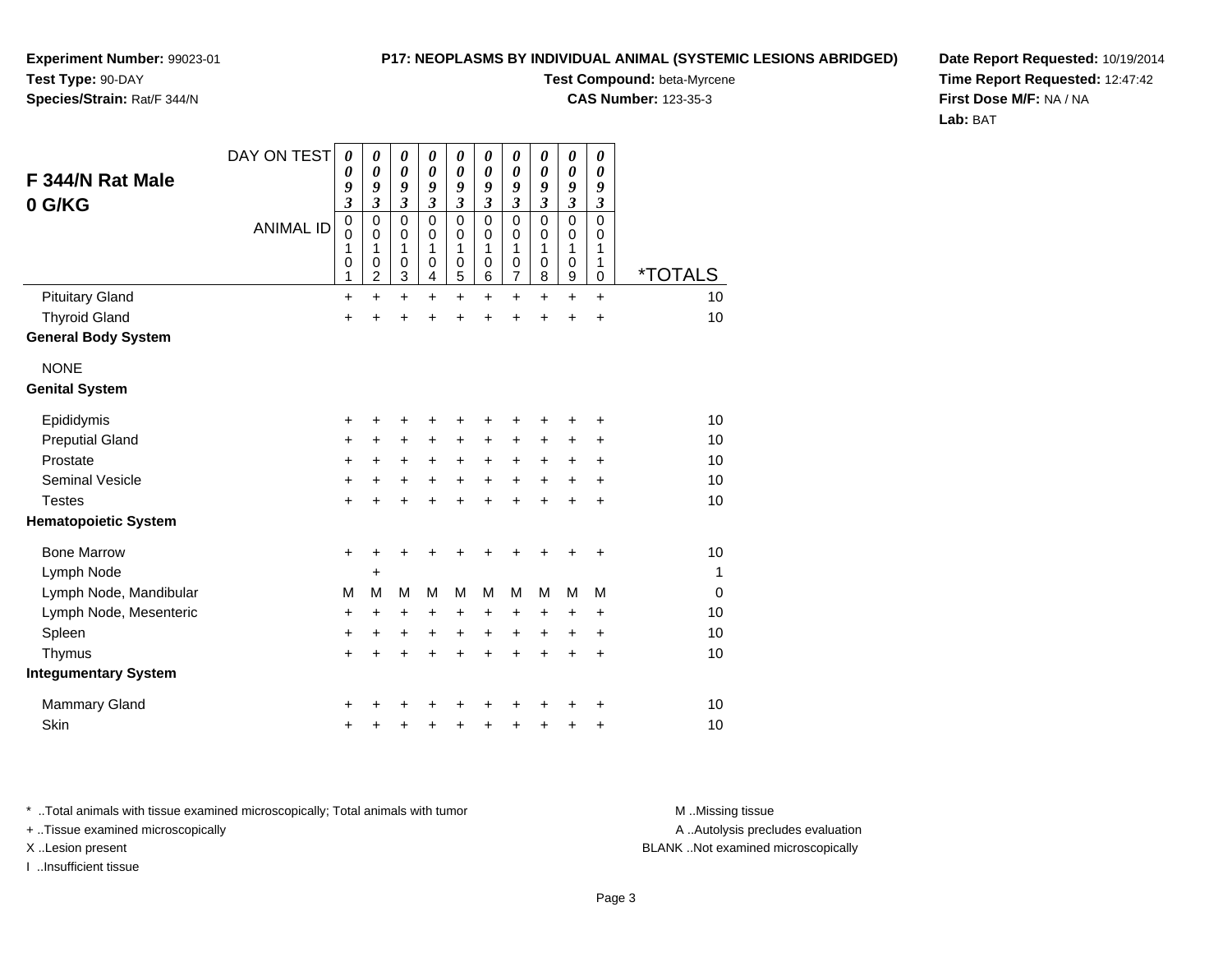**Species/Strain:** Rat/F 344/N

### **P17: NEOPLASMS BY INDIVIDUAL ANIMAL (SYSTEMIC LESIONS ABRIDGED)**

**Test Compound:** beta-Myrcene

**CAS Number:** 123-35-3

**Date Report Requested:** 10/19/2014**Time Report Requested:** 12:47:42**First Dose M/F:** NA / NA**Lab:** BAT

|                               | DAY ON TEST      | 0<br>0           | 0<br>0              | 0<br>$\boldsymbol{\theta}$ | 0<br>$\boldsymbol{\theta}$ | 0<br>0    | 0<br>$\boldsymbol{\theta}$ | 0<br>$\boldsymbol{\theta}$ | 0<br>$\boldsymbol{\theta}$ | 0<br>0           | 0<br>$\boldsymbol{\theta}$ |                       |
|-------------------------------|------------------|------------------|---------------------|----------------------------|----------------------------|-----------|----------------------------|----------------------------|----------------------------|------------------|----------------------------|-----------------------|
| F 344/N Rat Male              |                  | 9                | 9                   | 9                          | 9                          | 9         | 9                          | 9                          | 9                          | 9                | 9                          |                       |
| 0 G/KG                        |                  | 3                | 3                   | $\mathfrak{z}$             | $\mathfrak{z}$             | 3         | $\mathfrak{z}$             | $\mathfrak{z}$             | $\mathfrak{z}$             | $\mathfrak{z}$   | $\boldsymbol{\beta}$       |                       |
|                               | <b>ANIMAL ID</b> | 0<br>$\mathbf 0$ | 0<br>$\mathbf 0$    | 0<br>0                     | $\pmb{0}$<br>0             | 0<br>0    | 0<br>0                     | 0<br>0                     | 0<br>0                     | $\mathbf 0$<br>0 | $\mathbf 0$<br>0           |                       |
|                               |                  | 1                | 1                   | 1                          | 1                          | 1         | 1                          | 1                          | 1                          | 1                | 1                          |                       |
|                               |                  | 0<br>1           | 0<br>$\overline{2}$ | 0<br>3                     | $\mathbf 0$<br>4           | 0<br>5    | 0<br>6                     | 0<br>7                     | 0<br>8                     | 0<br>9           | 1<br>$\mathbf 0$           | <i><b>*TOTALS</b></i> |
| <b>Musculoskeletal System</b> |                  |                  |                     |                            |                            |           |                            |                            |                            |                  |                            |                       |
| <b>Bone</b>                   |                  | $\ddot{}$        |                     |                            |                            |           |                            |                            |                            |                  | +                          | 10                    |
| <b>Nervous System</b>         |                  |                  |                     |                            |                            |           |                            |                            |                            |                  |                            |                       |
| <b>Brain</b>                  |                  | +                |                     |                            |                            |           |                            |                            | +                          | +                | +                          | 10                    |
| <b>Respiratory System</b>     |                  |                  |                     |                            |                            |           |                            |                            |                            |                  |                            |                       |
| Lung                          |                  | ÷                |                     |                            |                            | +         | +                          | +                          | ٠                          | +                | +                          | 10                    |
| <b>Nose</b>                   |                  | $\ddot{}$        |                     | $\ddot{}$                  | $\ddot{}$                  | $\ddot{}$ | $\ddot{}$                  | +                          | $\ddot{}$                  | $\ddot{}$        | $\ddot{}$                  | 10                    |
| Trachea                       |                  | $\ddot{}$        |                     | $\ddot{}$                  | ÷                          | ÷         | $\ddot{}$                  | $\ddot{}$                  | $\ddot{}$                  | ÷                | $\ddot{}$                  | 10                    |
| <b>Special Senses System</b>  |                  |                  |                     |                            |                            |           |                            |                            |                            |                  |                            |                       |
| Eye                           |                  | +                |                     |                            |                            | +         | +                          | +                          | +                          |                  | +                          | 10                    |
| <b>Harderian Gland</b>        |                  | $\ddot{}$        |                     |                            | $\ddot{}$                  | Ŧ.        | $\ddot{}$                  | $\ddot{}$                  | +                          | +                | $\ddot{}$                  | 10                    |
| <b>Urinary System</b>         |                  |                  |                     |                            |                            |           |                            |                            |                            |                  |                            |                       |
| Kidney                        |                  | +                |                     |                            | +                          |           |                            | +                          | +                          | +                |                            | 7                     |
| <b>Urinary Bladder</b>        |                  | $\ddot{}$        | $\ddot{}$           | ÷                          | $\ddot{}$                  | $\ddot{}$ | $\ddot{}$                  | $\ddot{}$                  | $\ddot{}$                  | $\ddot{}$        | $\ddot{}$                  | 10                    |
| <b>SYSTEMIC LESIONS</b>       |                  |                  |                     |                            |                            |           |                            |                            |                            |                  |                            |                       |
| Multiple Organ                |                  | +                |                     |                            |                            |           |                            |                            |                            |                  | +                          | 10                    |

\* ..Total animals with tissue examined microscopically; Total animals with tumor **M** . Missing tissue M ..Missing tissue

+ ..Tissue examined microscopically

I ..Insufficient tissue

A ..Autolysis precludes evaluation

X ..Lesion present BLANK ..Not examined microscopically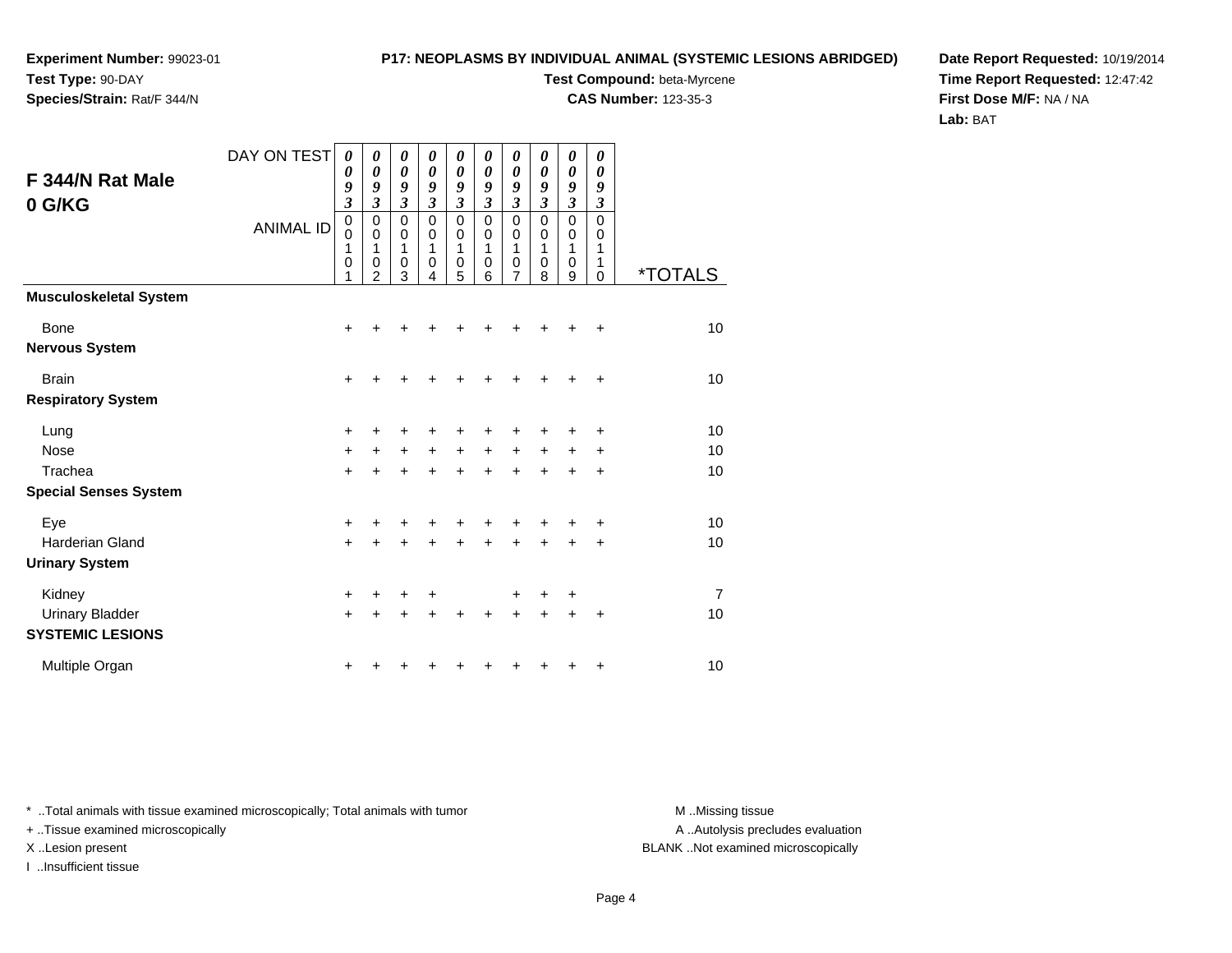### **P17: NEOPLASMS BY INDIVIDUAL ANIMAL (SYSTEMIC LESIONS ABRIDGED)**

**Test Compound:** beta-Myrcene**CAS Number:** 123-35-3

**Date Report Requested:** 10/19/2014**Time Report Requested:** 12:47:42**First Dose M/F:** NA / NA**Lab:** BAT

| F 344/N Rat Male<br>G/KG<br>0.25                                               | DAY ON TEST      | $\boldsymbol{\theta}$<br>0<br>9<br>$\overline{\mathbf{3}}$ | 0<br>0<br>9<br>$\mathfrak{z}$                                                 | $\boldsymbol{\theta}$<br>$\pmb{\theta}$<br>$\boldsymbol{g}$<br>$\mathfrak{z}$ | 0<br>$\pmb{\theta}$<br>9<br>$\mathfrak{z}$                              | $\pmb{\theta}$<br>0<br>9<br>$\mathfrak{z}$                               | $\boldsymbol{\theta}$<br>$\boldsymbol{\theta}$<br>$\boldsymbol{g}$<br>$\mathfrak{z}$ | $\boldsymbol{\theta}$<br>0<br>$\boldsymbol{g}$<br>$\mathfrak{z}$ | $\boldsymbol{\theta}$<br>$\boldsymbol{\theta}$<br>9<br>$\mathfrak{z}$ | $\pmb{\theta}$<br>$\boldsymbol{\theta}$<br>$\boldsymbol{g}$<br>$\overline{\mathbf{3}}$ | 0<br>0<br>9<br>$\boldsymbol{\beta}$                                       |                       |
|--------------------------------------------------------------------------------|------------------|------------------------------------------------------------|-------------------------------------------------------------------------------|-------------------------------------------------------------------------------|-------------------------------------------------------------------------|--------------------------------------------------------------------------|--------------------------------------------------------------------------------------|------------------------------------------------------------------|-----------------------------------------------------------------------|----------------------------------------------------------------------------------------|---------------------------------------------------------------------------|-----------------------|
|                                                                                | <b>ANIMAL ID</b> | 0<br>0<br>$\overline{c}$<br>0<br>1                         | $\mathbf 0$<br>$\mathbf 0$<br>$\boldsymbol{2}$<br>$\pmb{0}$<br>$\overline{c}$ | $\mathbf 0$<br>$\pmb{0}$<br>$\boldsymbol{2}$<br>$\pmb{0}$<br>3                | $\mathbf 0$<br>$\,0\,$<br>$\overline{c}$<br>$\pmb{0}$<br>$\overline{4}$ | $\mathbf 0$<br>$\,0\,$<br>$\overline{c}$<br>$\mbox{O}$<br>$\overline{5}$ | $\mathbf 0$<br>$\mathbf 0$<br>$\overline{c}$<br>$\mathbf 0$<br>6                     | $\mathbf 0$<br>$\pmb{0}$<br>$\overline{c}$<br>$\pmb{0}$<br>7     | $\mathbf 0$<br>$\,0\,$<br>$\overline{c}$<br>$\pmb{0}$<br>8            | $\mathbf 0$<br>$\,0\,$<br>$\overline{c}$<br>$\pmb{0}$<br>9                             | $\mathbf 0$<br>$\pmb{0}$<br>$\boldsymbol{2}$<br>$\mathbf{1}$<br>$\pmb{0}$ | <i><b>*TOTALS</b></i> |
| <b>Alimentary System</b>                                                       |                  |                                                            |                                                                               |                                                                               |                                                                         |                                                                          |                                                                                      |                                                                  |                                                                       |                                                                                        |                                                                           |                       |
| <b>NONE</b><br><b>Cardiovascular System</b>                                    |                  |                                                            |                                                                               |                                                                               |                                                                         |                                                                          |                                                                                      |                                                                  |                                                                       |                                                                                        |                                                                           |                       |
| <b>NONE</b><br><b>Endocrine System</b>                                         |                  |                                                            |                                                                               |                                                                               |                                                                         |                                                                          |                                                                                      |                                                                  |                                                                       |                                                                                        |                                                                           |                       |
| <b>NONE</b><br><b>General Body System</b>                                      |                  |                                                            |                                                                               |                                                                               |                                                                         |                                                                          |                                                                                      |                                                                  |                                                                       |                                                                                        |                                                                           |                       |
| <b>NONE</b><br><b>Genital System</b>                                           |                  |                                                            |                                                                               |                                                                               |                                                                         |                                                                          |                                                                                      |                                                                  |                                                                       |                                                                                        |                                                                           |                       |
| <b>NONE</b><br><b>Hematopoietic System</b>                                     |                  |                                                            |                                                                               |                                                                               |                                                                         |                                                                          |                                                                                      |                                                                  |                                                                       |                                                                                        |                                                                           |                       |
| Lymph Node<br>Spleen<br><b>Integumentary System</b>                            |                  |                                                            |                                                                               |                                                                               |                                                                         |                                                                          |                                                                                      | $\ddot{}$                                                        |                                                                       |                                                                                        | +<br>$+$                                                                  | $\overline{c}$<br>10  |
| <b>NONE</b><br><b>Musculoskeletal System</b>                                   |                  |                                                            |                                                                               |                                                                               |                                                                         |                                                                          |                                                                                      |                                                                  |                                                                       |                                                                                        |                                                                           |                       |
| <b>NONE</b><br><b>Nervous System</b>                                           |                  |                                                            |                                                                               |                                                                               |                                                                         |                                                                          |                                                                                      |                                                                  |                                                                       |                                                                                        |                                                                           |                       |
| * Total animals with tissue examined microscopically; Total animals with tumor |                  |                                                            |                                                                               |                                                                               |                                                                         |                                                                          |                                                                                      |                                                                  |                                                                       |                                                                                        |                                                                           | M Missing tissue      |

+ ..Tissue examined microscopically

I ..Insufficient tissue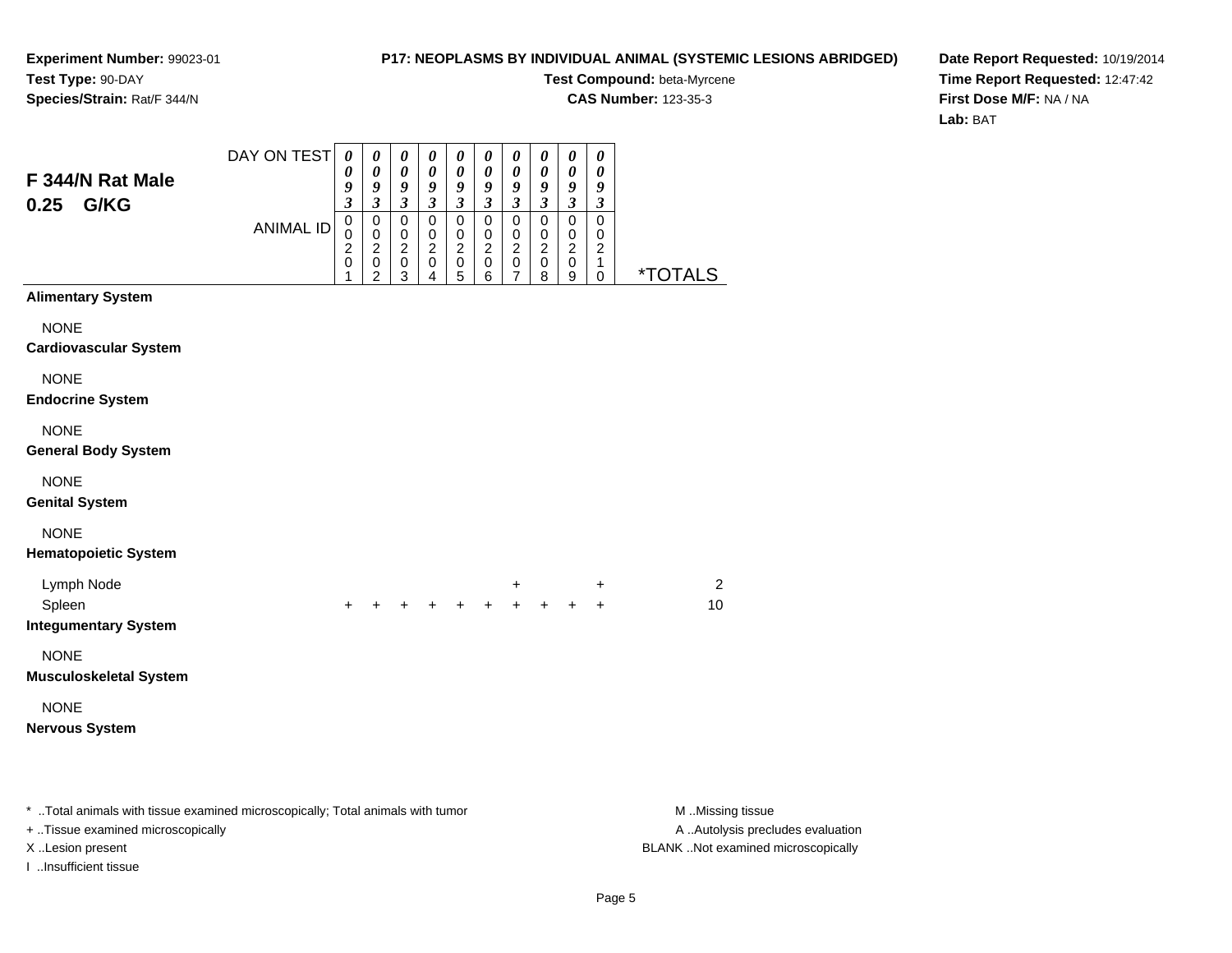**Species/Strain:** Rat/F 344/N

### **P17: NEOPLASMS BY INDIVIDUAL ANIMAL (SYSTEMIC LESIONS ABRIDGED)**

**Test Compound:** beta-Myrcene

**CAS Number:** 123-35-3

**Date Report Requested:** 10/19/2014**Time Report Requested:** 12:47:42**First Dose M/F:** NA / NA**Lab:** BAT

| F 344/N Rat Male<br>G/KG<br>0.25                | DAY ON TEST<br><b>ANIMAL ID</b> | $\boldsymbol{\theta}$<br>0<br>9<br>3<br>$\mathbf 0$<br>0 | 0<br>0<br>9<br>3<br>$\mathbf 0$<br>$\pmb{0}$ | $\boldsymbol{\theta}$<br>$\boldsymbol{\theta}$<br>9<br>3<br>$\mathbf 0$<br>0 | 0<br>0<br>9<br>3<br>$\Omega$<br>0<br>$\overline{c}$ | $\boldsymbol{\theta}$<br>0<br>9<br>3<br>$\Omega$<br>0 | 0<br>$\boldsymbol{\theta}$<br>9<br>3<br>$\Omega$<br>0<br>$\overline{c}$ | $\boldsymbol{\theta}$<br>0<br>9<br>3<br>$\mathbf 0$<br>0 | 0<br>0<br>9<br>3<br>0<br>0<br>$\boldsymbol{2}$ | $\boldsymbol{\theta}$<br>$\boldsymbol{\theta}$<br>9<br>$\mathfrak{z}$<br>$\mathbf 0$<br>0 | 0<br>0<br>9<br>3<br>0<br>0<br>$\overline{2}$ |                       |
|-------------------------------------------------|---------------------------------|----------------------------------------------------------|----------------------------------------------|------------------------------------------------------------------------------|-----------------------------------------------------|-------------------------------------------------------|-------------------------------------------------------------------------|----------------------------------------------------------|------------------------------------------------|-------------------------------------------------------------------------------------------|----------------------------------------------|-----------------------|
|                                                 |                                 | $\frac{2}{0}$                                            | $\frac{2}{0}$<br>っ                           | $\frac{2}{0}$<br>3                                                           | $\mathbf 0$                                         | $\frac{2}{0}$<br>5                                    | $\mathbf 0$<br>6                                                        | $\frac{2}{0}$<br>7                                       | $\mathbf 0$<br>8                               | $\frac{2}{0}$<br>9                                                                        | 1<br>$\Omega$                                | <i><b>*TOTALS</b></i> |
| <b>NONE</b><br><b>Respiratory System</b>        |                                 |                                                          |                                              |                                                                              |                                                     |                                                       |                                                                         |                                                          |                                                |                                                                                           |                                              |                       |
| Nose<br><b>Special Senses System</b>            |                                 | +                                                        |                                              |                                                                              |                                                     |                                                       |                                                                         |                                                          |                                                |                                                                                           | ÷                                            | 10                    |
| <b>Harderian Gland</b><br><b>Urinary System</b> |                                 | $\ddot{}$                                                |                                              |                                                                              |                                                     |                                                       |                                                                         |                                                          |                                                |                                                                                           | ÷                                            | 10                    |
| Kidney<br><b>SYSTEMIC LESIONS</b>               |                                 | +                                                        |                                              |                                                                              |                                                     |                                                       |                                                                         |                                                          |                                                |                                                                                           | $\ddot{}$                                    | 10                    |
| Multiple Organ                                  |                                 | +                                                        |                                              |                                                                              |                                                     |                                                       |                                                                         |                                                          |                                                |                                                                                           | ٠                                            | 10                    |

\* ..Total animals with tissue examined microscopically; Total animals with tumor **M** . Missing tissue M ..Missing tissue

+ ..Tissue examined microscopically

I ..Insufficient tissue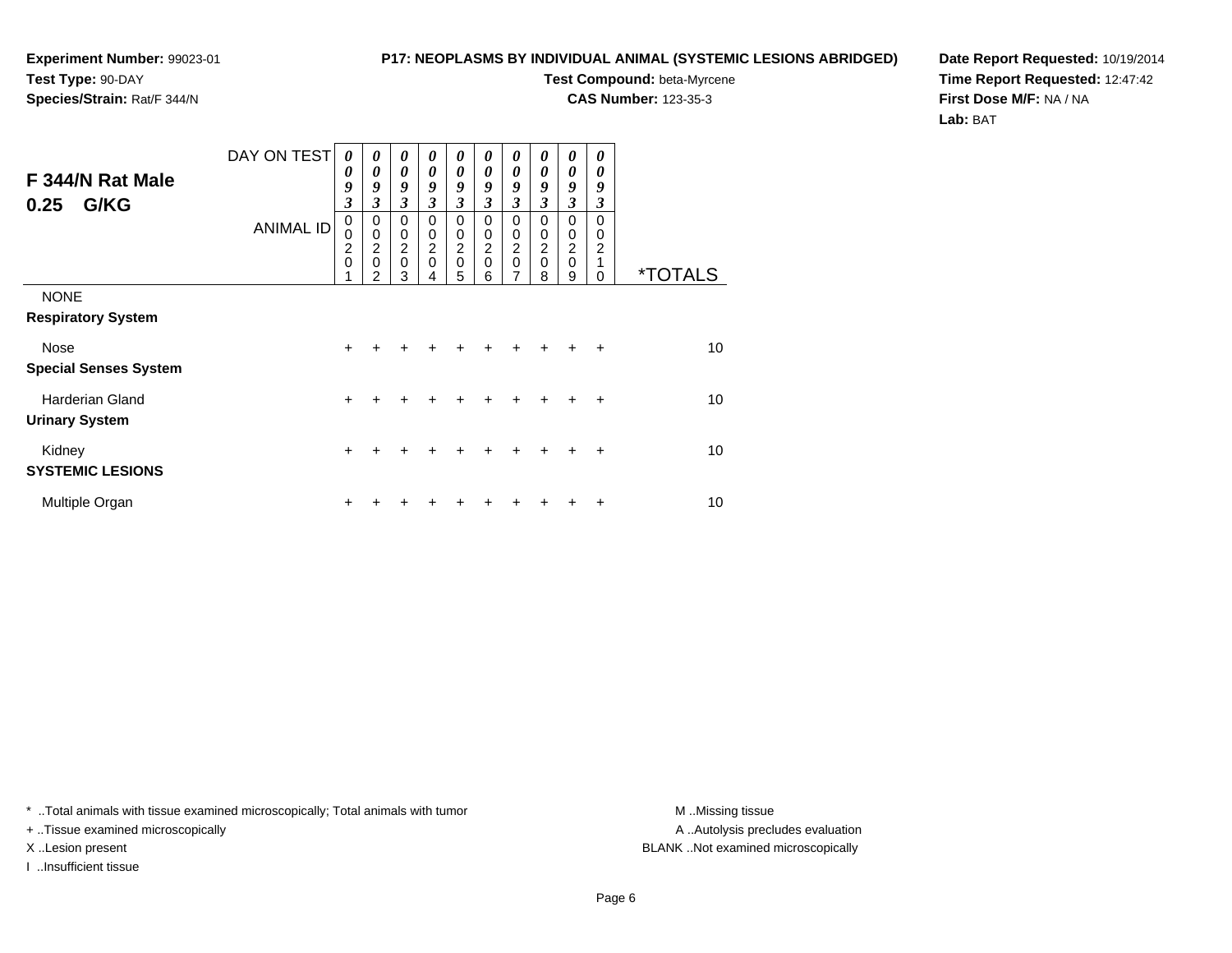### **P17: NEOPLASMS BY INDIVIDUAL ANIMAL (SYSTEMIC LESIONS ABRIDGED)**

**Test Compound:** beta-Myrcene

**CAS Number:** 123-35-3

**Date Report Requested:** 10/19/2014**Time Report Requested:** 12:47:42**First Dose M/F:** NA / NA**Lab:** BAT

|                              | DAY ON TEST      | 0                                      | 0                                                 | 0                                                    | 0                                                 | 0                                                 | $\boldsymbol{\theta}$                     | 0                            | 0                                                  | 0                                                    | 0                                         |                       |
|------------------------------|------------------|----------------------------------------|---------------------------------------------------|------------------------------------------------------|---------------------------------------------------|---------------------------------------------------|-------------------------------------------|------------------------------|----------------------------------------------------|------------------------------------------------------|-------------------------------------------|-----------------------|
| F 344/N Rat Male             |                  | 0<br>3                                 | $\boldsymbol{\theta}$<br>9                        | $\boldsymbol{\theta}$<br>9                           | $\boldsymbol{\theta}$<br>9                        | 0<br>9                                            | 0<br>9                                    | $\boldsymbol{\theta}$<br>9   | $\boldsymbol{\theta}$<br>9                         | $\boldsymbol{\theta}$<br>9                           | $\boldsymbol{\theta}$<br>9                |                       |
| G/KG<br>0.5                  |                  | $\overline{\mathbf{c}}$                | $\mathfrak{z}$                                    | $\mathfrak{z}$                                       | $\boldsymbol{\mathfrak{z}}$                       | $\mathfrak{z}$                                    | $\overline{\mathbf{3}}$                   | $\overline{\mathbf{3}}$      | $\mathfrak{z}$                                     | $\mathfrak{z}$                                       | $\mathfrak{z}$                            |                       |
|                              | <b>ANIMAL ID</b> | $\mathbf 0$<br>$\Omega$<br>3<br>0<br>3 | $\mathbf 0$<br>$\mathbf 0$<br>3<br>$\pmb{0}$<br>1 | $\mathbf 0$<br>$\mathbf 0$<br>$\mathbf{3}$<br>0<br>2 | $\mathbf 0$<br>$\mathbf 0$<br>3<br>$\pmb{0}$<br>4 | $\mathbf 0$<br>$\Omega$<br>$\mathbf{3}$<br>0<br>5 | $\mathbf 0$<br>$\mathbf 0$<br>3<br>0<br>6 | 0<br>$\Omega$<br>3<br>0<br>7 | $\mathbf 0$<br>0<br>$\mathbf{3}$<br>$\pmb{0}$<br>8 | $\mathbf 0$<br>$\mathbf 0$<br>$\mathbf{3}$<br>0<br>9 | $\mathbf 0$<br>0<br>3<br>1<br>$\mathbf 0$ | <i><b>*TOTALS</b></i> |
| <b>Alimentary System</b>     |                  |                                        |                                                   |                                                      |                                                   |                                                   |                                           |                              |                                                    |                                                      |                                           |                       |
| Esophagus                    |                  | +                                      |                                                   |                                                      |                                                   |                                                   |                                           |                              |                                                    |                                                      |                                           | 1                     |
| Intestine Large, Cecum       |                  | $\ddot{}$                              |                                                   |                                                      |                                                   |                                                   |                                           |                              |                                                    |                                                      |                                           |                       |
| Intestine Large, Colon       |                  | $\pm$                                  |                                                   |                                                      |                                                   |                                                   |                                           |                              |                                                    |                                                      |                                           |                       |
| Intestine Large, Rectum      |                  | $\ddot{}$                              |                                                   |                                                      |                                                   |                                                   |                                           |                              |                                                    |                                                      |                                           |                       |
| Intestine Small, Duodenum    |                  | +                                      |                                                   |                                                      |                                                   |                                                   |                                           |                              |                                                    |                                                      |                                           |                       |
| Intestine Small, Ileum       |                  | +                                      |                                                   |                                                      |                                                   |                                                   |                                           |                              |                                                    |                                                      |                                           |                       |
| Intestine Small, Jejunum     |                  | $\ddot{}$                              |                                                   |                                                      |                                                   |                                                   |                                           |                              |                                                    |                                                      |                                           |                       |
| Liver                        |                  | +                                      |                                                   |                                                      |                                                   |                                                   |                                           |                              | $\ddot{}$                                          |                                                      |                                           | 2                     |
| Pancreas                     |                  | +                                      |                                                   |                                                      |                                                   |                                                   |                                           |                              |                                                    |                                                      |                                           |                       |
| <b>Salivary Glands</b>       |                  | $\pm$                                  |                                                   |                                                      |                                                   |                                                   |                                           |                              |                                                    |                                                      |                                           |                       |
| Stomach, Forestomach         |                  | +                                      |                                                   |                                                      |                                                   |                                                   |                                           |                              |                                                    |                                                      |                                           |                       |
| Stomach, Glandular           |                  | $\pm$                                  |                                                   |                                                      |                                                   |                                                   |                                           |                              |                                                    |                                                      |                                           | 1                     |
| <b>Cardiovascular System</b> |                  |                                        |                                                   |                                                      |                                                   |                                                   |                                           |                              |                                                    |                                                      |                                           |                       |
| <b>Blood Vessel</b>          |                  | +                                      |                                                   |                                                      |                                                   |                                                   |                                           |                              |                                                    |                                                      |                                           | 1                     |
| Heart                        |                  | +                                      |                                                   |                                                      |                                                   |                                                   |                                           |                              |                                                    |                                                      |                                           | 1                     |
| <b>Endocrine System</b>      |                  |                                        |                                                   |                                                      |                                                   |                                                   |                                           |                              |                                                    |                                                      |                                           |                       |
| <b>Adrenal Cortex</b>        |                  | $\ddot{}$                              |                                                   |                                                      |                                                   |                                                   |                                           |                              |                                                    |                                                      |                                           |                       |
| Adrenal Medulla              |                  | +                                      |                                                   |                                                      |                                                   |                                                   |                                           |                              |                                                    |                                                      |                                           |                       |
| Islets, Pancreatic           |                  | +                                      |                                                   |                                                      |                                                   |                                                   |                                           |                              |                                                    |                                                      |                                           |                       |
| Parathyroid Gland            |                  | +                                      |                                                   |                                                      |                                                   |                                                   |                                           |                              |                                                    |                                                      |                                           | 1                     |

\* ..Total animals with tissue examined microscopically; Total animals with tumor **M** . Missing tissue M ..Missing tissue

+ ..Tissue examined microscopically

I ..Insufficient tissue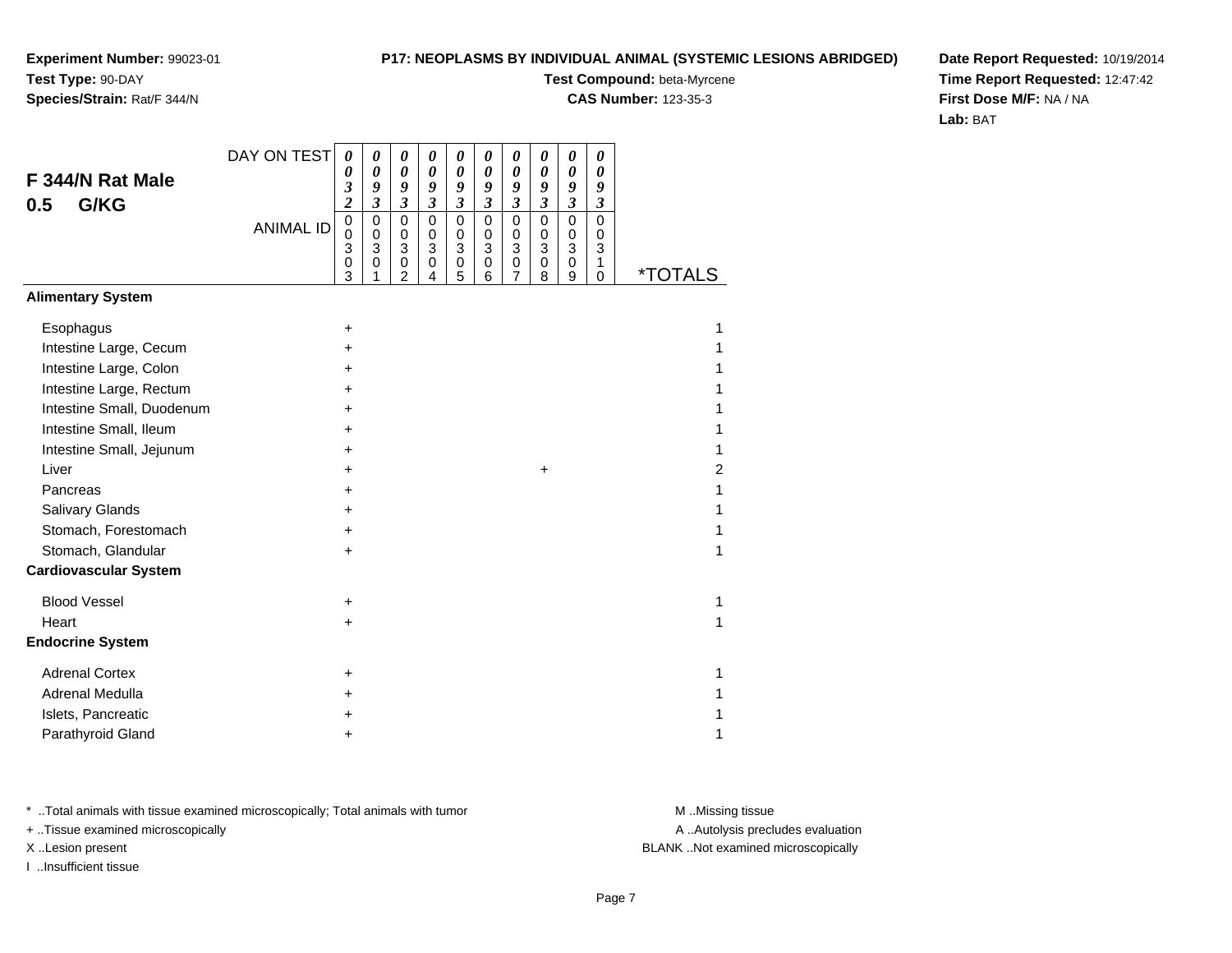**Species/Strain:** Rat/F 344/N

### **P17: NEOPLASMS BY INDIVIDUAL ANIMAL (SYSTEMIC LESIONS ABRIDGED)**

**Test Compound:** beta-Myrcene

**CAS Number:** 123-35-3

**Date Report Requested:** 10/19/2014**Time Report Requested:** 12:47:42**First Dose M/F:** NA / NA**Lab:** BAT

| F 344/N Rat Male<br>G/KG<br>0.5 | DAY ON TEST      | 0<br>0<br>3<br>$\overline{\mathbf{c}}$    | 0<br>$\boldsymbol{\theta}$<br>9<br>$\overline{\mathbf{3}}$ | 0<br>$\boldsymbol{\theta}$<br>9<br>$\mathfrak{z}$                       | 0<br>$\boldsymbol{\theta}$<br>9<br>$\boldsymbol{\beta}$       | 0<br>0<br>9<br>$\mathfrak{z}$                                             | $\pmb{\theta}$<br>0<br>9<br>$\boldsymbol{\beta}$                          | 0<br>0<br>9<br>$\boldsymbol{\beta}$                               | $\pmb{\theta}$<br>$\boldsymbol{\theta}$<br>9<br>$\boldsymbol{\mathfrak{z}}$ | 0<br>0<br>9<br>3                             | 0<br>0<br>9<br>3                |                       |  |
|---------------------------------|------------------|-------------------------------------------|------------------------------------------------------------|-------------------------------------------------------------------------|---------------------------------------------------------------|---------------------------------------------------------------------------|---------------------------------------------------------------------------|-------------------------------------------------------------------|-----------------------------------------------------------------------------|----------------------------------------------|---------------------------------|-----------------------|--|
|                                 | <b>ANIMAL ID</b> | $\mathbf 0$<br>0<br>3<br>$\mathbf 0$<br>3 | $\mathbf 0$<br>$\,0\,$<br>$\overline{3}$<br>$\pmb{0}$      | $\mathbf 0$<br>$\pmb{0}$<br>$\ensuremath{\mathsf{3}}$<br>$\pmb{0}$<br>2 | $\pmb{0}$<br>$\,0\,$<br>$\overline{3}$<br>$\overline{0}$<br>4 | $\mathbf 0$<br>$\pmb{0}$<br>$\ensuremath{\mathsf{3}}$<br>$\mathsf 0$<br>5 | $\mathbf 0$<br>$\mathbf 0$<br>$\ensuremath{\mathsf{3}}$<br>$\pmb{0}$<br>6 | $\mathbf 0$<br>0<br>$\ensuremath{\mathsf{3}}$<br>$\mathbf 0$<br>7 | $\mathsf 0$<br>0<br>$\overline{3}$<br>$\mathbf 0$<br>8                      | $\mathbf 0$<br>0<br>$\overline{3}$<br>0<br>9 | $\mathbf 0$<br>0<br>3<br>1<br>0 | <i><b>*TOTALS</b></i> |  |
| <b>Pituitary Gland</b>          |                  | $\ddot{}$                                 |                                                            |                                                                         |                                                               |                                                                           |                                                                           |                                                                   |                                                                             |                                              |                                 |                       |  |
| <b>Thyroid Gland</b>            |                  | $\ddot{}$                                 |                                                            |                                                                         |                                                               |                                                                           |                                                                           |                                                                   |                                                                             |                                              |                                 | 1                     |  |
| <b>General Body System</b>      |                  |                                           |                                                            |                                                                         |                                                               |                                                                           |                                                                           |                                                                   |                                                                             |                                              |                                 |                       |  |
| <b>NONE</b>                     |                  |                                           |                                                            |                                                                         |                                                               |                                                                           |                                                                           |                                                                   |                                                                             |                                              |                                 |                       |  |
| <b>Genital System</b>           |                  |                                           |                                                            |                                                                         |                                                               |                                                                           |                                                                           |                                                                   |                                                                             |                                              |                                 |                       |  |
| Epididymis                      |                  | $\ddot{}$                                 |                                                            |                                                                         |                                                               |                                                                           |                                                                           |                                                                   |                                                                             |                                              |                                 | 1                     |  |
| <b>Preputial Gland</b>          |                  | $\pm$                                     |                                                            |                                                                         |                                                               |                                                                           |                                                                           |                                                                   |                                                                             |                                              |                                 |                       |  |
| Prostate                        |                  | +                                         |                                                            |                                                                         |                                                               |                                                                           |                                                                           |                                                                   |                                                                             |                                              |                                 | 1                     |  |
| <b>Seminal Vesicle</b>          |                  | +                                         |                                                            |                                                                         |                                                               |                                                                           |                                                                           |                                                                   |                                                                             |                                              |                                 | 1                     |  |
| <b>Testes</b>                   |                  | +                                         |                                                            |                                                                         |                                                               |                                                                           |                                                                           |                                                                   |                                                                             |                                              |                                 | 1                     |  |
| <b>Hematopoietic System</b>     |                  |                                           |                                                            |                                                                         |                                                               |                                                                           |                                                                           |                                                                   |                                                                             |                                              |                                 |                       |  |
| <b>Bone Marrow</b>              |                  | $\ddot{}$                                 |                                                            |                                                                         |                                                               |                                                                           |                                                                           |                                                                   |                                                                             |                                              |                                 | 1                     |  |
| Lymph Node                      |                  |                                           |                                                            | $\ddot{}$                                                               | $\ddot{}$                                                     |                                                                           |                                                                           |                                                                   |                                                                             |                                              |                                 | 4                     |  |
| Lymph Node, Mandibular          |                  | M                                         |                                                            |                                                                         |                                                               |                                                                           |                                                                           |                                                                   |                                                                             |                                              |                                 | 0                     |  |
| Lymph Node, Mesenteric          |                  | $\ddot{}$                                 |                                                            |                                                                         |                                                               |                                                                           |                                                                           |                                                                   |                                                                             |                                              |                                 | 1                     |  |
| Spleen                          |                  | +                                         | ÷                                                          |                                                                         |                                                               |                                                                           |                                                                           |                                                                   |                                                                             |                                              | +                               | 10                    |  |
| Thymus                          |                  | $\ddot{}$                                 |                                                            |                                                                         |                                                               |                                                                           |                                                                           |                                                                   |                                                                             |                                              |                                 | 1                     |  |
| <b>Integumentary System</b>     |                  |                                           |                                                            |                                                                         |                                                               |                                                                           |                                                                           |                                                                   |                                                                             |                                              |                                 |                       |  |
| Mammary Gland                   |                  | +                                         |                                                            |                                                                         |                                                               |                                                                           |                                                                           |                                                                   |                                                                             |                                              |                                 | 1                     |  |
| Skin                            |                  | $\ddot{}$                                 |                                                            |                                                                         |                                                               |                                                                           |                                                                           |                                                                   |                                                                             |                                              |                                 | 1                     |  |

\* ..Total animals with tissue examined microscopically; Total animals with tumor **M** . Missing tissue M ..Missing tissue

+ ..Tissue examined microscopically

I ..Insufficient tissue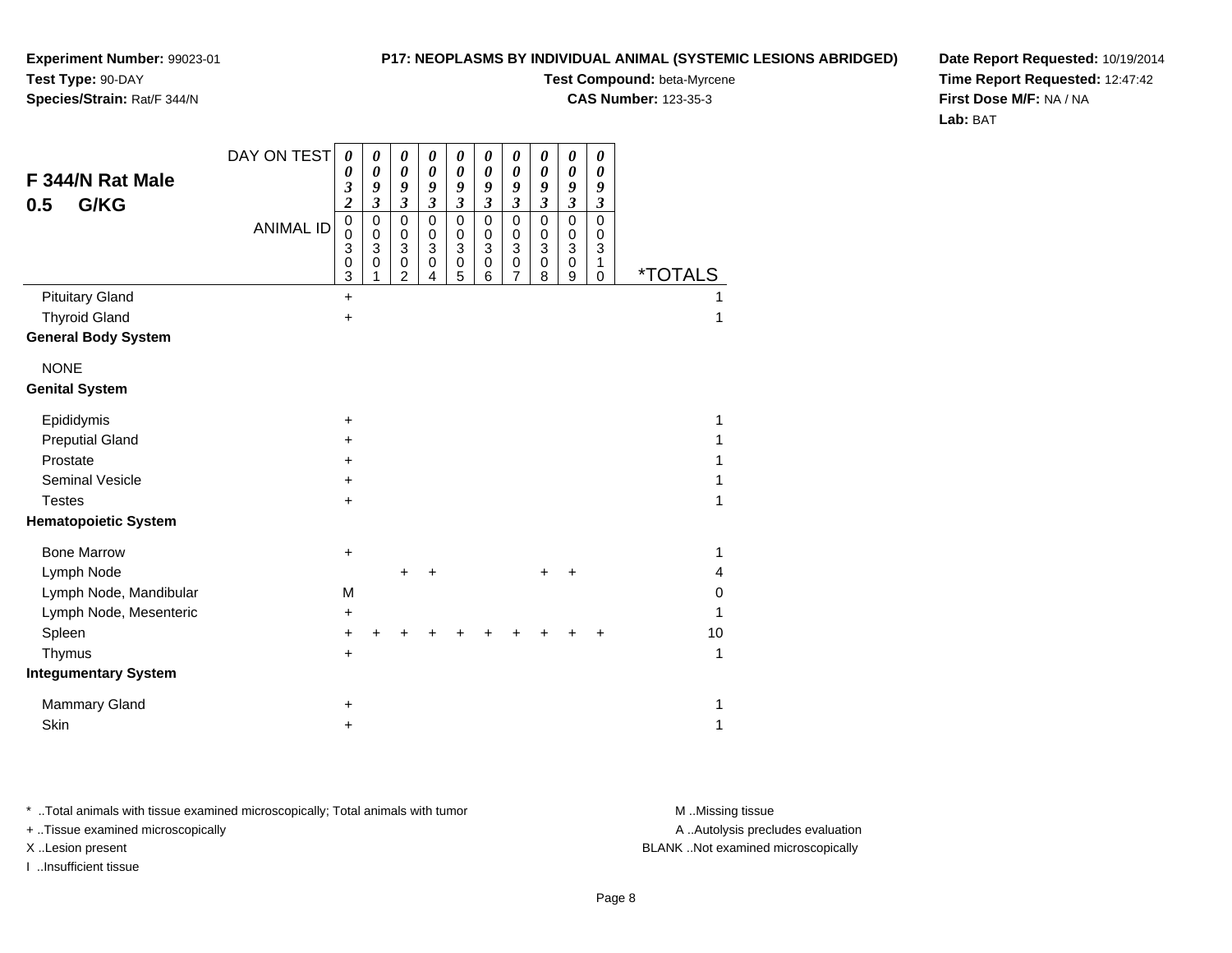**Species/Strain:** Rat/F 344/N

### **P17: NEOPLASMS BY INDIVIDUAL ANIMAL (SYSTEMIC LESIONS ABRIDGED)**

**Test Compound:** beta-Myrcene**CAS Number:** 123-35-3

**Date Report Requested:** 10/19/2014**Time Report Requested:** 12:47:42**First Dose M/F:** NA / NA**Lab:** BAT

| F 344/N Rat Male<br>G/KG<br>0.5 | DAY ON TEST      | 0<br>0<br>3<br>$\overline{\mathbf{c}}$ | 0<br>$\boldsymbol{\theta}$<br>9<br>$\boldsymbol{\beta}$          | 0<br>0<br>9<br>3                             | 0<br>$\boldsymbol{\theta}$<br>9<br>$\boldsymbol{\beta}$ | 0<br>0<br>9<br>3                                        | 0<br>0<br>9<br>3              | 0<br>$\boldsymbol{\theta}$<br>9<br>3      | 0<br>0<br>9<br>$\boldsymbol{\mathfrak{z}}$                        | 0<br>$\boldsymbol{\theta}$<br>9<br>$\boldsymbol{\beta}$           | 0<br>0<br>9<br>3                |                       |
|---------------------------------|------------------|----------------------------------------|------------------------------------------------------------------|----------------------------------------------|---------------------------------------------------------|---------------------------------------------------------|-------------------------------|-------------------------------------------|-------------------------------------------------------------------|-------------------------------------------------------------------|---------------------------------|-----------------------|
|                                 | <b>ANIMAL ID</b> | $\pmb{0}$<br>0<br>3<br>0<br>3          | $\pmb{0}$<br>$\pmb{0}$<br>$\ensuremath{\mathsf{3}}$<br>$\pmb{0}$ | $\mathbf 0$<br>0<br>3<br>0<br>$\overline{2}$ | $\mathbf 0$<br>$\pmb{0}$<br>3<br>$\mathbf 0$<br>4       | $\mathbf 0$<br>0<br>$\ensuremath{\mathsf{3}}$<br>0<br>5 | $\pmb{0}$<br>0<br>3<br>0<br>6 | $\mathbf 0$<br>$\mathbf 0$<br>3<br>0<br>7 | $\mathbf 0$<br>0<br>$\ensuremath{\mathsf{3}}$<br>$\mathbf 0$<br>8 | $\mathbf 0$<br>$\mathbf 0$<br>$\ensuremath{\mathsf{3}}$<br>0<br>9 | $\mathbf 0$<br>0<br>3<br>1<br>0 | <i><b>*TOTALS</b></i> |
| Musculoskeletal System          |                  |                                        |                                                                  |                                              |                                                         |                                                         |                               |                                           |                                                                   |                                                                   |                                 |                       |
| <b>Bone</b>                     |                  | $\ddot{}$                              |                                                                  |                                              |                                                         |                                                         |                               |                                           |                                                                   |                                                                   |                                 | 1                     |
| <b>Skeletal Muscle</b>          |                  | $\ddot{}$                              |                                                                  |                                              |                                                         |                                                         |                               |                                           |                                                                   |                                                                   |                                 | 1                     |
| Nervous System                  |                  |                                        |                                                                  |                                              |                                                         |                                                         |                               |                                           |                                                                   |                                                                   |                                 |                       |
| <b>Brain</b>                    |                  | $\ddot{}$                              |                                                                  |                                              |                                                         |                                                         |                               |                                           |                                                                   |                                                                   |                                 | 1                     |
| <b>Respiratory System</b>       |                  |                                        |                                                                  |                                              |                                                         |                                                         |                               |                                           |                                                                   |                                                                   |                                 |                       |
| Lung                            |                  | $\ddot{}$                              |                                                                  |                                              |                                                         |                                                         |                               |                                           |                                                                   |                                                                   |                                 | 1                     |
| Nose                            |                  | +                                      |                                                                  |                                              |                                                         |                                                         |                               |                                           |                                                                   |                                                                   |                                 | 10                    |
| Trachea                         |                  | $\ddot{}$                              |                                                                  |                                              |                                                         |                                                         |                               |                                           |                                                                   |                                                                   |                                 | 1                     |
| <b>Special Senses System</b>    |                  |                                        |                                                                  |                                              |                                                         |                                                         |                               |                                           |                                                                   |                                                                   |                                 |                       |
| Eye                             |                  | $\ddot{}$                              |                                                                  |                                              |                                                         |                                                         |                               |                                           |                                                                   |                                                                   |                                 | 1                     |
| <b>Harderian Gland</b>          |                  | $\ddot{}$                              |                                                                  |                                              |                                                         |                                                         |                               |                                           |                                                                   |                                                                   | +                               | 10                    |
| <b>Urinary System</b>           |                  |                                        |                                                                  |                                              |                                                         |                                                         |                               |                                           |                                                                   |                                                                   |                                 |                       |
| Kidney                          |                  | A                                      |                                                                  |                                              |                                                         |                                                         |                               |                                           |                                                                   |                                                                   | +                               | 9                     |
| <b>Urinary Bladder</b>          |                  | $\ddot{}$                              |                                                                  |                                              |                                                         |                                                         |                               |                                           |                                                                   |                                                                   |                                 | 1                     |
| <b>SYSTEMIC LESIONS</b>         |                  |                                        |                                                                  |                                              |                                                         |                                                         |                               |                                           |                                                                   |                                                                   |                                 |                       |
| Multiple Organ                  |                  | ٠                                      |                                                                  |                                              |                                                         |                                                         |                               |                                           |                                                                   |                                                                   | +                               | 10                    |

\* ..Total animals with tissue examined microscopically; Total animals with tumor **M** . Missing tissue M ..Missing tissue

+ ..Tissue examined microscopically

I ..Insufficient tissue

A ..Autolysis precludes evaluation

X ..Lesion present BLANK ..Not examined microscopically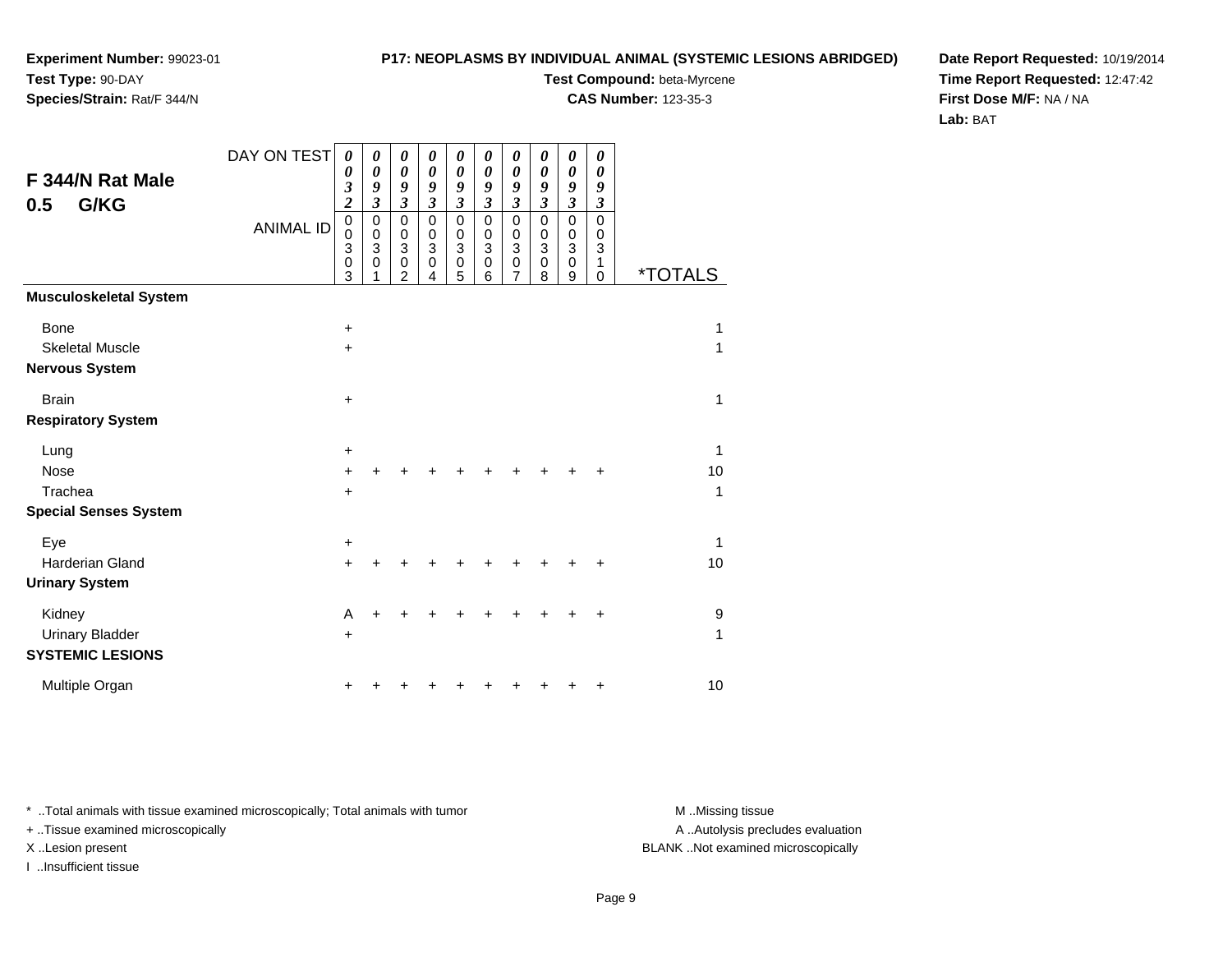### **P17: NEOPLASMS BY INDIVIDUAL ANIMAL (SYSTEMIC LESIONS ABRIDGED)**

**Test Compound:** beta-Myrcene

**CAS Number:** 123-35-3

**Date Report Requested:** 10/19/2014**Time Report Requested:** 12:47:42**First Dose M/F:** NA / NA**Lab:** BAT

|                              | DAY ON TEST      | 0                                                             | 0                                                 | 0                                                                   | 0                                                      | 0                                         | $\boldsymbol{\theta}$                                | 0                               | 0                                                      | 0                                                      | 0                                                |                       |
|------------------------------|------------------|---------------------------------------------------------------|---------------------------------------------------|---------------------------------------------------------------------|--------------------------------------------------------|-------------------------------------------|------------------------------------------------------|---------------------------------|--------------------------------------------------------|--------------------------------------------------------|--------------------------------------------------|-----------------------|
| F 344/N Rat Male             |                  | 0<br>$\overline{\mathbf{c}}$                                  | 0<br>9                                            | $\boldsymbol{\theta}$<br>9                                          | $\boldsymbol{\theta}$<br>9                             | 0<br>9                                    | 0<br>9                                               | 0<br>9                          | $\boldsymbol{\theta}$<br>9                             | 0<br>9                                                 | 0<br>9                                           |                       |
| G/KG<br>1.0                  |                  | 6                                                             | $\mathfrak{z}$                                    | $\mathfrak{z}$                                                      | $\boldsymbol{\mathfrak{z}}$                            | $\mathfrak{z}$                            | $\mathfrak{z}$                                       | $\mathfrak{z}$                  | $\boldsymbol{\beta}$                                   | $\boldsymbol{\beta}$                                   | $\boldsymbol{\beta}$                             |                       |
|                              | <b>ANIMAL ID</b> | $\mathbf 0$<br>$\Omega$<br>$\overline{4}$<br>$\mathbf 0$<br>3 | $\mathbf 0$<br>$\mathbf 0$<br>$\overline{4}$<br>0 | $\mathbf 0$<br>$\mathbf 0$<br>$\overline{4}$<br>0<br>$\overline{2}$ | $\mathbf 0$<br>$\mathbf 0$<br>$\overline{4}$<br>0<br>4 | $\mathbf 0$<br>$\mathbf 0$<br>4<br>0<br>5 | $\pmb{0}$<br>$\mathbf 0$<br>$\overline{4}$<br>0<br>6 | $\mathbf 0$<br>0<br>4<br>0<br>7 | $\mathbf 0$<br>$\mathbf 0$<br>$\overline{4}$<br>0<br>8 | $\mathbf 0$<br>$\mathbf 0$<br>$\overline{4}$<br>0<br>9 | $\Omega$<br>$\mathbf 0$<br>4<br>1<br>$\mathbf 0$ | <i><b>*TOTALS</b></i> |
| <b>Alimentary System</b>     |                  |                                                               |                                                   |                                                                     |                                                        |                                           |                                                      |                                 |                                                        |                                                        |                                                  |                       |
| Esophagus                    |                  | $\ddot{}$                                                     |                                                   |                                                                     |                                                        |                                           |                                                      |                                 |                                                        |                                                        |                                                  | 1                     |
| Intestine Large, Cecum       |                  | +                                                             |                                                   |                                                                     |                                                        |                                           |                                                      |                                 |                                                        |                                                        |                                                  |                       |
| Intestine Large, Colon       |                  |                                                               |                                                   |                                                                     |                                                        |                                           |                                                      |                                 |                                                        |                                                        |                                                  |                       |
| Intestine Large, Rectum      |                  | $\div$                                                        |                                                   |                                                                     |                                                        |                                           |                                                      |                                 |                                                        |                                                        |                                                  |                       |
| Intestine Small, Duodenum    |                  | +                                                             |                                                   |                                                                     |                                                        |                                           |                                                      |                                 |                                                        |                                                        |                                                  |                       |
| Intestine Small, Ileum       |                  | +                                                             |                                                   |                                                                     |                                                        |                                           |                                                      |                                 |                                                        |                                                        |                                                  |                       |
| Intestine Small, Jejunum     |                  |                                                               |                                                   |                                                                     |                                                        |                                           |                                                      |                                 |                                                        |                                                        |                                                  |                       |
| Liver                        |                  | +                                                             |                                                   |                                                                     |                                                        |                                           |                                                      |                                 |                                                        |                                                        |                                                  |                       |
| Pancreas                     |                  | $\ddot{}$                                                     |                                                   |                                                                     |                                                        |                                           |                                                      |                                 |                                                        |                                                        |                                                  |                       |
| <b>Salivary Glands</b>       |                  | +                                                             |                                                   |                                                                     |                                                        |                                           |                                                      |                                 |                                                        |                                                        |                                                  | 1                     |
| Stomach, Forestomach         |                  | $\ddot{}$                                                     |                                                   |                                                                     |                                                        |                                           |                                                      |                                 |                                                        |                                                        |                                                  | 10                    |
| Stomach, Glandular           |                  | $\ddot{}$                                                     |                                                   |                                                                     |                                                        |                                           |                                                      |                                 |                                                        |                                                        |                                                  | 1                     |
| <b>Cardiovascular System</b> |                  |                                                               |                                                   |                                                                     |                                                        |                                           |                                                      |                                 |                                                        |                                                        |                                                  |                       |
| <b>Blood Vessel</b>          |                  | +                                                             |                                                   |                                                                     |                                                        |                                           |                                                      |                                 |                                                        |                                                        |                                                  | 1                     |
| Heart                        |                  | $\ddot{}$                                                     |                                                   |                                                                     |                                                        |                                           |                                                      |                                 |                                                        |                                                        |                                                  | 1                     |
| <b>Endocrine System</b>      |                  |                                                               |                                                   |                                                                     |                                                        |                                           |                                                      |                                 |                                                        |                                                        |                                                  |                       |
| <b>Adrenal Cortex</b>        |                  | $\pm$                                                         |                                                   |                                                                     |                                                        |                                           |                                                      |                                 |                                                        |                                                        |                                                  | 1                     |
| Adrenal Medulla              |                  |                                                               |                                                   |                                                                     |                                                        |                                           |                                                      |                                 |                                                        |                                                        |                                                  |                       |
| Islets, Pancreatic           |                  |                                                               |                                                   |                                                                     |                                                        |                                           |                                                      |                                 |                                                        |                                                        |                                                  |                       |
| Parathyroid Gland            |                  | ٠                                                             |                                                   |                                                                     |                                                        |                                           |                                                      |                                 |                                                        |                                                        |                                                  | 1                     |

\* ..Total animals with tissue examined microscopically; Total animals with tumor **M** . Missing tissue M ..Missing tissue

+ ..Tissue examined microscopically

I ..Insufficient tissue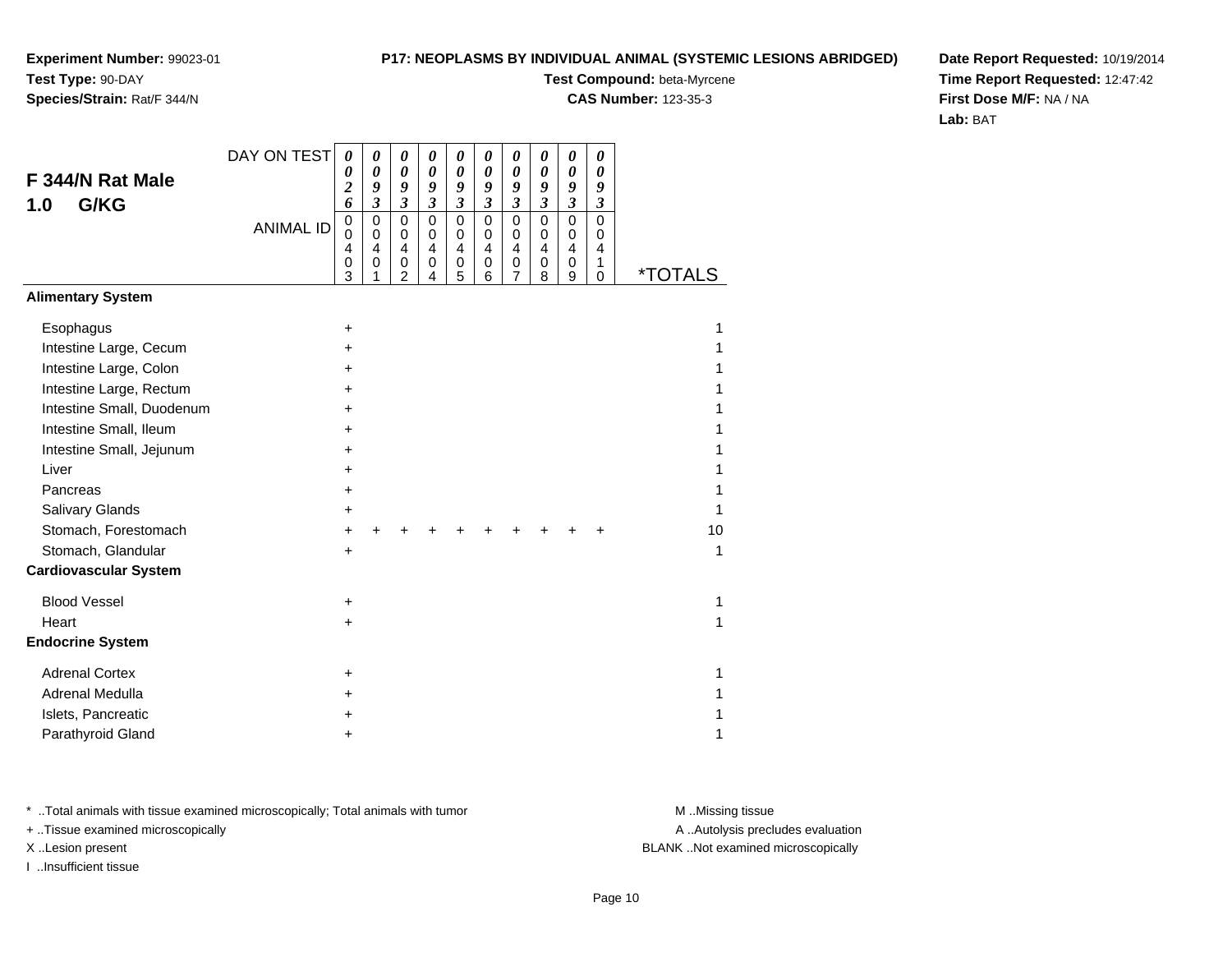## **Species/Strain:** Rat/F 344/N

### **P17: NEOPLASMS BY INDIVIDUAL ANIMAL (SYSTEMIC LESIONS ABRIDGED)**

**Test Compound:** beta-Myrcene

**CAS Number:** 123-35-3

**Date Report Requested:** 10/19/2014**Time Report Requested:** 12:47:42**First Dose M/F:** NA / NA**Lab:** BAT

|                             | DAY ON TEST      | $\boldsymbol{\theta}$ | 0                                                           | 0                                                          | 0                                                        | 0                                                          | 0                                                                | 0                           | $\boldsymbol{\theta}$                                        | $\pmb{\theta}$                                             | $\boldsymbol{\theta}$       |                       |
|-----------------------------|------------------|-----------------------|-------------------------------------------------------------|------------------------------------------------------------|----------------------------------------------------------|------------------------------------------------------------|------------------------------------------------------------------|-----------------------------|--------------------------------------------------------------|------------------------------------------------------------|-----------------------------|-----------------------|
| F 344/N Rat Male            |                  | 0<br>$\overline{c}$   | $\boldsymbol{\theta}$<br>9                                  | $\boldsymbol{\theta}$<br>9                                 | $\pmb{\theta}$<br>9                                      | $\boldsymbol{\theta}$<br>9                                 | $\boldsymbol{\theta}$<br>9                                       | 0<br>9                      | $\boldsymbol{\theta}$<br>9                                   | 0<br>9                                                     | 0<br>9                      |                       |
| G/KG<br>1.0                 |                  | 6                     | $\mathfrak{z}$                                              | $\mathfrak{z}$                                             | $\mathfrak{z}$                                           | $\mathfrak{z}$                                             | $\boldsymbol{\beta}$                                             | $\boldsymbol{\mathfrak{z}}$ | $\boldsymbol{\mathfrak{z}}$                                  | $\overline{\mathbf{3}}$                                    | $\boldsymbol{\mathfrak{z}}$ |                       |
|                             | <b>ANIMAL ID</b> | 0<br>0<br>4<br>0      | $\mathbf 0$<br>$\mathbf 0$<br>$\overline{4}$<br>$\mathbf 0$ | $\mathbf 0$<br>$\mathbf 0$<br>$\overline{\mathbf{4}}$<br>0 | $\mathsf 0$<br>0<br>$\overline{\mathbf{4}}$<br>$\pmb{0}$ | $\mathbf 0$<br>0<br>$\overline{\mathbf{4}}$<br>$\mathbf 0$ | $\mathbf 0$<br>$\pmb{0}$<br>$\overline{\mathbf{4}}$<br>$\pmb{0}$ | 0<br>0<br>4<br>0            | $\mathbf 0$<br>$\,0\,$<br>$\overline{\mathbf{4}}$<br>$\,0\,$ | $\mathbf 0$<br>0<br>$\overline{\mathbf{4}}$<br>$\mathbf 0$ | 0<br>0<br>4<br>1            |                       |
|                             |                  | 3                     | 1                                                           | $\overline{2}$                                             | 4                                                        | 5                                                          | 6                                                                | 7                           | 8                                                            | 9                                                          | 0                           | <i><b>*TOTALS</b></i> |
| <b>Pituitary Gland</b>      |                  | $\ddot{}$             |                                                             |                                                            |                                                          |                                                            |                                                                  |                             |                                                              |                                                            |                             |                       |
| <b>Thyroid Gland</b>        |                  | $\ddot{}$             |                                                             |                                                            |                                                          |                                                            |                                                                  |                             |                                                              |                                                            |                             | 1                     |
| <b>General Body System</b>  |                  |                       |                                                             |                                                            |                                                          |                                                            |                                                                  |                             |                                                              |                                                            |                             |                       |
| <b>NONE</b>                 |                  |                       |                                                             |                                                            |                                                          |                                                            |                                                                  |                             |                                                              |                                                            |                             |                       |
| <b>Genital System</b>       |                  |                       |                                                             |                                                            |                                                          |                                                            |                                                                  |                             |                                                              |                                                            |                             |                       |
| Epididymis                  |                  | $\ddot{}$             |                                                             |                                                            |                                                          |                                                            |                                                                  |                             |                                                              |                                                            |                             | 1                     |
| <b>Preputial Gland</b>      |                  | ٠                     |                                                             |                                                            |                                                          |                                                            |                                                                  |                             |                                                              |                                                            |                             | 1                     |
| Prostate                    |                  | +                     |                                                             |                                                            |                                                          |                                                            |                                                                  |                             |                                                              |                                                            |                             | 1                     |
| <b>Seminal Vesicle</b>      |                  | +                     |                                                             |                                                            |                                                          |                                                            |                                                                  |                             |                                                              |                                                            |                             | 1                     |
| <b>Testes</b>               |                  | $\ddot{}$             |                                                             |                                                            |                                                          |                                                            |                                                                  |                             |                                                              |                                                            |                             | 1                     |
| <b>Hematopoietic System</b> |                  |                       |                                                             |                                                            |                                                          |                                                            |                                                                  |                             |                                                              |                                                            |                             |                       |
| <b>Bone Marrow</b>          |                  | $\ddot{}$             |                                                             |                                                            |                                                          |                                                            |                                                                  |                             |                                                              |                                                            |                             | 1                     |
| Lymph Node                  |                  |                       |                                                             |                                                            |                                                          |                                                            |                                                                  |                             | $\pm$                                                        |                                                            |                             | 1                     |
| Lymph Node, Mandibular      |                  | $\ddot{}$             |                                                             |                                                            |                                                          |                                                            |                                                                  |                             |                                                              |                                                            |                             | 1                     |
| Lymph Node, Mesenteric      |                  | +                     |                                                             |                                                            |                                                          |                                                            |                                                                  |                             |                                                              |                                                            |                             | 1                     |
| Spleen                      |                  | $\ddot{}$             | +                                                           |                                                            |                                                          |                                                            |                                                                  |                             |                                                              |                                                            | +                           | 10                    |
| Thymus                      |                  | ÷                     | ÷                                                           |                                                            |                                                          |                                                            |                                                                  |                             |                                                              |                                                            | +                           | 10                    |
| <b>Integumentary System</b> |                  |                       |                                                             |                                                            |                                                          |                                                            |                                                                  |                             |                                                              |                                                            |                             |                       |
| Mammary Gland               |                  | +                     |                                                             |                                                            |                                                          |                                                            |                                                                  |                             |                                                              |                                                            |                             | 1                     |
| Skin                        |                  | +                     |                                                             |                                                            |                                                          |                                                            |                                                                  |                             |                                                              |                                                            |                             | 1                     |

\* ..Total animals with tissue examined microscopically; Total animals with tumor **M** . Missing tissue M ..Missing tissue

+ ..Tissue examined microscopically

I ..Insufficient tissue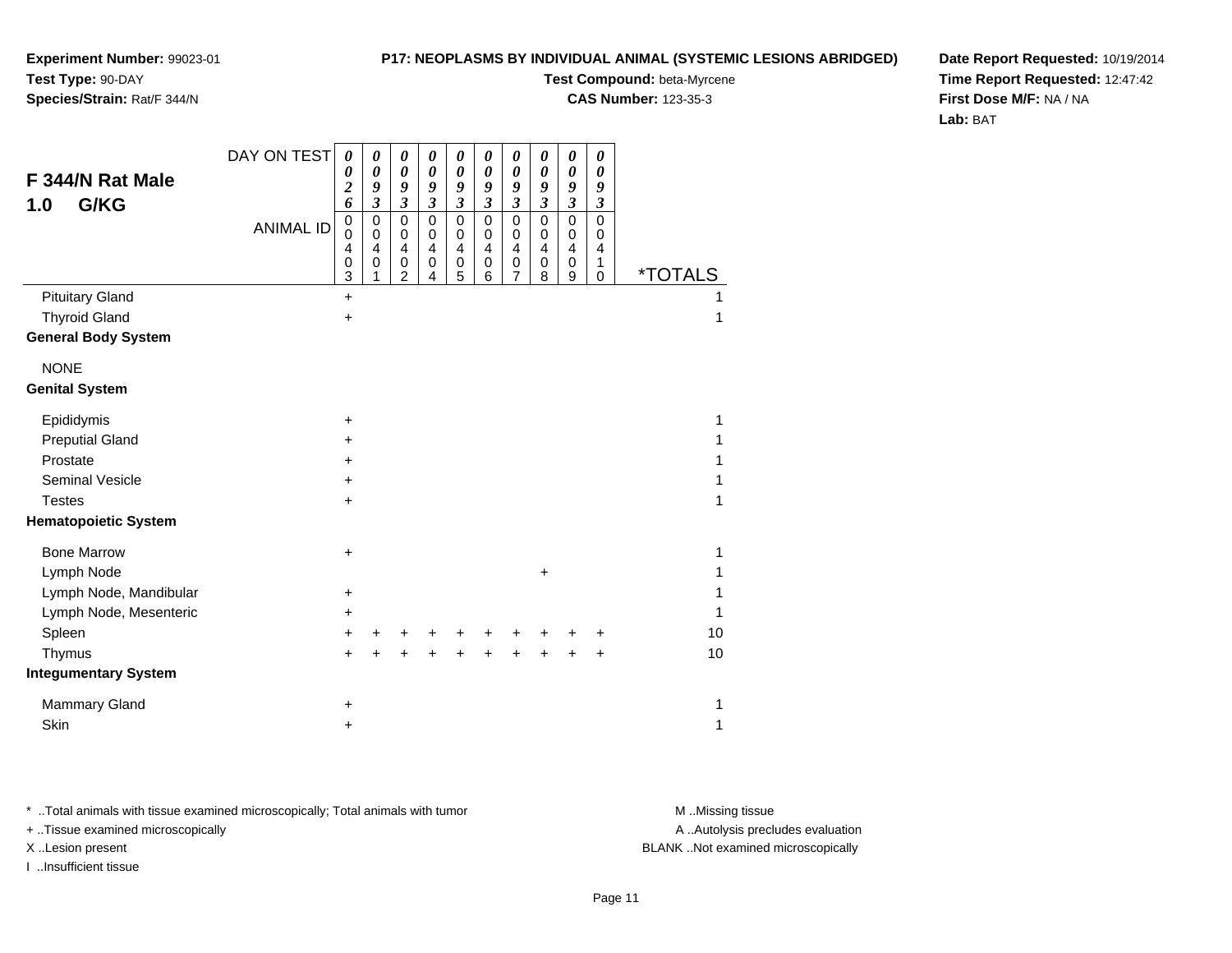**Species/Strain:** Rat/F 344/N

### **P17: NEOPLASMS BY INDIVIDUAL ANIMAL (SYSTEMIC LESIONS ABRIDGED)**

**Test Compound:** beta-Myrcene

**CAS Number:** 123-35-3

**Date Report Requested:** 10/19/2014**Time Report Requested:** 12:47:42**First Dose M/F:** NA / NA**Lab:** BAT

| F 344/N Rat Male<br>G/KG<br>1.0                             | DAY ON TEST<br><b>ANIMAL ID</b> | 0<br>0<br>$\overline{c}$<br>6<br>0<br>0<br>4<br>0<br>3 | 0<br>$\boldsymbol{\theta}$<br>9<br>$\mathfrak{z}$<br>0<br>$\mathbf 0$<br>4<br>0 | 0<br>0<br>9<br>3<br>0<br>$\mathbf 0$<br>4<br>0<br>$\overline{2}$ | 0<br>$\boldsymbol{\theta}$<br>9<br>$\boldsymbol{\beta}$<br>$\pmb{0}$<br>$\mathbf 0$<br>$\overline{\mathbf{4}}$<br>$\mathbf 0$<br>4 | 0<br>$\boldsymbol{\theta}$<br>9<br>$\boldsymbol{\beta}$<br>$\mathbf 0$<br>0<br>$\overline{\mathbf{4}}$<br>$\pmb{0}$<br>5 | 0<br>$\boldsymbol{\theta}$<br>9<br>$\boldsymbol{\beta}$<br>$\mathbf 0$<br>$\pmb{0}$<br>$\overline{\mathbf{4}}$<br>$\,0\,$<br>6 | 0<br>0<br>9<br>3<br>$\mathbf 0$<br>0<br>4<br>0<br>7 | 0<br>0<br>9<br>3<br>$\mathbf 0$<br>0<br>4<br>0<br>8 | 0<br>0<br>9<br>3<br>$\mathbf 0$<br>0<br>4<br>0<br>9 | 0<br>0<br>9<br>3<br>0<br>0<br>4<br>1<br>0 | <i><b>*TOTALS</b></i> |
|-------------------------------------------------------------|---------------------------------|--------------------------------------------------------|---------------------------------------------------------------------------------|------------------------------------------------------------------|------------------------------------------------------------------------------------------------------------------------------------|--------------------------------------------------------------------------------------------------------------------------|--------------------------------------------------------------------------------------------------------------------------------|-----------------------------------------------------|-----------------------------------------------------|-----------------------------------------------------|-------------------------------------------|-----------------------|
| <b>Musculoskeletal System</b>                               |                                 |                                                        |                                                                                 |                                                                  |                                                                                                                                    |                                                                                                                          |                                                                                                                                |                                                     |                                                     |                                                     |                                           |                       |
| <b>Bone</b><br><b>Nervous System</b>                        |                                 | $\ddot{}$                                              |                                                                                 |                                                                  |                                                                                                                                    |                                                                                                                          |                                                                                                                                |                                                     |                                                     |                                                     |                                           | 1                     |
| <b>Brain</b><br><b>Respiratory System</b>                   |                                 | $\ddot{}$                                              |                                                                                 |                                                                  |                                                                                                                                    |                                                                                                                          |                                                                                                                                |                                                     |                                                     |                                                     |                                           | 1                     |
| Lung<br><b>Nose</b>                                         |                                 | $\ddot{}$<br>$\ddot{}$                                 |                                                                                 |                                                                  |                                                                                                                                    |                                                                                                                          |                                                                                                                                |                                                     |                                                     |                                                     | +                                         | 1<br>10               |
| Trachea<br><b>Special Senses System</b>                     |                                 | $\ddot{}$                                              |                                                                                 |                                                                  |                                                                                                                                    |                                                                                                                          |                                                                                                                                |                                                     |                                                     |                                                     |                                           | 1                     |
| Eye<br><b>Harderian Gland</b><br><b>Urinary System</b>      |                                 | $\ddot{}$<br>$\ddot{}$                                 |                                                                                 |                                                                  |                                                                                                                                    |                                                                                                                          |                                                                                                                                |                                                     |                                                     |                                                     | +                                         | 1<br>10               |
| Kidney<br><b>Urinary Bladder</b><br><b>SYSTEMIC LESIONS</b> |                                 | +<br>$\ddot{}$                                         |                                                                                 |                                                                  |                                                                                                                                    |                                                                                                                          |                                                                                                                                |                                                     |                                                     |                                                     | +                                         | 10<br>1               |
| Multiple Organ                                              |                                 | +                                                      |                                                                                 |                                                                  |                                                                                                                                    |                                                                                                                          |                                                                                                                                |                                                     |                                                     |                                                     | +                                         | 10                    |

\* ..Total animals with tissue examined microscopically; Total animals with tumor **M** . Missing tissue M ..Missing tissue

+ ..Tissue examined microscopically

I ..Insufficient tissue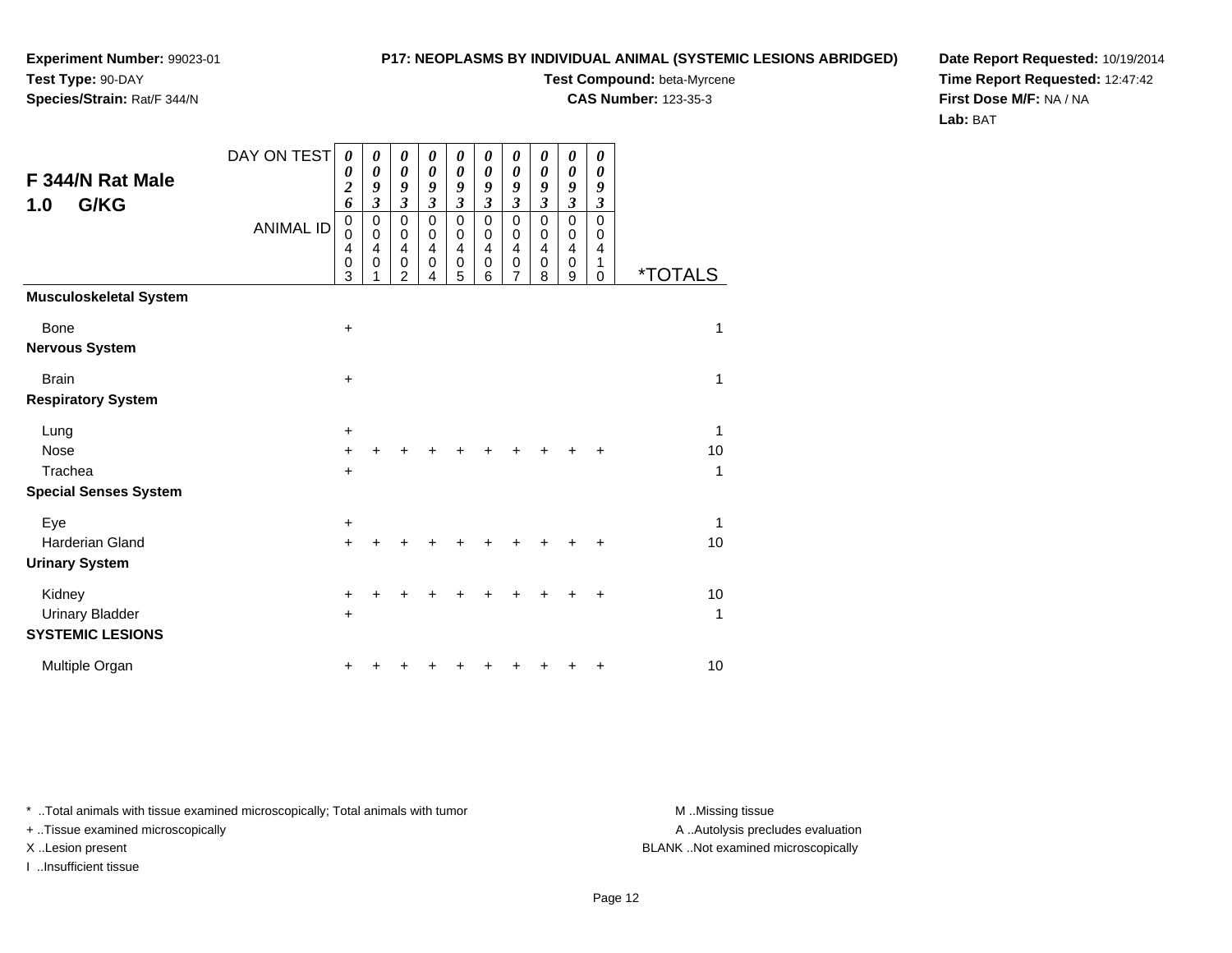## **Species/Strain:** Rat/F 344/N

### **P17: NEOPLASMS BY INDIVIDUAL ANIMAL (SYSTEMIC LESIONS ABRIDGED)**

**Test Compound:** beta-Myrcene

**CAS Number:** 123-35-3

**Date Report Requested:** 10/19/2014**Time Report Requested:** 12:47:42**First Dose M/F:** NA / NA**Lab:** BAT

|                              | DAY ON TEST      | 0                                    | 0                                    | 0                          | 0                                                      | 0                                                              | 0                                         | 0                               | 0                          | $\boldsymbol{\theta}$                                            | 0                                     |                       |
|------------------------------|------------------|--------------------------------------|--------------------------------------|----------------------------|--------------------------------------------------------|----------------------------------------------------------------|-------------------------------------------|---------------------------------|----------------------------|------------------------------------------------------------------|---------------------------------------|-----------------------|
| F 344/N Rat Male             |                  | 0<br>$\boldsymbol{l}$                | 0<br>$\boldsymbol{\theta}$           | $\boldsymbol{\theta}$<br>9 | $\boldsymbol{\theta}$<br>9                             | $\boldsymbol{\theta}$<br>9                                     | $\boldsymbol{\theta}$<br>9                | $\boldsymbol{\theta}$<br>9      | $\boldsymbol{\theta}$<br>9 | $\boldsymbol{\theta}$<br>9                                       | $\boldsymbol{\theta}$<br>9            |                       |
| G/KG<br>2.0                  |                  | 8                                    | $\overline{\boldsymbol{4}}$          | $\mathfrak{z}$             | $\mathfrak{z}$                                         | $\mathfrak{z}$                                                 | $\mathfrak{z}$                            | $\mathfrak{z}$                  | $\mathfrak{z}$             | $\mathfrak{z}$                                                   | $\mathfrak{z}$                        |                       |
|                              | <b>ANIMAL ID</b> | $\mathbf 0$<br>$\mathbf 0$<br>5<br>0 | $\mathbf 0$<br>$\mathbf 0$<br>5<br>1 | $\mathbf 0$<br>0<br>5<br>0 | $\mathbf 0$<br>$\mathbf 0$<br>5<br>0<br>$\overline{2}$ | $\mathbf 0$<br>$\mathbf 0$<br>5<br>$\pmb{0}$<br>$\overline{3}$ | $\mathbf 0$<br>$\mathbf 0$<br>5<br>0<br>4 | $\mathbf 0$<br>0<br>5<br>0<br>5 | $\mathbf 0$<br>0<br>5<br>0 | $\mathbf 0$<br>$\mathbf 0$<br>5<br>$\mathbf 0$<br>$\overline{7}$ | $\overline{0}$<br>$\pmb{0}$<br>5<br>0 | <i><b>*TOTALS</b></i> |
| <b>Alimentary System</b>     |                  | 8                                    | 0                                    | 1                          |                                                        |                                                                |                                           |                                 | 6                          |                                                                  | 9                                     |                       |
| Esophagus                    |                  | +                                    | +                                    | +                          | +                                                      | +                                                              | +                                         | +                               |                            |                                                                  | ٠                                     | 10                    |
| Intestine Large, Cecum       |                  | +                                    | +                                    | +                          | +                                                      | +                                                              | $\pm$                                     | +                               | +                          | $\ddot{}$                                                        | +                                     | 10                    |
| Intestine Large, Colon       |                  | $\ddot{}$                            | +                                    | +                          | +                                                      | $\pm$                                                          | $\ddot{}$                                 | $\pm$                           | $\pm$                      | +                                                                | +                                     | 10                    |
| Intestine Large, Rectum      |                  | $\ddot{}$                            | +                                    | $\ddot{}$                  | $\ddot{}$                                              | $\ddot{}$                                                      | $\ddot{}$                                 | $\ddot{}$                       | $\ddot{}$                  | $\ddot{}$                                                        | $\ddot{}$                             | 10                    |
| Intestine Small, Duodenum    |                  | $\ddot{}$                            | $\ddot{}$                            | $\ddot{}$                  | $\ddot{}$                                              | $\ddot{}$                                                      | $+$                                       | $+$                             | $\ddot{}$                  | $\ddot{}$                                                        | $\ddot{}$                             | 10                    |
| Intestine Small, Ileum       |                  | $\ddot{}$                            | $\ddot{}$                            | +                          | $\ddot{}$                                              | $\ddot{}$                                                      | $\ddot{}$                                 | $\ddot{}$                       | $\ddot{}$                  | $\ddot{}$                                                        | $\ddot{}$                             | 10                    |
| Intestine Small, Jejunum     |                  | +                                    | +                                    | $\ddot{}$                  | $\ddot{}$                                              | $\ddot{}$                                                      | $\ddot{}$                                 | $\ddot{}$                       | $\ddot{}$                  | $\ddot{}$                                                        | $\ddot{}$                             | 10                    |
| Liver                        |                  | +                                    | $\ddot{}$                            | $\ddot{}$                  | $\ddot{}$                                              | $\ddot{}$                                                      | $\ddot{}$                                 | $+$                             | $+$                        | $\ddot{}$                                                        | $\ddot{}$                             | 10                    |
| Oral Mucosa                  |                  |                                      |                                      |                            |                                                        |                                                                | +                                         | $\ddot{}$                       |                            |                                                                  |                                       | 2                     |
| Pancreas                     |                  | +                                    | +                                    | +                          | +                                                      | +                                                              | +                                         | +                               | +                          | ÷                                                                | +                                     | 10                    |
| Salivary Glands              |                  | $\ddot{}$                            | +                                    | $\ddot{}$                  | +                                                      | $\ddot{}$                                                      | $+$                                       | $\ddot{}$                       | $\ddot{}$                  | $\ddot{}$                                                        | $\ddot{}$                             | 10                    |
| Stomach, Forestomach         |                  | +                                    | +                                    | +                          | $\ddot{}$                                              | $\ddot{}$                                                      | $+$                                       | $+$                             | $+$                        | $\ddot{}$                                                        | $\ddot{}$                             | 10                    |
| Stomach, Glandular           |                  | $\ddot{}$                            |                                      | $\ddot{}$                  | $\ddot{}$                                              | $\ddot{}$                                                      | $\ddot{}$                                 | $\ddot{}$                       | $\ddot{}$                  | $\ddot{}$                                                        | $\ddot{}$                             | 10                    |
| <b>Cardiovascular System</b> |                  |                                      |                                      |                            |                                                        |                                                                |                                           |                                 |                            |                                                                  |                                       |                       |
| <b>Blood Vessel</b>          |                  | $\ddot{}$                            | +                                    | +                          | +                                                      | +                                                              | +                                         | +                               | +                          |                                                                  | +                                     | 10                    |
| Heart                        |                  | $\ddot{}$                            |                                      | $\ddot{}$                  | ÷                                                      | $\ddot{}$                                                      |                                           | $\ddot{}$                       | $\ddot{}$                  |                                                                  | $\ddot{}$                             | 10                    |
| <b>Endocrine System</b>      |                  |                                      |                                      |                            |                                                        |                                                                |                                           |                                 |                            |                                                                  |                                       |                       |
| <b>Adrenal Cortex</b>        |                  | +                                    | ٠                                    | +                          | +                                                      | +                                                              | +                                         | ٠                               | +                          | ٠                                                                | ٠                                     | 10                    |
| <b>Adrenal Medulla</b>       |                  | +                                    | +                                    | +                          | +                                                      | $\pm$                                                          | $\pm$                                     | $\ddot{}$                       | $\ddot{}$                  | +                                                                | ٠                                     | 10                    |
| Islets, Pancreatic           |                  | +                                    | +                                    | +                          | +                                                      | +                                                              | +                                         | $\ddot{}$                       | +                          | +                                                                | +                                     | 10                    |

\* ..Total animals with tissue examined microscopically; Total animals with tumor **M** . Missing tissue M ..Missing tissue

+ ..Tissue examined microscopically

I ..Insufficient tissue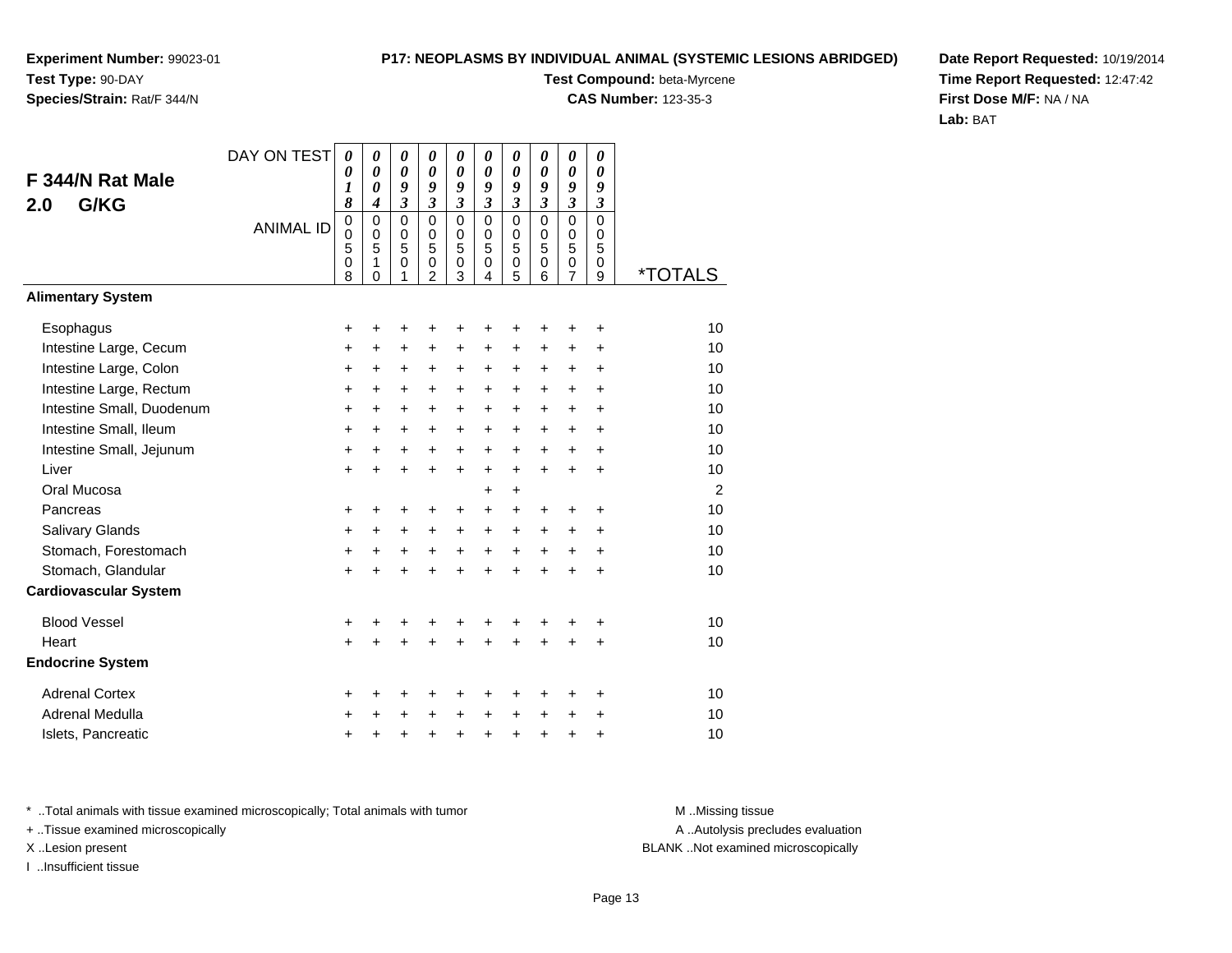### **P17: NEOPLASMS BY INDIVIDUAL ANIMAL (SYSTEMIC LESIONS ABRIDGED)**

**Experiment Number:** 99023-01**Test Type:** 90-DAY

## **Species/Strain:** Rat/F 344/N

**Test Compound:** beta-Myrcene

**CAS Number:** 123-35-3

**Date Report Requested:** 10/19/2014**Time Report Requested:** 12:47:43**First Dose M/F:** NA / NA**Lab:** BAT

| F 344/N Rat Male<br>G/KG<br>2.0 | DAY ON TEST<br><b>ANIMAL ID</b> | $\boldsymbol{\theta}$<br>0<br>$\boldsymbol{l}$<br>8<br>$\mathbf 0$ | 0<br>$\boldsymbol{\theta}$<br>0<br>4<br>$\mathbf 0$ | 0<br>$\boldsymbol{\theta}$<br>9<br>$\overline{\mathbf{3}}$<br>$\mathbf 0$ | 0<br>0<br>9<br>$\overline{\mathbf{3}}$<br>$\Omega$ | $\boldsymbol{\theta}$<br>$\boldsymbol{\theta}$<br>9<br>$\mathfrak{z}$<br>$\mathbf 0$ | $\boldsymbol{\theta}$<br>0<br>9<br>$\mathfrak{z}$<br>$\Omega$ | $\boldsymbol{\theta}$<br>$\boldsymbol{\theta}$<br>9<br>$\boldsymbol{\mathfrak{z}}$<br>$\mathbf 0$ | 0<br>0<br>9<br>$\boldsymbol{\beta}$<br>$\Omega$ | $\boldsymbol{\theta}$<br>0<br>9<br>$\mathfrak{z}$<br>$\mathbf 0$ | 0<br>0<br>9<br>$\mathfrak{z}$<br>$\Omega$         |                       |
|---------------------------------|---------------------------------|--------------------------------------------------------------------|-----------------------------------------------------|---------------------------------------------------------------------------|----------------------------------------------------|--------------------------------------------------------------------------------------|---------------------------------------------------------------|---------------------------------------------------------------------------------------------------|-------------------------------------------------|------------------------------------------------------------------|---------------------------------------------------|-----------------------|
|                                 |                                 | $\boldsymbol{0}$<br>5<br>0<br>8                                    | $\mathbf 0$<br>5<br>1<br>0                          | 0<br>5<br>0<br>1                                                          | 0<br>5<br>0<br>$\overline{c}$                      | $\pmb{0}$<br>5<br>$\pmb{0}$<br>$\ensuremath{\mathsf{3}}$                             | 0<br>5<br>$\mathbf 0$<br>4                                    | 0<br>5<br>$\mathbf 0$<br>5                                                                        | $\mathbf 0$<br>5<br>$\mathbf 0$<br>6            | $\boldsymbol{0}$<br>5<br>$\pmb{0}$<br>$\overline{7}$             | $\mathbf 0$<br>$\overline{5}$<br>$\mathbf 0$<br>9 | <i><b>*TOTALS</b></i> |
| Parathyroid Gland               |                                 | +                                                                  | $\ddot{}$                                           | $\ddot{}$                                                                 | $\ddot{}$                                          | $\ddot{}$                                                                            | M                                                             | $\ddot{}$                                                                                         | $\ddot{}$                                       | $\ddot{}$                                                        | $\ddot{}$                                         | 9                     |
| <b>Pituitary Gland</b>          |                                 | $\ddot{}$                                                          | +                                                   | +                                                                         | $\ddot{}$                                          | $\ddot{}$                                                                            | $\ddot{}$                                                     | +                                                                                                 | +                                               | +                                                                | $\ddot{}$                                         | 10                    |
| <b>Thyroid Gland</b>            |                                 | +                                                                  | $\ddot{}$                                           | $\ddot{}$                                                                 | +                                                  | $\ddot{}$                                                                            | $\ddot{}$                                                     | $\ddot{}$                                                                                         | $\ddot{}$                                       | $\ddot{}$                                                        | $\ddot{}$                                         | 10                    |
| <b>General Body System</b>      |                                 |                                                                    |                                                     |                                                                           |                                                    |                                                                                      |                                                               |                                                                                                   |                                                 |                                                                  |                                                   |                       |
| <b>NONE</b>                     |                                 |                                                                    |                                                     |                                                                           |                                                    |                                                                                      |                                                               |                                                                                                   |                                                 |                                                                  |                                                   |                       |
| <b>Genital System</b>           |                                 |                                                                    |                                                     |                                                                           |                                                    |                                                                                      |                                                               |                                                                                                   |                                                 |                                                                  |                                                   |                       |
| Epididymis                      |                                 | +                                                                  | +                                                   | +                                                                         | +                                                  | +                                                                                    | +                                                             | +                                                                                                 | +                                               | +                                                                | +                                                 | 10                    |
| <b>Preputial Gland</b>          |                                 | +                                                                  | $\ddot{}$                                           | $\ddot{}$                                                                 | +                                                  | $\ddot{}$                                                                            | $\ddot{}$                                                     | +                                                                                                 | +                                               | +                                                                | $\ddot{}$                                         | 10                    |
| Prostate                        |                                 | +                                                                  | $\ddot{}$                                           | +                                                                         | $\ddot{}$                                          | $\ddot{}$                                                                            | $\ddot{}$                                                     | $\ddot{}$                                                                                         | $\ddot{}$                                       | +                                                                | +                                                 | 10                    |
| Seminal Vesicle                 |                                 | +                                                                  | +                                                   | $\ddot{}$                                                                 | +                                                  | $\ddot{}$                                                                            | $\ddot{}$                                                     | $\ddot{}$                                                                                         | $\ddot{}$                                       | $\ddot{}$                                                        | $\ddot{}$                                         | 10                    |
| <b>Testes</b>                   |                                 | $\pm$                                                              | +                                                   | +                                                                         | +                                                  | $\ddot{}$                                                                            | $\ddot{}$                                                     | $\ddot{}$                                                                                         | +                                               | +                                                                | $\ddot{}$                                         | 10                    |
| <b>Hematopoietic System</b>     |                                 |                                                                    |                                                     |                                                                           |                                                    |                                                                                      |                                                               |                                                                                                   |                                                 |                                                                  |                                                   |                       |
| <b>Bone Marrow</b>              |                                 | +                                                                  | +                                                   | +                                                                         | +                                                  | +                                                                                    | +                                                             | +                                                                                                 | ٠                                               | +                                                                | +                                                 | 10                    |
| Lymph Node, Mandibular          |                                 | M                                                                  | M                                                   | M                                                                         | M                                                  | M                                                                                    | M                                                             | M                                                                                                 | M                                               | M                                                                | м                                                 | $\Omega$              |
| Lymph Node, Mesenteric          |                                 | +                                                                  | +                                                   | +                                                                         | +                                                  | +                                                                                    | +                                                             | +                                                                                                 | +                                               | +                                                                | +                                                 | 10                    |
| Spleen                          |                                 | $\ddot{}$                                                          | +                                                   | +                                                                         | +                                                  | +                                                                                    | $\ddot{}$                                                     | $\ddot{}$                                                                                         | $\ddot{}$                                       | +                                                                | $\ddot{}$                                         | 10                    |
| Thymus                          |                                 | +                                                                  | +                                                   | +                                                                         | +                                                  | $\ddot{}$                                                                            | M                                                             | $\ddot{}$                                                                                         | +                                               | +                                                                | $\ddot{}$                                         | 9                     |
| <b>Integumentary System</b>     |                                 |                                                                    |                                                     |                                                                           |                                                    |                                                                                      |                                                               |                                                                                                   |                                                 |                                                                  |                                                   |                       |
| <b>Mammary Gland</b>            |                                 | ٠                                                                  |                                                     | +                                                                         | +                                                  | +                                                                                    |                                                               |                                                                                                   |                                                 | +                                                                | +                                                 | 10                    |
| Skin                            |                                 | +                                                                  | +                                                   | +                                                                         | +                                                  | +                                                                                    |                                                               | +                                                                                                 | +                                               | +                                                                | +                                                 | 10                    |

\* ..Total animals with tissue examined microscopically; Total animals with tumor **M** . Missing tissue M ..Missing tissue

+ ..Tissue examined microscopically

I ..Insufficient tissue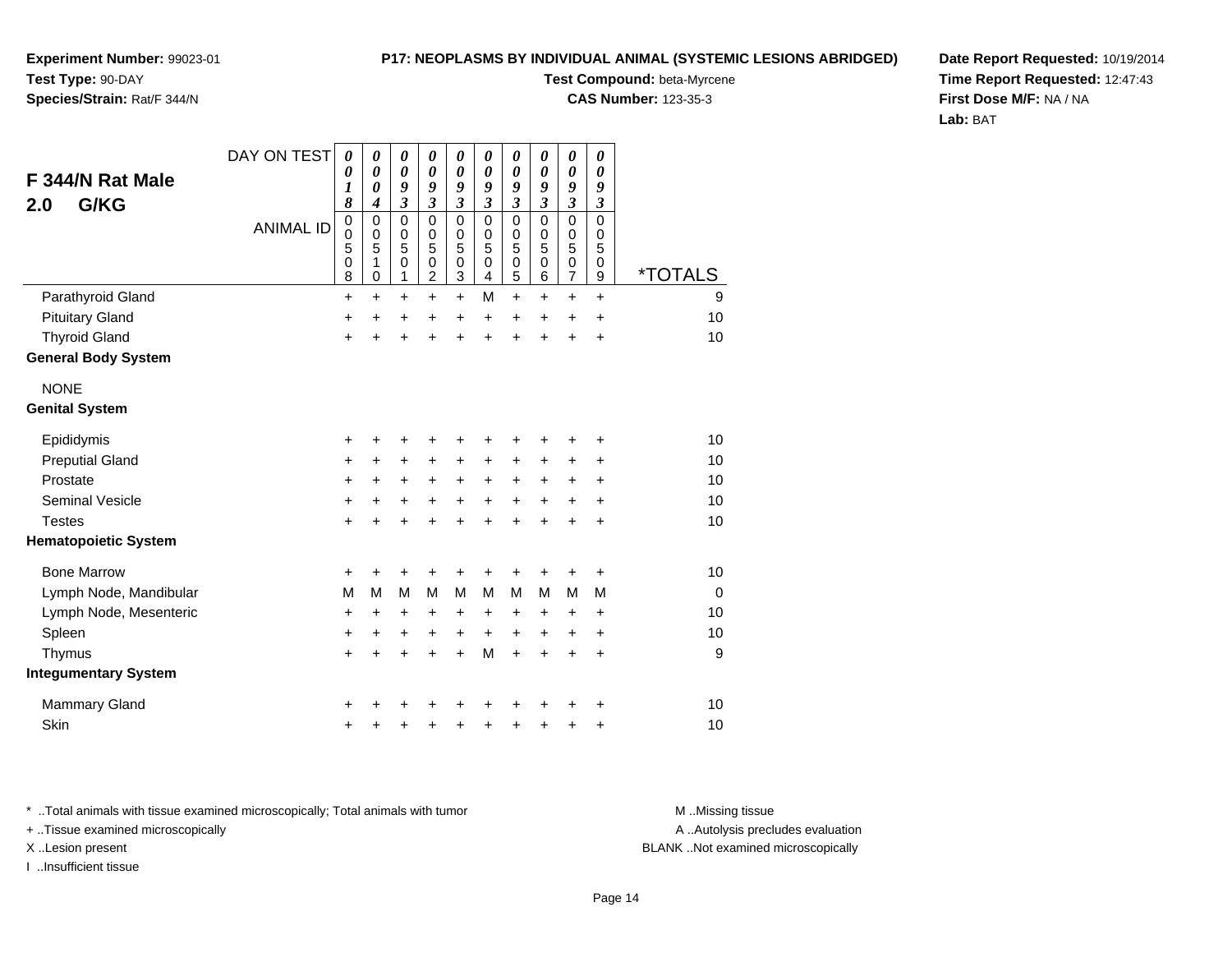# **Species/Strain:** Rat/F 344/N

### **P17: NEOPLASMS BY INDIVIDUAL ANIMAL (SYSTEMIC LESIONS ABRIDGED)**

**Test Compound:** beta-Myrcene

**CAS Number:** 123-35-3

**Date Report Requested:** 10/19/2014**Time Report Requested:** 12:47:43**First Dose M/F:** NA / NA**Lab:** BAT

| F 344/N Rat Male<br>G/KG<br>2.0                                   | DAY ON TEST<br><b>ANIMAL ID</b> | 0<br>0<br>1<br>8<br>0<br>0<br>5<br>0 | $\pmb{\theta}$<br>$\boldsymbol{\theta}$<br>0<br>4<br>0<br>$\mathbf 0$<br>5<br>1 | 0<br>$\boldsymbol{\theta}$<br>9<br>$\overline{\mathbf{3}}$<br>0<br>$\mathbf 0$<br>5<br>0 | 0<br>$\boldsymbol{\theta}$<br>9<br>$\mathfrak{z}$<br>0<br>0<br>5<br>0 | 0<br>$\boldsymbol{\theta}$<br>9<br>$\overline{\mathbf{3}}$<br>0<br>0<br>5<br>0 | 0<br>$\boldsymbol{\theta}$<br>9<br>$\mathfrak{z}$<br>$\mathbf 0$<br>$\mathbf 0$<br>$\overline{5}$<br>$\mathbf 0$ | 0<br>0<br>9<br>$\mathfrak{z}$<br>0<br>0<br>5<br>0 | 0<br>$\boldsymbol{\theta}$<br>9<br>$\mathfrak{z}$<br>0<br>0<br>5<br>0 | 0<br>$\boldsymbol{\theta}$<br>9<br>$\overline{\mathbf{3}}$<br>0<br>0<br>5<br>0 | 0<br>$\boldsymbol{\theta}$<br>9<br>$\boldsymbol{\beta}$<br>0<br>0<br>5<br>0 |                       |
|-------------------------------------------------------------------|---------------------------------|--------------------------------------|---------------------------------------------------------------------------------|------------------------------------------------------------------------------------------|-----------------------------------------------------------------------|--------------------------------------------------------------------------------|------------------------------------------------------------------------------------------------------------------|---------------------------------------------------|-----------------------------------------------------------------------|--------------------------------------------------------------------------------|-----------------------------------------------------------------------------|-----------------------|
|                                                                   |                                 | 8                                    | 0                                                                               | 1                                                                                        | 2                                                                     | 3                                                                              | 4                                                                                                                | 5                                                 | 6                                                                     | 7                                                                              | 9                                                                           | <i><b>*TOTALS</b></i> |
| <b>Musculoskeletal System</b>                                     |                                 |                                      |                                                                                 |                                                                                          |                                                                       |                                                                                |                                                                                                                  |                                                   |                                                                       |                                                                                |                                                                             |                       |
| <b>Bone</b><br><b>Nervous System</b>                              |                                 | $\ddot{}$                            |                                                                                 |                                                                                          |                                                                       | +                                                                              | +                                                                                                                | +                                                 | +                                                                     | +                                                                              | +                                                                           | 10                    |
| <b>Brain</b><br><b>Respiratory System</b>                         |                                 | +                                    |                                                                                 |                                                                                          |                                                                       |                                                                                | +                                                                                                                | +                                                 | +                                                                     | +                                                                              | $\ddot{}$                                                                   | 10                    |
| Lung                                                              |                                 | +                                    |                                                                                 |                                                                                          |                                                                       | +                                                                              | +                                                                                                                | +                                                 | +                                                                     | +                                                                              | +                                                                           | 10                    |
| <b>Nose</b>                                                       |                                 | $\ddot{}$                            |                                                                                 | $\ddot{}$                                                                                | $\ddot{}$                                                             | $\ddot{}$                                                                      | $\ddot{}$                                                                                                        | $\ddot{}$                                         | $\ddot{}$                                                             | +                                                                              | $\ddot{}$                                                                   | 10                    |
| Trachea<br><b>Special Senses System</b>                           |                                 | $\ddot{}$                            |                                                                                 |                                                                                          |                                                                       | $\ddot{}$                                                                      | $\ddot{}$                                                                                                        | $\ddot{}$                                         | $\ddot{}$                                                             | $\ddot{}$                                                                      | $\ddot{}$                                                                   | 10                    |
| Eye                                                               |                                 | +                                    |                                                                                 |                                                                                          |                                                                       | +                                                                              | +                                                                                                                | +                                                 | +                                                                     | +                                                                              | +                                                                           | 10                    |
| <b>Harderian Gland</b><br><b>Lacrimal Gland</b><br>Zymbal's Gland |                                 | $\ddot{}$<br>+                       |                                                                                 |                                                                                          |                                                                       | $\ddot{}$                                                                      | $\ddot{}$                                                                                                        | $\ddot{}$<br>$\ddot{}$                            | M                                                                     | $\ddot{}$                                                                      | ÷                                                                           | 9<br>1<br>1           |
| <b>Urinary System</b>                                             |                                 |                                      |                                                                                 |                                                                                          |                                                                       |                                                                                |                                                                                                                  |                                                   |                                                                       |                                                                                |                                                                             |                       |
| Kidney<br><b>Urinary Bladder</b><br><b>SYSTEMIC LESIONS</b>       |                                 | +<br>+                               |                                                                                 |                                                                                          |                                                                       | +                                                                              | +                                                                                                                | +                                                 | +<br>+                                                                | +                                                                              | +<br>+                                                                      | 10<br>10              |
| Multiple Organ                                                    |                                 | +                                    |                                                                                 |                                                                                          |                                                                       | ٠                                                                              | ٠                                                                                                                | +                                                 | +                                                                     | +                                                                              | +                                                                           | 10                    |

\* ..Total animals with tissue examined microscopically; Total animals with tumor **M** . Missing tissue M ..Missing tissue

+ ..Tissue examined microscopically

I ..Insufficient tissue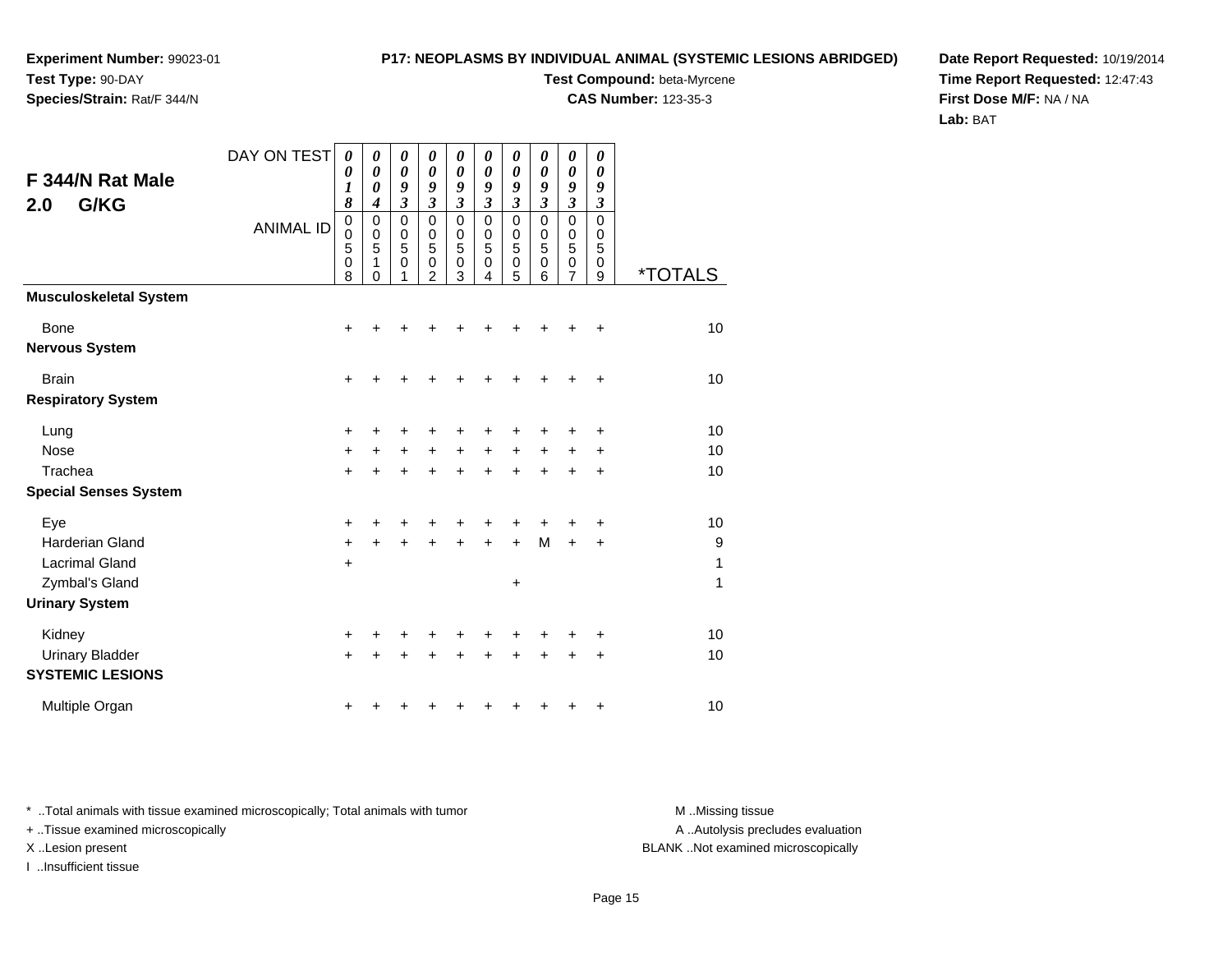### **P17: NEOPLASMS BY INDIVIDUAL ANIMAL (SYSTEMIC LESIONS ABRIDGED)**

**Test Compound:** beta-Myrcene

**CAS Number:** 123-35-3

**Date Report Requested:** 10/19/2014**Time Report Requested:** 12:47:43**First Dose M/F:** NA / NA**Lab:** BAT

|                              | DAY ON TEST      | 0                                         | 0                                              | 0                                                      | 0                                         | 0                                         | 0                                   | 0                                         | 0                                         | 0                                         | 0                                                |                       |
|------------------------------|------------------|-------------------------------------------|------------------------------------------------|--------------------------------------------------------|-------------------------------------------|-------------------------------------------|-------------------------------------|-------------------------------------------|-------------------------------------------|-------------------------------------------|--------------------------------------------------|-----------------------|
| F 344/N Rat Male             |                  | 0<br>1                                    | $\boldsymbol{\theta}$<br>$\boldsymbol{\theta}$ | $\boldsymbol{\theta}$<br>0                             | $\boldsymbol{\theta}$<br>0                | 0<br>0                                    | $\boldsymbol{\theta}$<br>0          | $\boldsymbol{\theta}$<br>0                | 0<br>0                                    | 0<br>0                                    | 0<br>0                                           |                       |
| G/KG<br>4.0                  |                  | $\boldsymbol{l}$                          | $\mathfrak{z}$                                 | 3                                                      | 3                                         | 3                                         | 3                                   | 3                                         | $\mathfrak{z}$                            | 3                                         | $\boldsymbol{4}$                                 |                       |
|                              | <b>ANIMAL ID</b> | $\mathbf 0$<br>$\mathbf 0$<br>6<br>1<br>0 | $\mathbf 0$<br>$\mathbf 0$<br>6<br>0<br>1      | $\mathbf 0$<br>$\mathbf 0$<br>6<br>0<br>$\overline{2}$ | $\mathbf 0$<br>$\mathbf 0$<br>6<br>0<br>3 | $\mathbf 0$<br>$\mathbf 0$<br>6<br>0<br>4 | $\Omega$<br>$\Omega$<br>6<br>0<br>5 | $\mathbf 0$<br>$\mathbf 0$<br>6<br>0<br>6 | $\mathbf 0$<br>$\mathbf 0$<br>6<br>0<br>8 | $\mathbf 0$<br>$\mathbf 0$<br>6<br>0<br>9 | $\Omega$<br>$\Omega$<br>6<br>0<br>$\overline{7}$ | <i><b>*TOTALS</b></i> |
| <b>Alimentary System</b>     |                  |                                           |                                                |                                                        |                                           |                                           |                                     |                                           |                                           |                                           |                                                  |                       |
| Esophagus                    |                  | +                                         | +                                              | +                                                      | +                                         | +                                         | +                                   | +                                         |                                           | +                                         | +                                                | 10                    |
| Intestine Large, Cecum       |                  | $\ddot{}$                                 | $\ddot{}$                                      | +                                                      | $\pm$                                     | +                                         | $\ddot{}$                           | $\ddot{}$                                 | $\ddot{}$                                 | $\ddot{}$                                 | $\ddot{}$                                        | 10                    |
| Intestine Large, Colon       |                  | +                                         | +                                              | +                                                      | +                                         | +                                         | +                                   | +                                         | +                                         | +                                         | +                                                | 10                    |
| Intestine Large, Rectum      |                  | +                                         | +                                              | +                                                      | $\ddot{}$                                 | $\ddot{}$                                 | +                                   | +                                         | $\ddot{}$                                 | $\ddot{}$                                 | $\ddot{}$                                        | 10                    |
| Intestine Small, Duodenum    |                  | $\ddot{}$                                 | $\ddot{}$                                      | $\ddot{}$                                              | $\ddot{}$                                 | $\ddot{}$                                 | $\ddot{}$                           | $\ddot{}$                                 | $\ddot{}$                                 | $\ddot{}$                                 | $\ddot{}$                                        | 10                    |
| Intestine Small, Ileum       |                  | +                                         | +                                              | +                                                      | +                                         | +                                         | +                                   | +                                         | +                                         | +                                         | $\ddot{}$                                        | 10                    |
| Intestine Small, Jejunum     |                  | $\ddot{}$                                 | $\ddot{}$                                      | $\ddot{}$                                              | $\ddot{}$                                 | +                                         | $\ddot{}$                           | $\ddot{}$                                 | $\ddot{}$                                 | $\ddot{}$                                 | $\ddot{}$                                        | 10                    |
| Liver                        |                  | $\ddot{}$                                 | $\ddot{}$                                      | +                                                      | $\ddot{}$                                 | $\ddot{}$                                 | $\ddot{}$                           | $\ddot{}$                                 | $\ddot{}$                                 | $+$                                       | $\ddot{}$                                        | 10                    |
| Pancreas                     |                  | +                                         | +                                              | +                                                      | $\ddot{}$                                 | +                                         | +                                   | +                                         | +                                         | +                                         | +                                                | 10                    |
| Salivary Glands              |                  | $\ddot{}$                                 | $\ddot{}$                                      | $\ddot{}$                                              | $\ddot{}$                                 | $\ddot{}$                                 | $\ddot{}$                           | $\ddot{}$                                 | $\ddot{}$                                 | $\ddot{}$                                 | $\ddot{}$                                        | 10                    |
| Stomach, Forestomach         |                  | $\ddot{}$                                 | +                                              | +                                                      | $\ddot{}$                                 | $\ddot{}$                                 | $\ddot{}$                           | $\ddot{}$                                 | $\ddot{}$                                 | +                                         | $\ddot{}$                                        | 10                    |
| Stomach, Glandular           |                  | $\ddot{}$                                 | $\ddot{}$                                      | $\ddot{}$                                              | $\ddot{}$                                 | $\ddot{}$                                 | +                                   | $\ddot{}$                                 | $\ddot{}$                                 | $\ddot{}$                                 | $\ddot{}$                                        | 10                    |
| <b>Cardiovascular System</b> |                  |                                           |                                                |                                                        |                                           |                                           |                                     |                                           |                                           |                                           |                                                  |                       |
| <b>Blood Vessel</b>          |                  | +                                         | +                                              | +                                                      | +                                         | +                                         | +                                   | +                                         |                                           | +                                         | +                                                | 10                    |
| Heart                        |                  | $\ddot{}$                                 | ÷                                              | $\ddot{}$                                              | $\ddot{}$                                 | $\ddot{}$                                 | $\ddot{}$                           | $\ddot{}$                                 | $\ddot{}$                                 | $\ddot{}$                                 | +                                                | 10                    |
| <b>Endocrine System</b>      |                  |                                           |                                                |                                                        |                                           |                                           |                                     |                                           |                                           |                                           |                                                  |                       |
| <b>Adrenal Cortex</b>        |                  | +                                         | +                                              | +                                                      | +                                         | +                                         | +                                   | +                                         | +                                         | +                                         | +                                                | 10                    |
| Adrenal Medulla              |                  | +                                         | +                                              | $\pm$                                                  | $\ddot{}$                                 | $\ddot{}$                                 | $\ddot{}$                           | $\ddot{}$                                 | $\ddot{}$                                 | $\pm$                                     | $\ddot{}$                                        | 10                    |
| Islets, Pancreatic           |                  | +                                         | +                                              | +                                                      | $\ddot{}$                                 | $\ddot{}$                                 | $\ddot{}$                           | $\ddot{}$                                 | $\ddot{}$                                 | +                                         | +                                                | 10                    |
| Parathyroid Gland            |                  | +                                         | +                                              | +                                                      |                                           | $\ddot{}$                                 | +                                   | $\ddot{}$                                 | $\ddot{}$                                 | +                                         | M                                                | 9                     |

\* ..Total animals with tissue examined microscopically; Total animals with tumor **M** . Missing tissue M ..Missing tissue

+ ..Tissue examined microscopically

I ..Insufficient tissue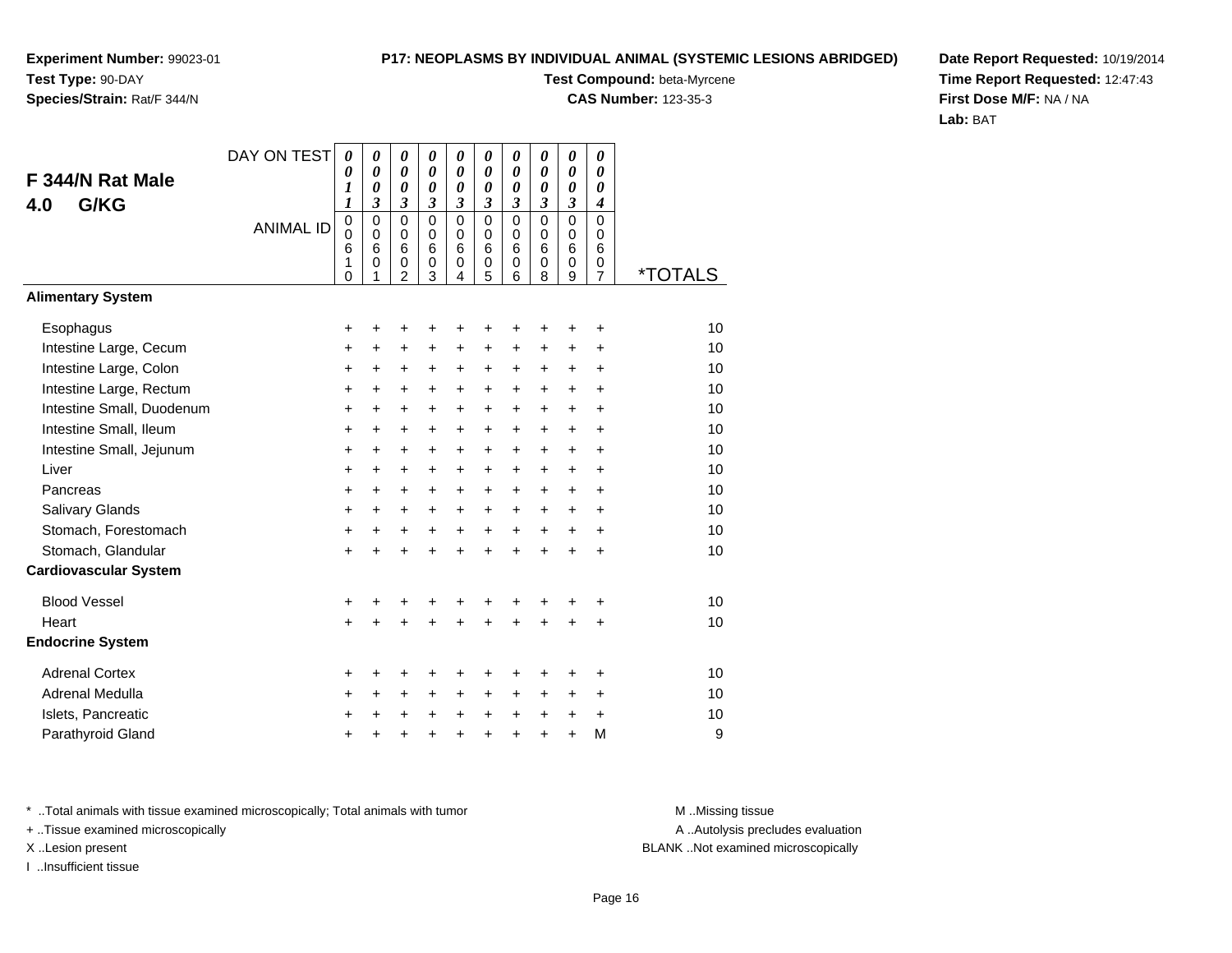### **P17: NEOPLASMS BY INDIVIDUAL ANIMAL (SYSTEMIC LESIONS ABRIDGED)**

**Experiment Number:** 99023-01**Test Type:** 90-DAY**Species/Strain:** Rat/F 344/N

**Test Compound:** beta-Myrcene

**CAS Number:** 123-35-3

**Date Report Requested:** 10/19/2014**Time Report Requested:** 12:47:43**First Dose M/F:** NA / NA**Lab:** BAT

| F 344/N Rat Male<br>G/KG<br>4.0 | DAY ON TEST<br><b>ANIMAL ID</b> | 0<br>0<br>$\boldsymbol{l}$<br>$\boldsymbol{l}$<br>0<br>0<br>6<br>1 | 0<br>0<br>0<br>3<br>$\mathbf 0$<br>$\mathbf 0$<br>6<br>0 | 0<br>$\boldsymbol{\theta}$<br>0<br>$\mathfrak{z}$<br>0<br>0<br>6<br>0 | 0<br>$\boldsymbol{\theta}$<br>0<br>3<br>$\mathbf 0$<br>$\Omega$<br>6<br>0 | 0<br>$\boldsymbol{\theta}$<br>0<br>$\mathfrak{z}$<br>$\mathsf 0$<br>0<br>6<br>$\mathbf 0$ | $\boldsymbol{\theta}$<br>0<br>$\boldsymbol{\theta}$<br>3<br>$\mathbf 0$<br>$\Omega$<br>6<br>$\mathbf 0$ | $\boldsymbol{\theta}$<br>$\boldsymbol{\theta}$<br>$\boldsymbol{\theta}$<br>$\boldsymbol{\beta}$<br>$\mathbf 0$<br>0<br>6<br>$\mathbf 0$ | $\boldsymbol{\theta}$<br>0<br>0<br>3<br>$\mathbf 0$<br>0<br>$6\phantom{1}6$<br>$\mathbf 0$ | $\boldsymbol{\theta}$<br>$\boldsymbol{\theta}$<br>0<br>$\boldsymbol{\beta}$<br>$\mathbf 0$<br>0<br>6<br>$\mathbf 0$ | $\boldsymbol{\theta}$<br>0<br>$\boldsymbol{\theta}$<br>$\boldsymbol{4}$<br>$\mathbf 0$<br>0<br>6<br>0 |                       |
|---------------------------------|---------------------------------|--------------------------------------------------------------------|----------------------------------------------------------|-----------------------------------------------------------------------|---------------------------------------------------------------------------|-------------------------------------------------------------------------------------------|---------------------------------------------------------------------------------------------------------|-----------------------------------------------------------------------------------------------------------------------------------------|--------------------------------------------------------------------------------------------|---------------------------------------------------------------------------------------------------------------------|-------------------------------------------------------------------------------------------------------|-----------------------|
|                                 |                                 | 0                                                                  | 1                                                        | $\overline{c}$                                                        | 3                                                                         | 4                                                                                         | 5                                                                                                       | 6                                                                                                                                       | 8                                                                                          | $\boldsymbol{9}$                                                                                                    | $\overline{7}$                                                                                        | <i><b>*TOTALS</b></i> |
| <b>Pituitary Gland</b>          |                                 | $\ddot{}$                                                          | $\ddot{}$                                                | $\ddot{}$                                                             | $\ddot{}$                                                                 | $\ddot{}$                                                                                 | +                                                                                                       | $\ddot{}$                                                                                                                               | $\ddot{}$                                                                                  | $\ddot{}$                                                                                                           | $\ddot{}$                                                                                             | 10                    |
| <b>Thyroid Gland</b>            |                                 | $\ddot{}$                                                          | ÷                                                        | +                                                                     | $\ddot{}$                                                                 | $\ddot{}$                                                                                 | $\ddot{}$                                                                                               | +                                                                                                                                       |                                                                                            | $\ddot{}$                                                                                                           | $\ddot{}$                                                                                             | 10                    |
| <b>General Body System</b>      |                                 |                                                                    |                                                          |                                                                       |                                                                           |                                                                                           |                                                                                                         |                                                                                                                                         |                                                                                            |                                                                                                                     |                                                                                                       |                       |
| <b>NONE</b>                     |                                 |                                                                    |                                                          |                                                                       |                                                                           |                                                                                           |                                                                                                         |                                                                                                                                         |                                                                                            |                                                                                                                     |                                                                                                       |                       |
| <b>Genital System</b>           |                                 |                                                                    |                                                          |                                                                       |                                                                           |                                                                                           |                                                                                                         |                                                                                                                                         |                                                                                            |                                                                                                                     |                                                                                                       |                       |
| Epididymis                      |                                 | +                                                                  | +                                                        | +                                                                     | +                                                                         | +                                                                                         |                                                                                                         | +                                                                                                                                       |                                                                                            | +                                                                                                                   | +                                                                                                     | 10                    |
| <b>Preputial Gland</b>          |                                 | +                                                                  | +                                                        | +                                                                     | +                                                                         | +                                                                                         | +                                                                                                       | +                                                                                                                                       | +                                                                                          | +                                                                                                                   | +                                                                                                     | 10                    |
| Prostate                        |                                 | +                                                                  | $+$                                                      | +                                                                     | $\ddot{}$                                                                 | $\ddot{}$                                                                                 | $\ddot{}$                                                                                               | $\ddot{}$                                                                                                                               | $\ddot{}$                                                                                  | $\ddot{}$                                                                                                           | $\ddot{}$                                                                                             | 10                    |
| <b>Seminal Vesicle</b>          |                                 | +                                                                  | $\ddot{}$                                                | $\ddot{}$                                                             | M                                                                         | $\ddot{}$                                                                                 | $\ddot{}$                                                                                               | $\ddot{}$                                                                                                                               | $\ddot{}$                                                                                  | $\ddot{}$                                                                                                           | $\ddot{}$                                                                                             | 9                     |
| <b>Testes</b>                   |                                 | $\ddot{}$                                                          | $\ddot{}$                                                | $\ddot{}$                                                             | $\ddot{}$                                                                 | $\ddot{}$                                                                                 | $\ddot{}$                                                                                               | $\ddot{}$                                                                                                                               | ÷                                                                                          | $\ddot{}$                                                                                                           | $\ddot{}$                                                                                             | 10                    |
| <b>Hematopoietic System</b>     |                                 |                                                                    |                                                          |                                                                       |                                                                           |                                                                                           |                                                                                                         |                                                                                                                                         |                                                                                            |                                                                                                                     |                                                                                                       |                       |
| <b>Bone Marrow</b>              |                                 | +                                                                  | +                                                        | +                                                                     | +                                                                         | +                                                                                         | +                                                                                                       | +                                                                                                                                       |                                                                                            | +                                                                                                                   | ٠                                                                                                     | 10                    |
| Lymph Node, Mandibular          |                                 | M                                                                  | M                                                        | M                                                                     | М                                                                         | M                                                                                         | М                                                                                                       | M                                                                                                                                       | M                                                                                          | M                                                                                                                   | M                                                                                                     | $\mathbf 0$           |
| Lymph Node, Mesenteric          |                                 | $\ddot{}$                                                          | $\ddot{}$                                                | +                                                                     | $\ddot{}$                                                                 | +                                                                                         | +                                                                                                       | $\ddot{}$                                                                                                                               | +                                                                                          | $\ddot{}$                                                                                                           | $\ddot{}$                                                                                             | 10                    |
| Spleen                          |                                 | +                                                                  | +                                                        | +                                                                     | +                                                                         | +                                                                                         | $\ddot{}$                                                                                               | +                                                                                                                                       | +                                                                                          | +                                                                                                                   | $\ddot{}$                                                                                             | 10                    |
| Thymus                          |                                 | $\ddot{}$                                                          | $\ddot{}$                                                | $\ddot{}$                                                             | $\ddot{}$                                                                 | $\ddot{}$                                                                                 | $\ddot{}$                                                                                               | $\ddot{}$                                                                                                                               | $\ddot{}$                                                                                  | $\ddot{}$                                                                                                           | $\ddot{}$                                                                                             | 10                    |
| <b>Integumentary System</b>     |                                 |                                                                    |                                                          |                                                                       |                                                                           |                                                                                           |                                                                                                         |                                                                                                                                         |                                                                                            |                                                                                                                     |                                                                                                       |                       |
| Mammary Gland                   |                                 | +                                                                  |                                                          | +                                                                     | +                                                                         | +                                                                                         | +                                                                                                       | +                                                                                                                                       |                                                                                            | +                                                                                                                   | +                                                                                                     | 10                    |
| <b>Skin</b>                     |                                 | ٠                                                                  |                                                          | +                                                                     |                                                                           | +                                                                                         |                                                                                                         |                                                                                                                                         |                                                                                            | +                                                                                                                   | ٠                                                                                                     | 10                    |
| <b>Musculoskeletal System</b>   |                                 |                                                                    |                                                          |                                                                       |                                                                           |                                                                                           |                                                                                                         |                                                                                                                                         |                                                                                            |                                                                                                                     |                                                                                                       |                       |

\* ..Total animals with tissue examined microscopically; Total animals with tumor **M** . Missing tissue M ..Missing tissue

+ ..Tissue examined microscopically

I ..Insufficient tissue

A ..Autolysis precludes evaluation

X ..Lesion present BLANK ..Not examined microscopically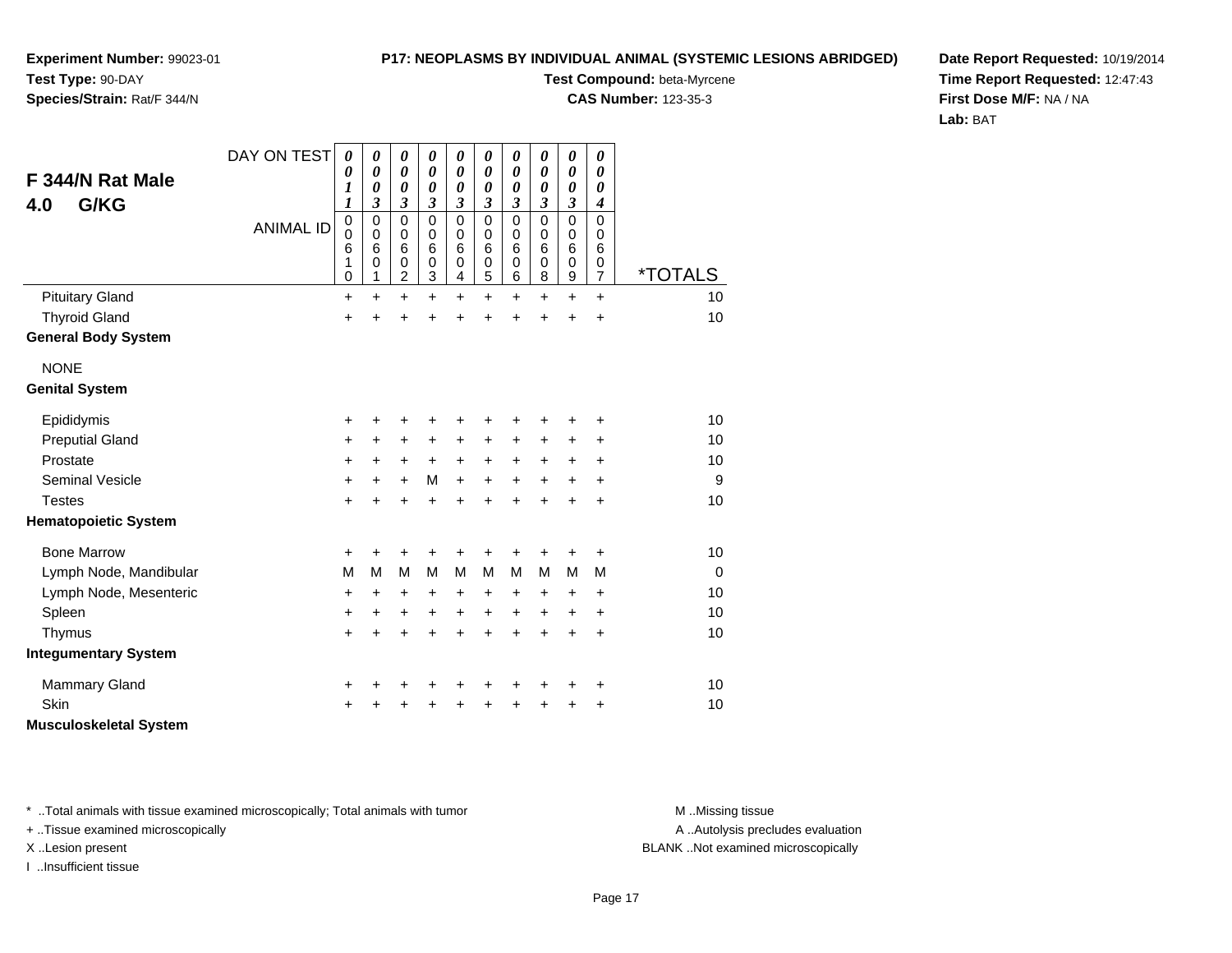## **Species/Strain:** Rat/F 344/N

### **P17: NEOPLASMS BY INDIVIDUAL ANIMAL (SYSTEMIC LESIONS ABRIDGED)**

**Test Compound:** beta-Myrcene

**CAS Number:** 123-35-3

**Date Report Requested:** 10/19/2014**Time Report Requested:** 12:47:43**First Dose M/F:** NA / NA**Lab:** BAT

| F 344/N Rat Male<br>G/KG<br>4.0 | DAY ON TEST<br><b>ANIMAL ID</b> | 0<br>0<br>$\boldsymbol{l}$<br>$\boldsymbol{l}$<br>0<br>$\mathbf 0$<br>6<br>1<br>0 | 0<br>0<br>$\boldsymbol{\theta}$<br>3<br>0<br>0<br>6<br>0<br>1 | 0<br>0<br>$\boldsymbol{\theta}$<br>3<br>0<br>0<br>$6\phantom{1}6$<br>0<br>$\overline{2}$ | 0<br>0<br>0<br>3<br>0<br>0<br>6<br>0<br>3 | 0<br>0<br>$\boldsymbol{\theta}$<br>3<br>0<br>0<br>6<br>0<br>4 | 0<br>0<br>$\boldsymbol{\theta}$<br>3<br>$\mathbf 0$<br>0<br>6<br>0<br>5 | 0<br>$\boldsymbol{\theta}$<br>$\boldsymbol{\theta}$<br>3<br>$\mathbf 0$<br>0<br>$\,6$<br>$\mathbf 0$<br>6 | 0<br>$\boldsymbol{\theta}$<br>0<br>3<br>$\mathbf 0$<br>0<br>6<br>0<br>8 | 0<br>0<br>0<br>3<br>0<br>0<br>$6\phantom{1}6$<br>$\mathbf 0$<br>9 | 0<br>0<br>0<br>4<br>0<br>0<br>6<br>0<br>$\overline{7}$ | <i><b>*TOTALS</b></i>      |
|---------------------------------|---------------------------------|-----------------------------------------------------------------------------------|---------------------------------------------------------------|------------------------------------------------------------------------------------------|-------------------------------------------|---------------------------------------------------------------|-------------------------------------------------------------------------|-----------------------------------------------------------------------------------------------------------|-------------------------------------------------------------------------|-------------------------------------------------------------------|--------------------------------------------------------|----------------------------|
| Bone                            |                                 | $\ddot{}$                                                                         | $\ddot{}$                                                     | $\ddot{}$                                                                                | $\ddot{}$                                 | $\ddot{}$                                                     | $\ddot{}$                                                               | $\ddot{}$                                                                                                 | $\ddot{}$                                                               | $\ddot{}$                                                         | $\ddot{}$                                              | 10                         |
| <b>Nervous System</b>           |                                 |                                                                                   |                                                               |                                                                                          |                                           |                                                               |                                                                         |                                                                                                           |                                                                         |                                                                   |                                                        |                            |
| <b>Brain</b>                    |                                 | +                                                                                 |                                                               |                                                                                          |                                           |                                                               |                                                                         |                                                                                                           |                                                                         |                                                                   | ٠                                                      | 10                         |
| <b>Respiratory System</b>       |                                 |                                                                                   |                                                               |                                                                                          |                                           |                                                               |                                                                         |                                                                                                           |                                                                         |                                                                   |                                                        |                            |
| Lung                            |                                 | +                                                                                 | +                                                             | +                                                                                        |                                           |                                                               |                                                                         |                                                                                                           |                                                                         |                                                                   | +                                                      | 10                         |
| <b>Nose</b>                     |                                 | $+$                                                                               | +                                                             | $\ddot{}$                                                                                | $\ddot{}$                                 | $\ddot{}$                                                     | $\ddot{}$                                                               | $\ddot{}$                                                                                                 | $\ddot{}$                                                               | $\ddot{}$                                                         | +                                                      | 10                         |
| Trachea                         |                                 | $+$                                                                               | $\ddot{}$                                                     | $\ddot{}$                                                                                | $\ddot{}$                                 | $+$                                                           | $\ddot{}$                                                               | $\ddot{}$                                                                                                 | $+$                                                                     | $+$                                                               | $\ddot{}$                                              | 10                         |
| <b>Special Senses System</b>    |                                 |                                                                                   |                                                               |                                                                                          |                                           |                                                               |                                                                         |                                                                                                           |                                                                         |                                                                   |                                                        |                            |
| Eye                             |                                 | $\ddot{}$                                                                         |                                                               |                                                                                          |                                           |                                                               |                                                                         |                                                                                                           |                                                                         |                                                                   | +                                                      | 10                         |
| Harderian Gland                 |                                 | $\ddot{}$                                                                         | $\div$                                                        | $\ddot{}$                                                                                | ÷                                         | $\ddot{}$                                                     | ÷                                                                       | $\ddot{}$                                                                                                 | $\ddot{}$                                                               | $\div$                                                            | +                                                      | 10                         |
| <b>Urinary System</b>           |                                 |                                                                                   |                                                               |                                                                                          |                                           |                                                               |                                                                         |                                                                                                           |                                                                         |                                                                   |                                                        |                            |
| Kidney                          |                                 | +                                                                                 | +                                                             | +                                                                                        |                                           | +                                                             |                                                                         |                                                                                                           |                                                                         |                                                                   | +                                                      | 10                         |
| <b>Urinary Bladder</b>          |                                 | $\ddot{}$                                                                         |                                                               | $\ddot{}$                                                                                |                                           |                                                               |                                                                         | $\ddot{}$                                                                                                 |                                                                         |                                                                   | +                                                      | 10                         |
| <b>SYSTEMIC LESIONS</b>         |                                 |                                                                                   |                                                               |                                                                                          |                                           |                                                               |                                                                         |                                                                                                           |                                                                         |                                                                   |                                                        |                            |
| Multiple Organ                  |                                 | +                                                                                 | +                                                             | +                                                                                        | +                                         | +                                                             | ٠                                                                       | +                                                                                                         |                                                                         |                                                                   | +                                                      | 10                         |
|                                 |                                 |                                                                                   |                                                               |                                                                                          |                                           |                                                               |                                                                         |                                                                                                           |                                                                         |                                                                   |                                                        | ***<br>***END OF MALE DATA |

\* ..Total animals with tissue examined microscopically; Total animals with tumor **M** . Missing tissue M ..Missing tissue

+ ..Tissue examined microscopically

I ..Insufficient tissue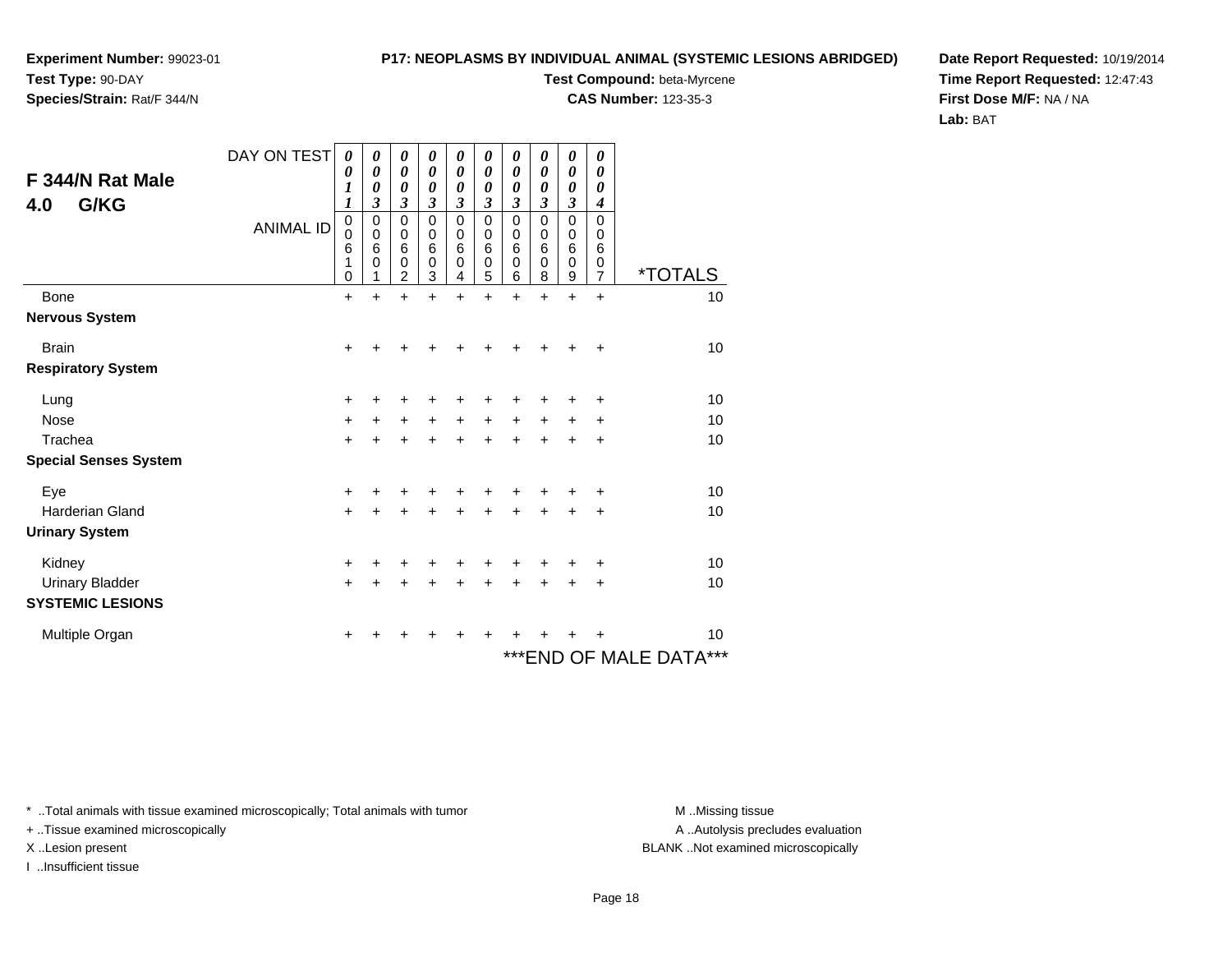**Species/Strain:** Rat/F 344/N

### **P17: NEOPLASMS BY INDIVIDUAL ANIMAL (SYSTEMIC LESIONS ABRIDGED)**

**Test Compound:** beta-Myrcene

**CAS Number:** 123-35-3

**Date Report Requested:** 10/19/2014**Time Report Requested:** 12:47:43**First Dose M/F:** NA / NA**Lab:** BAT

|                              | DAY ON TEST      | 0                                  | 0                                                                 | 0                                                      | 0                                                      | 0                                         | 0                                      | 0                                         | 0                                                 | 0                                                       | 0                                      |                       |
|------------------------------|------------------|------------------------------------|-------------------------------------------------------------------|--------------------------------------------------------|--------------------------------------------------------|-------------------------------------------|----------------------------------------|-------------------------------------------|---------------------------------------------------|---------------------------------------------------------|----------------------------------------|-----------------------|
| F 344/N Rat Female           |                  | 0<br>9                             | 0<br>9                                                            | 0<br>9                                                 | 0<br>9                                                 | 0<br>9                                    | $\boldsymbol{\theta}$<br>9             | 0<br>9                                    | 0<br>9                                            | 0<br>9                                                  | $\boldsymbol{\theta}$<br>9             |                       |
| 0 G/KG                       |                  | 3                                  | $\mathfrak{z}$                                                    | 3                                                      | 3                                                      | 3                                         | $\overline{\mathbf{3}}$                | 3                                         | $\boldsymbol{\mathfrak{z}}$                       | $\mathfrak{z}$                                          | $\mathfrak{z}$                         |                       |
|                              | <b>ANIMAL ID</b> | $\overline{0}$<br>0<br>1<br>5<br>1 | $\mathbf 0$<br>$\mathbf 0$<br>$\mathbf{1}$<br>5<br>$\overline{2}$ | $\mathbf 0$<br>$\mathbf 0$<br>1<br>5<br>$\overline{3}$ | $\mathbf 0$<br>$\mathbf 0$<br>1<br>5<br>$\overline{4}$ | $\mathbf 0$<br>$\mathbf 0$<br>1<br>5<br>5 | $\mathbf 0$<br>$\Omega$<br>1<br>5<br>6 | $\mathbf 0$<br>$\mathbf 0$<br>1<br>5<br>7 | $\mathbf 0$<br>$\Omega$<br>$\mathbf{1}$<br>5<br>8 | $\overline{0}$<br>$\mathbf 0$<br>$\mathbf{1}$<br>5<br>9 | $\mathbf 0$<br>0<br>1<br>6<br>$\Omega$ | <i><b>*TOTALS</b></i> |
| <b>Alimentary System</b>     |                  |                                    |                                                                   |                                                        |                                                        |                                           |                                        |                                           |                                                   |                                                         |                                        |                       |
| Esophagus                    |                  | +                                  | +                                                                 | +                                                      | +                                                      | +                                         | +                                      |                                           |                                                   |                                                         | +                                      | 10                    |
| Intestine Large, Cecum       |                  | +                                  | $\pm$                                                             | $\pm$                                                  | +                                                      | +                                         | +                                      | +                                         | +                                                 | $\pm$                                                   | +                                      | 10                    |
| Intestine Large, Colon       |                  | $\ddot{}$                          | $\ddot{}$                                                         | +                                                      | +                                                      | +                                         | $\ddot{}$                              | +                                         | +                                                 | $\ddot{}$                                               | $\ddot{}$                              | 10                    |
| Intestine Large, Rectum      |                  | +                                  | $\ddot{}$                                                         | +                                                      | +                                                      | +                                         | $\ddot{}$                              | +                                         | $\ddot{}$                                         | $\ddot{}$                                               | $\ddot{}$                              | 10                    |
| Intestine Small, Duodenum    |                  | $\pm$                              | $\ddot{}$                                                         | $\pm$                                                  | $\pm$                                                  | $\pm$                                     | $\ddot{}$                              | +                                         | $\ddot{}$                                         | $+$                                                     | $\ddot{}$                              | 10                    |
| Intestine Small, Ileum       |                  | +                                  | $\ddot{}$                                                         | +                                                      | +                                                      | $\ddot{}$                                 | $\ddot{}$                              | $\ddot{}$                                 | $\ddot{}$                                         | $+$                                                     | $\ddot{}$                              | 10                    |
| Intestine Small, Jejunum     |                  | $\ddot{}$                          | +                                                                 | +                                                      | +                                                      | +                                         | $\ddot{}$                              | +                                         | +                                                 | $\ddot{}$                                               | $\ddot{}$                              | 10                    |
| Liver                        |                  | +                                  | $\ddot{}$                                                         | $\ddot{}$                                              | $\pm$                                                  | $\ddot{}$                                 | +                                      | +                                         | $\ddot{}$                                         | $+$                                                     | $\ddot{}$                              | 10                    |
| Pancreas                     |                  | $\ddot{}$                          | $\ddot{}$                                                         | $\ddot{}$                                              | $\ddot{}$                                              | $\ddot{}$                                 | $\ddot{}$                              | +                                         | $\ddot{}$                                         | $\ddot{}$                                               | $\ddot{}$                              | 10                    |
| Salivary Glands              |                  | +                                  | $\ddot{}$                                                         | +                                                      | +                                                      | +                                         | +                                      | +                                         | +                                                 | $\ddot{}$                                               | +                                      | 10                    |
| Stomach, Forestomach         |                  | $\ddot{}$                          | $\ddot{}$                                                         | +                                                      | +                                                      | $\ddot{}$                                 | $\ddot{}$                              | $\ddot{}$                                 | $\ddot{}$                                         | $+$                                                     | $\ddot{}$                              | 10                    |
| Stomach, Glandular           |                  | $\ddot{}$                          | $\ddot{}$                                                         | $\ddot{}$                                              | $\ddot{}$                                              | $\ddot{}$                                 | Ŧ.                                     | $\ddot{}$                                 | ÷                                                 | $\ddot{}$                                               | $\ddot{}$                              | 10                    |
| <b>Cardiovascular System</b> |                  |                                    |                                                                   |                                                        |                                                        |                                           |                                        |                                           |                                                   |                                                         |                                        |                       |
| <b>Blood Vessel</b>          |                  | +                                  | +                                                                 | +                                                      | +                                                      | +                                         | +                                      | +                                         |                                                   | +                                                       | +                                      | 10                    |
| Heart                        |                  | $\ddot{}$                          |                                                                   | $\ddot{}$                                              | $\ddot{}$                                              | ÷                                         | $\ddot{}$                              | $\ddot{}$                                 |                                                   | $\ddot{}$                                               | $\ddot{}$                              | 10                    |
| <b>Endocrine System</b>      |                  |                                    |                                                                   |                                                        |                                                        |                                           |                                        |                                           |                                                   |                                                         |                                        |                       |
| <b>Adrenal Cortex</b>        |                  | +                                  | +                                                                 | +                                                      | +                                                      | +                                         | +                                      | +                                         | +                                                 | +                                                       | +                                      | 10                    |
| Adrenal Medulla              |                  | +                                  | $\ddot{}$                                                         | $\ddot{}$                                              | $\pm$                                                  | $\ddot{}$                                 | $\ddot{}$                              | +                                         | $\ddot{}$                                         | $\ddot{}$                                               | $\ddot{}$                              | 10                    |
| Islets, Pancreatic           |                  | +                                  | ٠                                                                 | +                                                      | +                                                      | $\ddot{}$                                 | $\ddot{}$                              | $\ddot{}$                                 | $\ddot{}$                                         | $\ddot{}$                                               | +                                      | 10                    |
| Parathyroid Gland            |                  | +                                  |                                                                   | +                                                      | +                                                      | $\ddot{}$                                 | M                                      | $\ddot{}$                                 | $\ddot{}$                                         | $\ddot{}$                                               | +                                      | 9                     |

\* ..Total animals with tissue examined microscopically; Total animals with tumor **M** . Missing tissue M ..Missing tissue

+ ..Tissue examined microscopically

I ..Insufficient tissue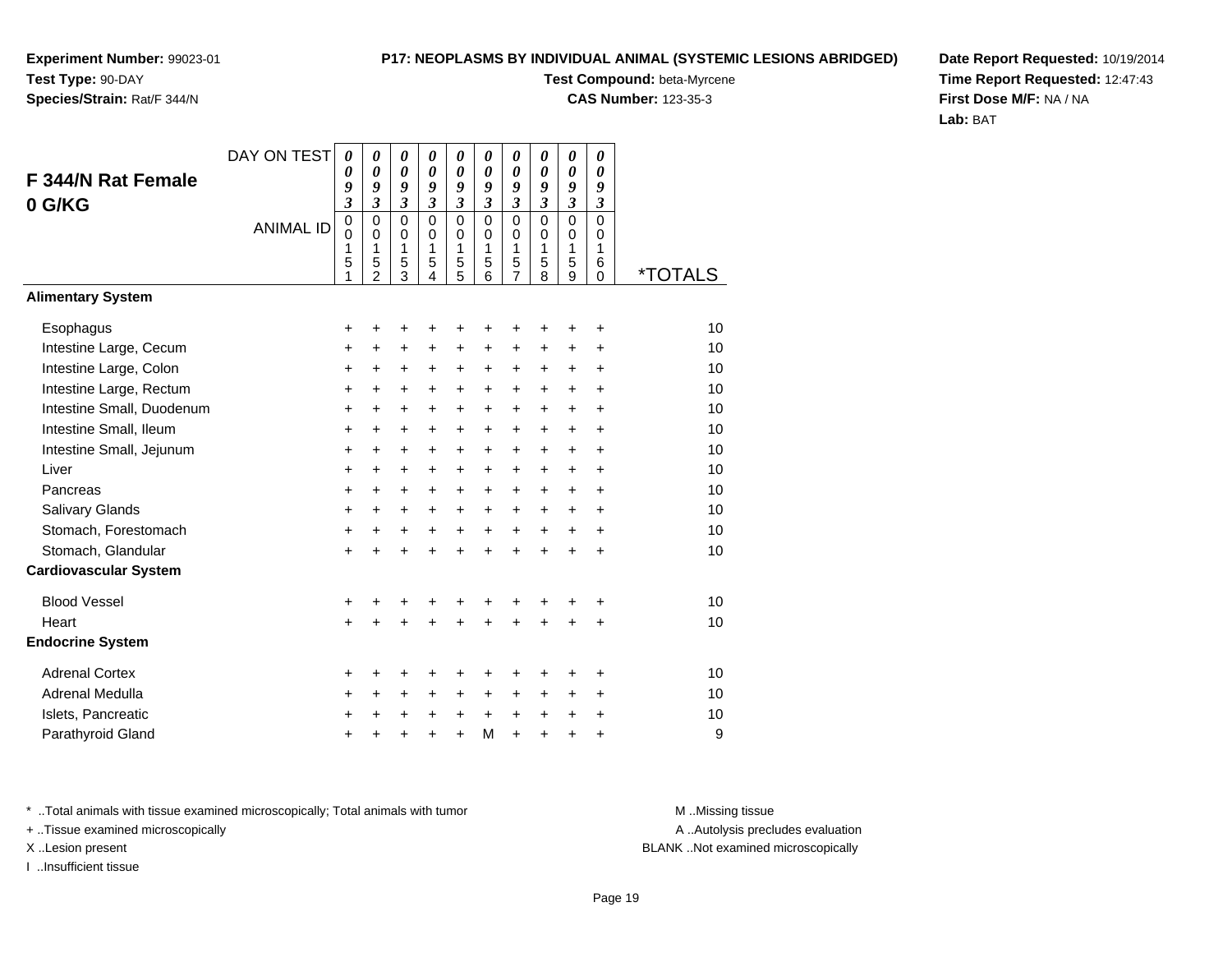### **P17: NEOPLASMS BY INDIVIDUAL ANIMAL (SYSTEMIC LESIONS ABRIDGED)Test Compound:** beta-Myrcene

**CAS Number:** 123-35-3

**Experiment Number:** 99023-01**Test Type:** 90-DAY

### **Species/Strain:** Rat/F 344/N

**Date Report Requested:** 10/19/2014**Time Report Requested:** 12:47:43**First Dose M/F:** NA / NA**Lab:** BAT

| <b>F 344/N Rat Female</b><br>0 G/KG | DAY ON TEST<br><b>ANIMAL ID</b> | $\boldsymbol{\theta}$<br>0<br>9<br>$\boldsymbol{\mathfrak{z}}$<br>$\pmb{0}$<br>$\mathbf 0$ | 0<br>$\pmb{\theta}$<br>9<br>$\overline{\mathbf{3}}$<br>$\mathbf 0$<br>$\mathbf 0$ | $\pmb{\theta}$<br>$\boldsymbol{\theta}$<br>9<br>$\overline{\mathbf{3}}$<br>0<br>0 | $\boldsymbol{\theta}$<br>$\boldsymbol{\theta}$<br>9<br>$\boldsymbol{\beta}$<br>$\mathbf 0$<br>$\mathbf 0$ | 0<br>0<br>9<br>$\boldsymbol{\mathfrak{z}}$<br>$\mathbf 0$<br>0 | 0<br>$\boldsymbol{\theta}$<br>9<br>$\mathfrak{z}$<br>$\mathbf 0$<br>0 | 0<br>0<br>9<br>$\boldsymbol{\beta}$<br>$\mathbf 0$<br>0 | 0<br>0<br>9<br>$\boldsymbol{\beta}$<br>$\mathbf 0$<br>$\mathbf 0$ | 0<br>$\boldsymbol{\theta}$<br>9<br>$\boldsymbol{\beta}$<br>$\mathbf 0$<br>0 | 0<br>0<br>9<br>3<br>$\mathbf 0$<br>0 |                       |
|-------------------------------------|---------------------------------|--------------------------------------------------------------------------------------------|-----------------------------------------------------------------------------------|-----------------------------------------------------------------------------------|-----------------------------------------------------------------------------------------------------------|----------------------------------------------------------------|-----------------------------------------------------------------------|---------------------------------------------------------|-------------------------------------------------------------------|-----------------------------------------------------------------------------|--------------------------------------|-----------------------|
|                                     |                                 | 1<br>5<br>1                                                                                | 1<br>5<br>$\overline{c}$                                                          | 1<br>5<br>3                                                                       | 1<br>5<br>4                                                                                               | 1<br>5<br>5                                                    | 1<br>5<br>6                                                           | 1<br>5<br>$\overline{7}$                                | 1<br>5<br>8                                                       | 1<br>5<br>$\boldsymbol{9}$                                                  | 1<br>6<br>$\mathbf 0$                | <i><b>*TOTALS</b></i> |
| <b>Pituitary Gland</b>              |                                 | +                                                                                          | $\ddot{}$                                                                         | $\ddot{}$                                                                         | $\ddot{}$                                                                                                 | $\ddot{}$                                                      | $\ddot{}$                                                             | $\ddot{}$                                               | $\ddot{}$                                                         | $\ddot{}$                                                                   | $\ddot{}$                            | 10                    |
| <b>Thyroid Gland</b>                |                                 | $\ddot{}$                                                                                  | ÷                                                                                 | $\ddot{}$                                                                         | $\ddot{}$                                                                                                 | ÷                                                              | $\ddot{}$                                                             | $\ddot{}$                                               | $\ddot{}$                                                         | ÷                                                                           | +                                    | 10                    |
| <b>General Body System</b>          |                                 |                                                                                            |                                                                                   |                                                                                   |                                                                                                           |                                                                |                                                                       |                                                         |                                                                   |                                                                             |                                      |                       |
| <b>NONE</b>                         |                                 |                                                                                            |                                                                                   |                                                                                   |                                                                                                           |                                                                |                                                                       |                                                         |                                                                   |                                                                             |                                      |                       |
| <b>Genital System</b>               |                                 |                                                                                            |                                                                                   |                                                                                   |                                                                                                           |                                                                |                                                                       |                                                         |                                                                   |                                                                             |                                      |                       |
| <b>Clitoral Gland</b>               |                                 | $\ddot{}$                                                                                  |                                                                                   | +                                                                                 |                                                                                                           |                                                                | ٠                                                                     | +                                                       | ٠                                                                 | +                                                                           | +                                    | 10                    |
| Ovary                               |                                 | +                                                                                          |                                                                                   | $\ddot{}$                                                                         | $\ddot{}$                                                                                                 | $\ddot{}$                                                      | $\ddot{}$                                                             | $\ddot{}$                                               | $\ddot{}$                                                         | +                                                                           | +                                    | 10                    |
| <b>Uterus</b>                       |                                 | $\ddot{}$                                                                                  | $\ddot{}$                                                                         | $\ddot{}$                                                                         | $\ddot{}$                                                                                                 | $\ddot{}$                                                      | $\ddot{}$                                                             | $\ddot{}$                                               | $\ddot{}$                                                         | $\ddot{}$                                                                   | +                                    | 10                    |
| <b>Hematopoietic System</b>         |                                 |                                                                                            |                                                                                   |                                                                                   |                                                                                                           |                                                                |                                                                       |                                                         |                                                                   |                                                                             |                                      |                       |
| <b>Bone Marrow</b>                  |                                 | $\ddot{}$                                                                                  |                                                                                   | +                                                                                 |                                                                                                           |                                                                | ٠                                                                     | +                                                       | +                                                                 | +                                                                           | +                                    | 10                    |
| Lymph Node                          |                                 |                                                                                            |                                                                                   |                                                                                   |                                                                                                           |                                                                |                                                                       |                                                         |                                                                   | +                                                                           |                                      | 1                     |
| Lymph Node, Mandibular              |                                 | М                                                                                          | M                                                                                 | M                                                                                 | M                                                                                                         | M                                                              | M                                                                     | M                                                       | M                                                                 | M                                                                           | M                                    | 0                     |
| Lymph Node, Mesenteric              |                                 | $\ddot{}$                                                                                  | +                                                                                 | +                                                                                 | +                                                                                                         | +                                                              | $\ddot{}$                                                             | +                                                       | $\ddot{}$                                                         | +                                                                           | +                                    | 10                    |
| Spleen                              |                                 | $\ddot{}$                                                                                  | +                                                                                 | $\ddot{}$                                                                         | $\ddot{}$                                                                                                 | $\ddot{}$                                                      | $\ddot{}$                                                             | $\ddot{}$                                               | $\ddot{}$                                                         | +                                                                           | $\ddot{}$                            | 10                    |
| Thymus                              |                                 | +                                                                                          | +                                                                                 | +                                                                                 | +                                                                                                         | $\ddot{}$                                                      | $\ddot{}$                                                             | $\ddot{}$                                               | $\ddot{}$                                                         | $\ddot{}$                                                                   | $\ddot{}$                            | 10                    |
| <b>Integumentary System</b>         |                                 |                                                                                            |                                                                                   |                                                                                   |                                                                                                           |                                                                |                                                                       |                                                         |                                                                   |                                                                             |                                      |                       |
| Mammary Gland                       |                                 | +                                                                                          | +                                                                                 | +                                                                                 | +                                                                                                         | +                                                              | +                                                                     | +                                                       | +                                                                 | +                                                                           | +                                    | 10                    |
| Skin                                |                                 | $\ddot{}$                                                                                  |                                                                                   | +                                                                                 |                                                                                                           |                                                                | +                                                                     | +                                                       | $\ddot{}$                                                         | +                                                                           | +                                    | 10                    |
| <b>Musculoskeletal System</b>       |                                 |                                                                                            |                                                                                   |                                                                                   |                                                                                                           |                                                                |                                                                       |                                                         |                                                                   |                                                                             |                                      |                       |
| <b>Bone</b>                         |                                 | +                                                                                          |                                                                                   |                                                                                   |                                                                                                           |                                                                |                                                                       | +                                                       | +                                                                 | +                                                                           | +                                    | 10                    |

\* ..Total animals with tissue examined microscopically; Total animals with tumor **M** . Missing tissue M ..Missing tissue

+ ..Tissue examined microscopically

I ..Insufficient tissue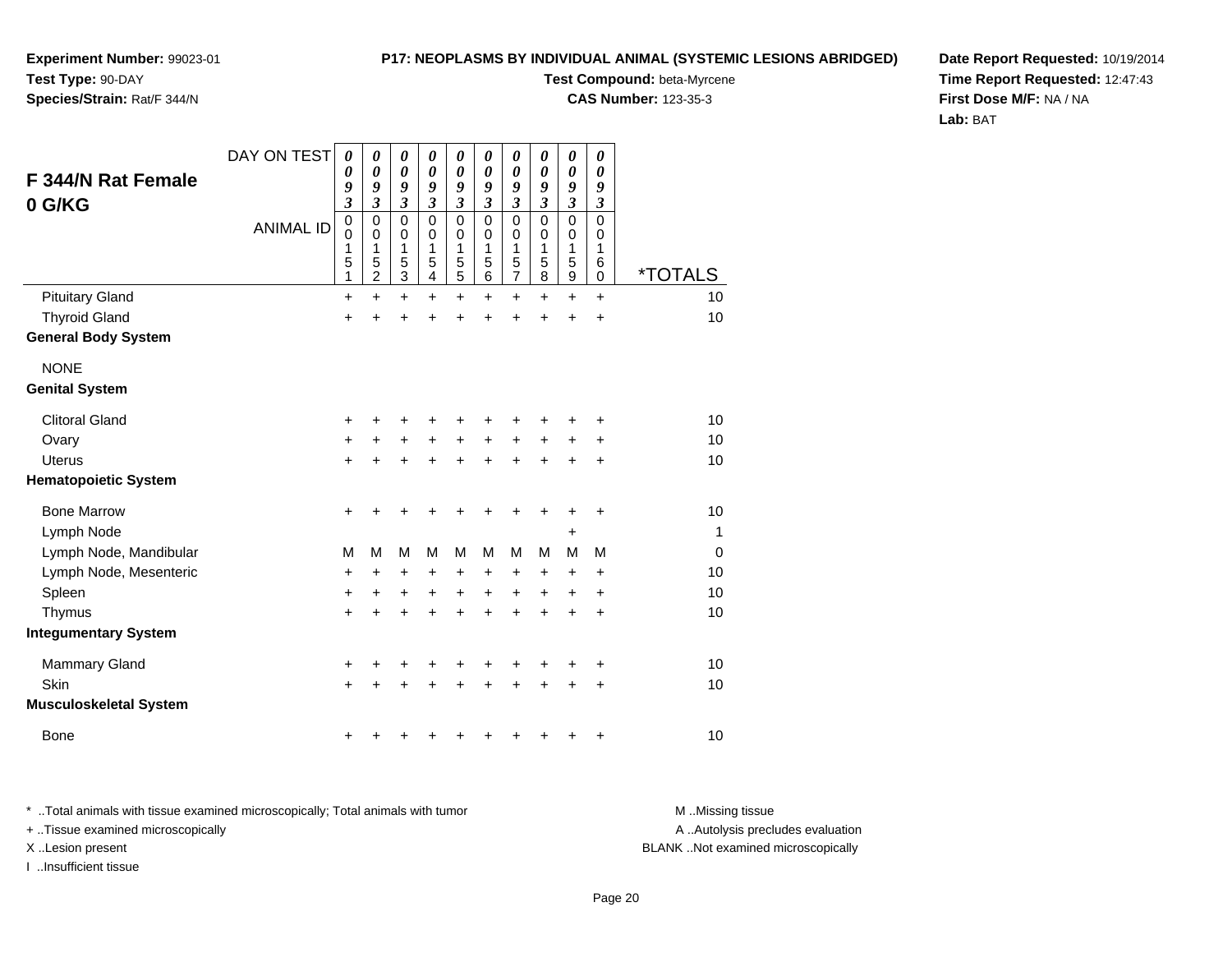# **Species/Strain:** Rat/F 344/N

### **P17: NEOPLASMS BY INDIVIDUAL ANIMAL (SYSTEMIC LESIONS ABRIDGED)**

**Test Compound:** beta-Myrcene

**CAS Number:** 123-35-3

**Date Report Requested:** 10/19/2014**Time Report Requested:** 12:47:43**First Dose M/F:** NA / NA**Lab:** BAT

| F 344/N Rat Female<br>0 G/KG              | DAY ON TEST<br><b>ANIMAL ID</b> | 0<br>0<br>9<br>$\mathfrak{z}$<br>$\mathbf 0$<br>0<br>1<br>5<br>1 | 0<br>0<br>9<br>3<br>0<br>$\mathbf 0$<br>1<br>5<br>$\mathfrak{p}$ | 0<br>0<br>9<br>$\overline{\mathbf{3}}$<br>0<br>0<br>1<br>5<br>3 | 0<br>0<br>9<br>3<br>$\mathbf 0$<br>0<br>1<br>5<br>4 | 0<br>0<br>9<br>3<br>0<br>0<br>1<br>5<br>5 | 0<br>0<br>9<br>3<br>$\Omega$<br>0<br>1<br>5<br>6 | 0<br>$\boldsymbol{\theta}$<br>9<br>3<br>$\mathbf 0$<br>0<br>1<br>5<br>$\overline{7}$ | 0<br>0<br>9<br>$\mathfrak{z}$<br>$\Omega$<br>0<br>1<br>5<br>8 | $\boldsymbol{\theta}$<br>0<br>9<br>$\mathfrak{z}$<br>$\mathbf 0$<br>0<br>1<br>5<br>9 | 0<br>0<br>9<br>$\mathfrak{z}$<br>$\mathbf 0$<br>0<br>1<br>6<br>$\Omega$ | <i><b>*TOTALS</b></i> |
|-------------------------------------------|---------------------------------|------------------------------------------------------------------|------------------------------------------------------------------|-----------------------------------------------------------------|-----------------------------------------------------|-------------------------------------------|--------------------------------------------------|--------------------------------------------------------------------------------------|---------------------------------------------------------------|--------------------------------------------------------------------------------------|-------------------------------------------------------------------------|-----------------------|
| <b>Nervous System</b>                     |                                 |                                                                  |                                                                  |                                                                 |                                                     |                                           |                                                  |                                                                                      |                                                               |                                                                                      |                                                                         |                       |
| <b>Brain</b><br><b>Respiratory System</b> |                                 | +                                                                |                                                                  |                                                                 |                                                     |                                           |                                                  |                                                                                      |                                                               |                                                                                      | +                                                                       | 10                    |
| Lung                                      |                                 | +                                                                |                                                                  |                                                                 |                                                     |                                           |                                                  |                                                                                      |                                                               |                                                                                      | ٠                                                                       | 10                    |
| Nose                                      |                                 | $\ddot{}$                                                        | $\ddot{}$                                                        | +                                                               | $+$                                                 | $\ddot{}$                                 | $\ddot{}$                                        | $\ddot{}$                                                                            | $\ddot{}$                                                     | $\ddot{}$                                                                            | +                                                                       | 10                    |
| Trachea                                   |                                 | $\ddot{}$                                                        | +                                                                | $\ddot{}$                                                       | $\ddot{}$                                           | $\ddot{}$                                 | $\ddot{}$                                        | $\ddot{}$                                                                            | $+$                                                           | $\ddot{}$                                                                            | +                                                                       | 10                    |
| <b>Special Senses System</b>              |                                 |                                                                  |                                                                  |                                                                 |                                                     |                                           |                                                  |                                                                                      |                                                               |                                                                                      |                                                                         |                       |
| Eye                                       |                                 | $\ddot{}$                                                        |                                                                  |                                                                 |                                                     |                                           |                                                  |                                                                                      |                                                               |                                                                                      | ÷                                                                       | 10                    |
| <b>Harderian Gland</b>                    |                                 | $\ddot{}$                                                        | +                                                                | +                                                               | +                                                   | $\ddot{}$                                 | $\ddot{}$                                        | $\ddot{}$                                                                            | $\ddot{}$                                                     | +                                                                                    | +                                                                       | 10                    |
| <b>Urinary System</b>                     |                                 |                                                                  |                                                                  |                                                                 |                                                     |                                           |                                                  |                                                                                      |                                                               |                                                                                      |                                                                         |                       |
| Kidney                                    |                                 | $\ddot{}$                                                        |                                                                  |                                                                 |                                                     | ٠                                         |                                                  |                                                                                      |                                                               |                                                                                      | +                                                                       | 10                    |
| <b>Urinary Bladder</b>                    |                                 | $\ddot{}$                                                        | $\ddot{}$                                                        | $\ddot{}$                                                       | $\ddot{}$                                           | $\ddot{}$                                 | $\ddot{}$                                        | $\ddot{}$                                                                            | $\ddot{}$                                                     | $\ddot{}$                                                                            | $\ddot{}$                                                               | 10                    |
| <b>SYSTEMIC LESIONS</b>                   |                                 |                                                                  |                                                                  |                                                                 |                                                     |                                           |                                                  |                                                                                      |                                                               |                                                                                      |                                                                         |                       |
| Multiple Organ                            |                                 | +                                                                |                                                                  |                                                                 |                                                     |                                           |                                                  |                                                                                      |                                                               |                                                                                      | +                                                                       | 10                    |

\* ..Total animals with tissue examined microscopically; Total animals with tumor **M** . Missing tissue M ..Missing tissue

+ ..Tissue examined microscopically

I ..Insufficient tissue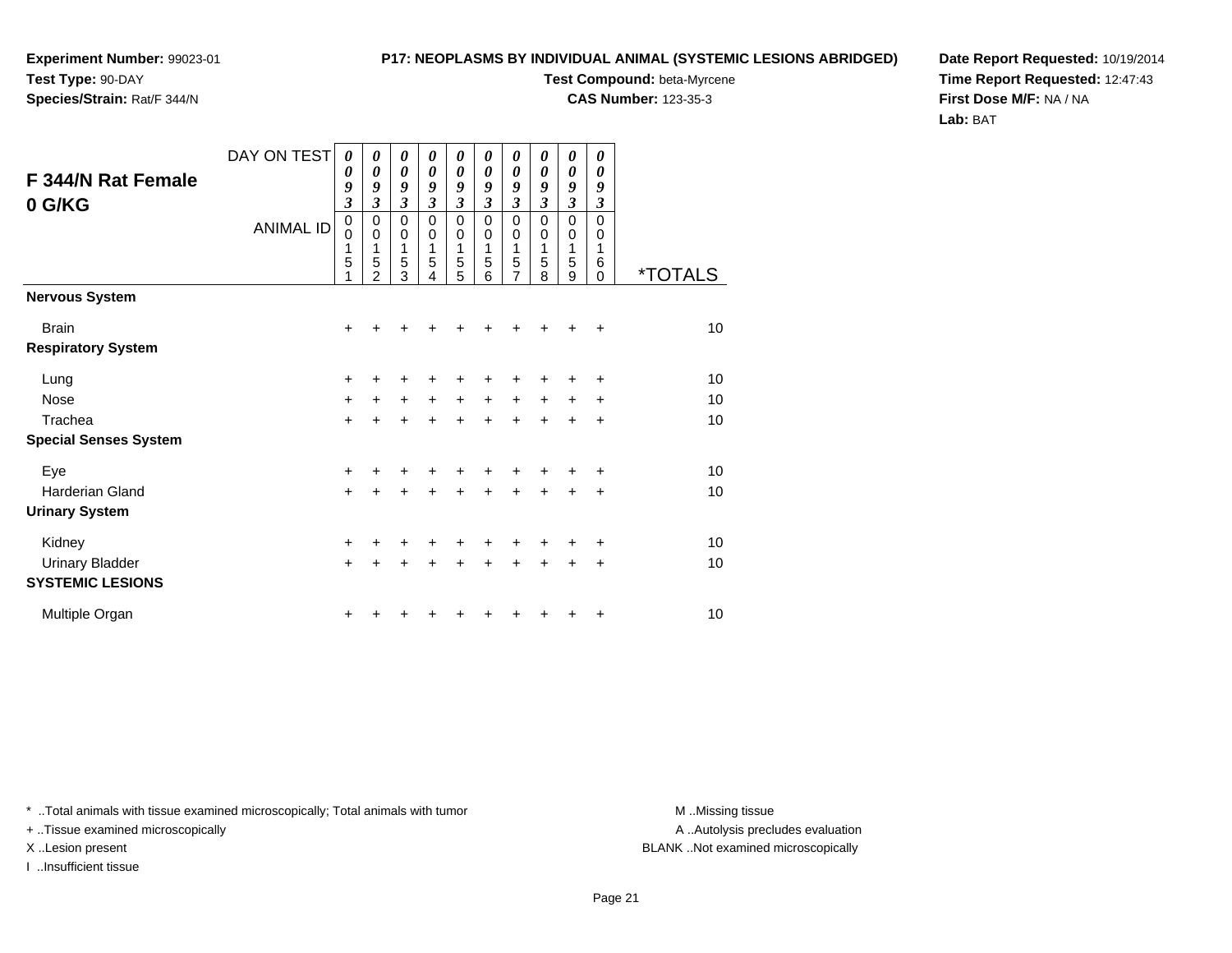### **P17: NEOPLASMS BY INDIVIDUAL ANIMAL (SYSTEMIC LESIONS ABRIDGED)**

**Test Compound:** beta-Myrcene

**CAS Number:** 123-35-3

**Date Report Requested:** 10/19/2014**Time Report Requested:** 12:47:43**First Dose M/F:** NA / NA**Lab:** BAT

| F 344/N Rat Female<br>G/KG<br>0.25                                             | DAY ON TEST<br><b>ANIMAL ID</b> | $\boldsymbol{\theta}$<br>0<br>9<br>$\overline{\mathbf{3}}$<br>$\mathbf 0$<br>$\pmb{0}$<br>$\boldsymbol{2}$<br>5<br>1 | $\boldsymbol{\theta}$<br>$\boldsymbol{\theta}$<br>9<br>$\mathfrak{z}$<br>$\mathbf 0$<br>$\pmb{0}$<br>$\frac{2}{5}$<br>$\overline{2}$ | $\boldsymbol{\theta}$<br>$\boldsymbol{\theta}$<br>9<br>$\mathfrak{z}$<br>$\mathbf 0$<br>$\pmb{0}$<br>$\frac{2}{5}$<br>$\overline{3}$ | 0<br>$\boldsymbol{\theta}$<br>9<br>$\overline{\mathbf{3}}$<br>$\mathbf 0$<br>$\mathbf 0$<br>$\frac{2}{5}$<br>4 | $\boldsymbol{\theta}$<br>$\boldsymbol{\theta}$<br>9<br>$\overline{\mathbf{3}}$<br>$\mathbf 0$<br>$\mathbf 0$<br>$\frac{2}{5}$<br>5 | $\boldsymbol{\theta}$<br>$\boldsymbol{\theta}$<br>9<br>$\mathfrak{z}$<br>$\mathbf 0$<br>$\mathbf 0$<br>$\frac{2}{5}$<br>$6\phantom{1}$ | $\pmb{\theta}$<br>$\pmb{\theta}$<br>9<br>$\boldsymbol{\mathfrak{z}}$<br>$\mathbf 0$<br>$\,0\,$<br>$\frac{2}{5}$<br>$\overline{7}$ | $\boldsymbol{\theta}$<br>$\boldsymbol{\theta}$<br>9<br>$\mathfrak{z}$<br>$\mathsf 0$<br>$\pmb{0}$<br>$\frac{2}{5}$<br>8 | $\boldsymbol{\theta}$<br>$\pmb{\theta}$<br>9<br>$\boldsymbol{\mathfrak{z}}$<br>$\pmb{0}$<br>$\mathbf 0$<br>$\frac{2}{5}$<br>$\overline{9}$ | $\boldsymbol{\theta}$<br>0<br>9<br>$\boldsymbol{\beta}$<br>$\mathbf 0$<br>$\mathbf 0$<br>$\overline{c}$<br>6<br>$\mathbf 0$ | <i><b>*TOTALS</b></i> |
|--------------------------------------------------------------------------------|---------------------------------|----------------------------------------------------------------------------------------------------------------------|--------------------------------------------------------------------------------------------------------------------------------------|--------------------------------------------------------------------------------------------------------------------------------------|----------------------------------------------------------------------------------------------------------------|------------------------------------------------------------------------------------------------------------------------------------|----------------------------------------------------------------------------------------------------------------------------------------|-----------------------------------------------------------------------------------------------------------------------------------|-------------------------------------------------------------------------------------------------------------------------|--------------------------------------------------------------------------------------------------------------------------------------------|-----------------------------------------------------------------------------------------------------------------------------|-----------------------|
| <b>Alimentary System</b><br>Liver<br>Mesentery<br><b>Cardiovascular System</b> |                                 |                                                                                                                      |                                                                                                                                      | $\ddot{}$                                                                                                                            |                                                                                                                |                                                                                                                                    |                                                                                                                                        |                                                                                                                                   |                                                                                                                         |                                                                                                                                            | $\ddot{}$                                                                                                                   | 1<br>$\mathbf{1}$     |
| <b>NONE</b><br><b>Endocrine System</b>                                         |                                 |                                                                                                                      |                                                                                                                                      |                                                                                                                                      |                                                                                                                |                                                                                                                                    |                                                                                                                                        |                                                                                                                                   |                                                                                                                         |                                                                                                                                            |                                                                                                                             |                       |
| <b>NONE</b><br><b>General Body System</b>                                      |                                 |                                                                                                                      |                                                                                                                                      |                                                                                                                                      |                                                                                                                |                                                                                                                                    |                                                                                                                                        |                                                                                                                                   |                                                                                                                         |                                                                                                                                            |                                                                                                                             |                       |
| <b>NONE</b><br><b>Genital System</b>                                           |                                 |                                                                                                                      |                                                                                                                                      |                                                                                                                                      |                                                                                                                |                                                                                                                                    |                                                                                                                                        |                                                                                                                                   |                                                                                                                         |                                                                                                                                            |                                                                                                                             |                       |
| <b>NONE</b><br><b>Hematopoietic System</b>                                     |                                 |                                                                                                                      |                                                                                                                                      |                                                                                                                                      |                                                                                                                |                                                                                                                                    |                                                                                                                                        |                                                                                                                                   |                                                                                                                         |                                                                                                                                            |                                                                                                                             |                       |
| Lymph Node<br><b>Integumentary System</b>                                      |                                 |                                                                                                                      |                                                                                                                                      |                                                                                                                                      | $\ddot{}$                                                                                                      |                                                                                                                                    | $\ddot{}$                                                                                                                              |                                                                                                                                   |                                                                                                                         | +                                                                                                                                          |                                                                                                                             | $\mathbf{3}$          |
| <b>NONE</b><br><b>Musculoskeletal System</b>                                   |                                 |                                                                                                                      |                                                                                                                                      |                                                                                                                                      |                                                                                                                |                                                                                                                                    |                                                                                                                                        |                                                                                                                                   |                                                                                                                         |                                                                                                                                            |                                                                                                                             |                       |
| <b>NONE</b><br><b>Nervous System</b>                                           |                                 |                                                                                                                      |                                                                                                                                      |                                                                                                                                      |                                                                                                                |                                                                                                                                    |                                                                                                                                        |                                                                                                                                   |                                                                                                                         |                                                                                                                                            |                                                                                                                             |                       |

\* ..Total animals with tissue examined microscopically; Total animals with tumor **M** . Missing tissue M ..Missing tissue

+ ..Tissue examined microscopically

I ..Insufficient tissue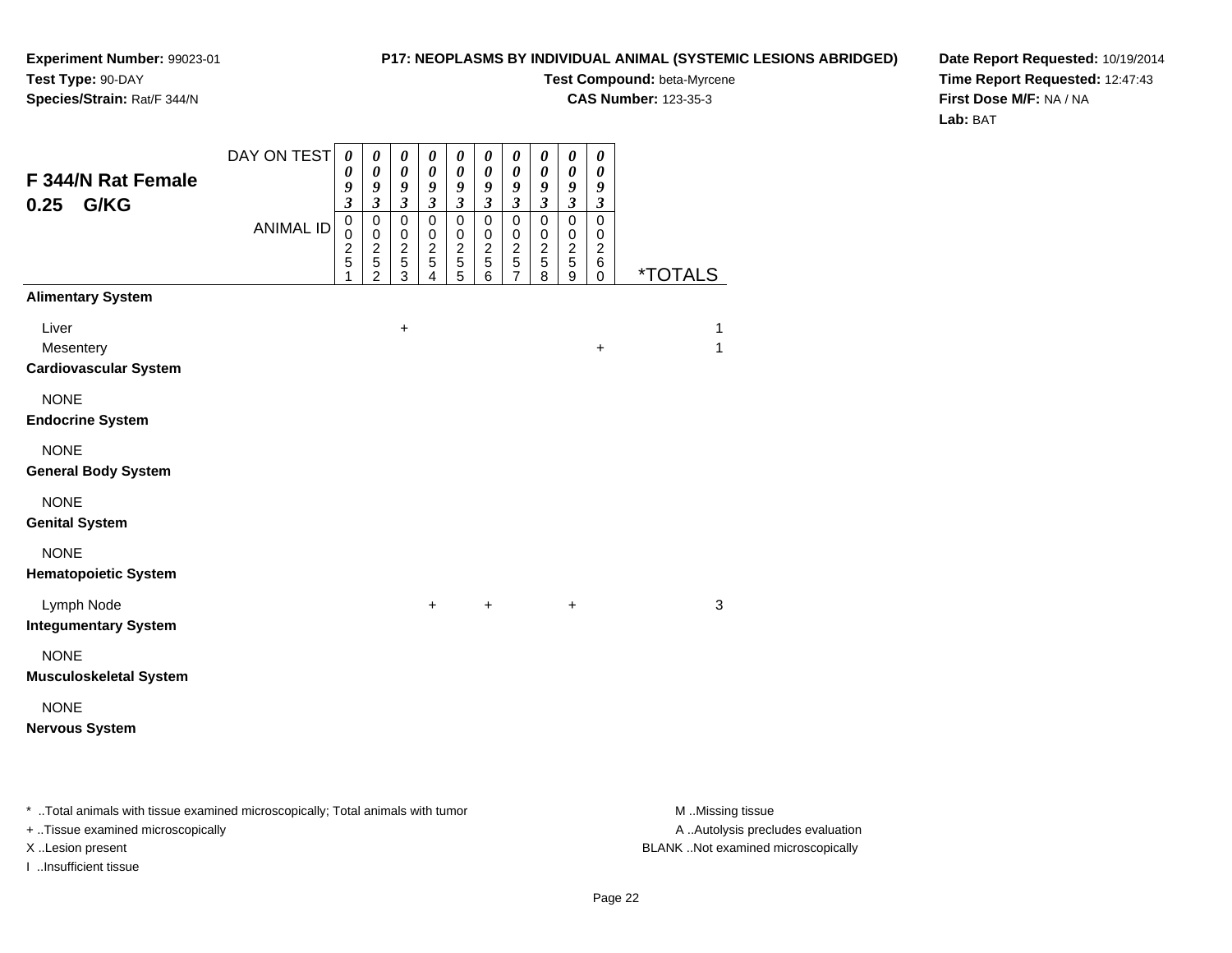### **P17: NEOPLASMS BY INDIVIDUAL ANIMAL (SYSTEMIC LESIONS ABRIDGED)**

**Test Compound:** beta-Myrcene**CAS Number:** 123-35-3

**Date Report Requested:** 10/19/2014**Time Report Requested:** 12:47:43**First Dose M/F:** NA / NA**Lab:** BAT

| F 344/N Rat Female<br>G/KG<br>0.25              | DAY ON TEST      | $\boldsymbol{\theta}$<br>0<br>9<br>3 | $\boldsymbol{\theta}$<br>0<br>9<br>3           | $\boldsymbol{\theta}$<br>$\boldsymbol{\theta}$<br>9<br>$\mathfrak{z}$ | 0<br>0<br>9<br>3                     | $\boldsymbol{\theta}$<br>0<br>9<br>$\mathfrak{z}$ | 0<br>0<br>9<br>3             | $\boldsymbol{\theta}$<br>$\boldsymbol{\theta}$<br>9<br>3 | $\boldsymbol{\theta}$<br>$\boldsymbol{\theta}$<br>9<br>3 | $\boldsymbol{\theta}$<br>$\boldsymbol{\theta}$<br>9<br>$\mathfrak{z}$ | 0<br>0<br>9<br>3                    |                       |
|-------------------------------------------------|------------------|--------------------------------------|------------------------------------------------|-----------------------------------------------------------------------|--------------------------------------|---------------------------------------------------|------------------------------|----------------------------------------------------------|----------------------------------------------------------|-----------------------------------------------------------------------|-------------------------------------|-----------------------|
|                                                 | <b>ANIMAL ID</b> | $\mathbf 0$<br>0<br>$\frac{2}{5}$    | 0<br>$\mathbf 0$<br>$\boldsymbol{2}$<br>5<br>2 | $\mathbf 0$<br>0<br>$rac{2}{5}$<br>3                                  | 0<br>$\mathbf 0$<br>$rac{2}{5}$<br>4 | 0<br>0<br>$\frac{2}{5}$<br>5                      | 0<br>0<br>$\frac{2}{5}$<br>6 | 0<br>$\mathbf 0$<br>$\frac{2}{5}$<br>7                   | 0<br>0<br>$\frac{2}{5}$<br>8                             | $\mathbf 0$<br>$\mathbf 0$<br>$rac{2}{5}$<br>9                        | $\Omega$<br>0<br>2<br>6<br>$\Omega$ | <i><b>*TOTALS</b></i> |
| <b>NONE</b><br><b>Respiratory System</b>        |                  |                                      |                                                |                                                                       |                                      |                                                   |                              |                                                          |                                                          |                                                                       |                                     |                       |
| <b>NONE</b><br><b>Special Senses System</b>     |                  |                                      |                                                |                                                                       |                                      |                                                   |                              |                                                          |                                                          |                                                                       |                                     |                       |
| <b>Harderian Gland</b><br><b>Urinary System</b> |                  | $\ddot{}$                            | +                                              |                                                                       |                                      | ÷                                                 |                              | +                                                        | ÷                                                        |                                                                       |                                     | 10 <sup>1</sup>       |
| Kidney<br><b>SYSTEMIC LESIONS</b>               |                  | $\ddot{}$                            | +                                              |                                                                       |                                      |                                                   |                              | +                                                        | +                                                        | +                                                                     | $\ddot{}$                           | 10                    |
| Multiple Organ                                  |                  | +                                    |                                                |                                                                       |                                      |                                                   |                              |                                                          |                                                          |                                                                       | ÷                                   | 10                    |

\* ..Total animals with tissue examined microscopically; Total animals with tumor **M** . Missing tissue M ..Missing tissue

+ ..Tissue examined microscopically

I ..Insufficient tissue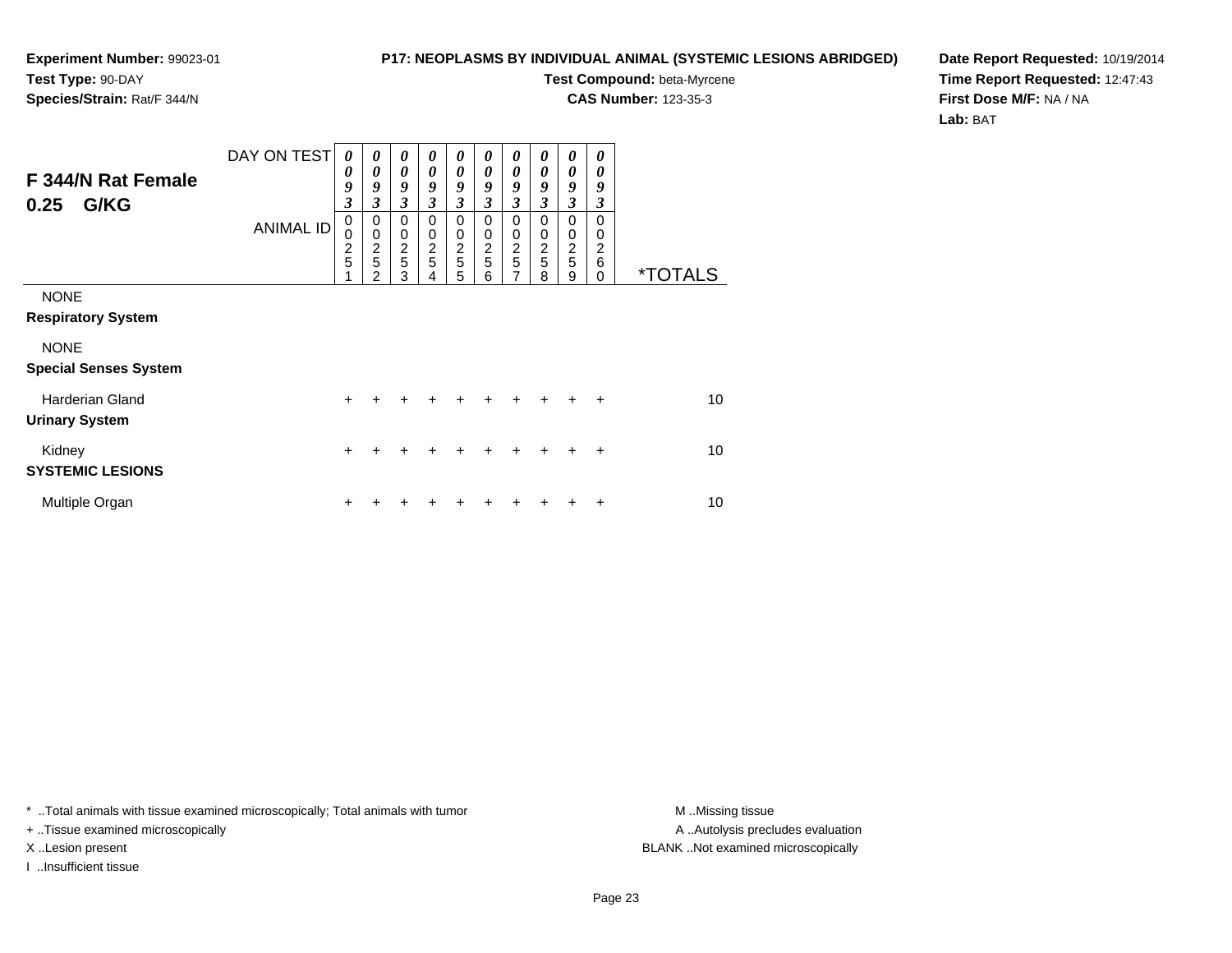### **P17: NEOPLASMS BY INDIVIDUAL ANIMAL (SYSTEMIC LESIONS ABRIDGED)**

**Test Compound:** beta-Myrcene

**CAS Number:** 123-35-3

**Date Report Requested:** 10/19/2014**Time Report Requested:** 12:47:43**First Dose M/F:** NA / NA**Lab:** BAT

| F 344/N Rat Female                         | DAY ON TEST      | $\boldsymbol{\theta}$<br>0                                                             | $\pmb{\theta}$<br>$\pmb{\theta}$                                                                   | $\pmb{\theta}$<br>0                                                       | $\pmb{\theta}$<br>0                                                            | $\pmb{\theta}$<br>$\boldsymbol{\theta}$                                                                    | $\boldsymbol{\theta}$<br>0                                                                          | $\pmb{\theta}$<br>0                                                                                                       | $\boldsymbol{\theta}$<br>0                                              | $\pmb{\theta}$<br>$\boldsymbol{\theta}$                                                                                                    | $\boldsymbol{\theta}$<br>$\boldsymbol{\theta}$                                                       |                       |
|--------------------------------------------|------------------|----------------------------------------------------------------------------------------|----------------------------------------------------------------------------------------------------|---------------------------------------------------------------------------|--------------------------------------------------------------------------------|------------------------------------------------------------------------------------------------------------|-----------------------------------------------------------------------------------------------------|---------------------------------------------------------------------------------------------------------------------------|-------------------------------------------------------------------------|--------------------------------------------------------------------------------------------------------------------------------------------|------------------------------------------------------------------------------------------------------|-----------------------|
| G/KG<br>0.5                                | <b>ANIMAL ID</b> | 9<br>$\overline{\mathbf{3}}$<br>$\mathbf 0$<br>$\mathsf 0$<br>3<br>$\overline{5}$<br>1 | 9<br>$\mathfrak{z}$<br>$\mathbf 0$<br>$\begin{array}{c} 0 \\ 3 \\ 5 \end{array}$<br>$\overline{2}$ | 9<br>$\overline{\mathbf{3}}$<br>$\mathsf 0$<br>0<br>$\,$ 3 $\,$<br>5<br>3 | 9<br>$\mathfrak{z}$<br>$\mathsf 0$<br>0<br>$\ensuremath{\mathsf{3}}$<br>5<br>4 | $\boldsymbol{g}$<br>$\mathfrak{z}$<br>$\mathsf 0$<br>0<br>$\ensuremath{\mathsf{3}}$<br>$\overline{5}$<br>5 | 9<br>$\mathfrak{z}$<br>$\mathbf 0$<br>$\pmb{0}$<br>$\ensuremath{\mathsf{3}}$<br>$\overline{5}$<br>6 | $\boldsymbol{9}$<br>$\overline{\mathbf{3}}$<br>$\mathbf 0$<br>$\pmb{0}$<br>$\sqrt{3}$<br>$\overline{5}$<br>$\overline{7}$ | 9<br>$\mathfrak{z}$<br>$\mathsf 0$<br>$\mathbf 0$<br>$\frac{3}{5}$<br>8 | $\boldsymbol{9}$<br>$\overline{\mathbf{3}}$<br>$\mathsf 0$<br>$\pmb{0}$<br>$\ensuremath{\mathsf{3}}$<br>$\overline{5}$<br>$\boldsymbol{9}$ | 9<br>$\mathfrak{z}$<br>$\mathbf 0$<br>$\pmb{0}$<br>$\ensuremath{\mathsf{3}}$<br>$\,6$<br>$\mathbf 0$ | <i><b>*TOTALS</b></i> |
| <b>Alimentary System</b>                   |                  |                                                                                        |                                                                                                    |                                                                           |                                                                                |                                                                                                            |                                                                                                     |                                                                                                                           |                                                                         |                                                                                                                                            |                                                                                                      |                       |
| Liver<br><b>Cardiovascular System</b>      |                  |                                                                                        |                                                                                                    |                                                                           |                                                                                |                                                                                                            |                                                                                                     |                                                                                                                           |                                                                         |                                                                                                                                            | $\ddot{}$                                                                                            | $\mathbf{1}$          |
| <b>NONE</b><br><b>Endocrine System</b>     |                  |                                                                                        |                                                                                                    |                                                                           |                                                                                |                                                                                                            |                                                                                                     |                                                                                                                           |                                                                         |                                                                                                                                            |                                                                                                      |                       |
| <b>NONE</b><br><b>General Body System</b>  |                  |                                                                                        |                                                                                                    |                                                                           |                                                                                |                                                                                                            |                                                                                                     |                                                                                                                           |                                                                         |                                                                                                                                            |                                                                                                      |                       |
| <b>NONE</b><br><b>Genital System</b>       |                  |                                                                                        |                                                                                                    |                                                                           |                                                                                |                                                                                                            |                                                                                                     |                                                                                                                           |                                                                         |                                                                                                                                            |                                                                                                      |                       |
| <b>NONE</b><br><b>Hematopoietic System</b> |                  |                                                                                        |                                                                                                    |                                                                           |                                                                                |                                                                                                            |                                                                                                     |                                                                                                                           |                                                                         |                                                                                                                                            |                                                                                                      |                       |
| Lymph Node                                 |                  | $+$                                                                                    |                                                                                                    | $\ddot{}$                                                                 | $+$                                                                            |                                                                                                            |                                                                                                     |                                                                                                                           | +                                                                       | $\ddot{}$                                                                                                                                  |                                                                                                      | 5                     |
| Spleen                                     |                  | $\ddot{}$                                                                              | $\ddot{}$                                                                                          | $\ddot{+}$                                                                | $+$                                                                            | $\ddot{}$                                                                                                  | $+$                                                                                                 | $+$                                                                                                                       | $+$                                                                     | $+$                                                                                                                                        | $\ddot{}$                                                                                            | 10                    |
| Thymus<br><b>Integumentary System</b>      |                  |                                                                                        |                                                                                                    |                                                                           |                                                                                |                                                                                                            |                                                                                                     |                                                                                                                           | $\ddot{}$                                                               |                                                                                                                                            |                                                                                                      | $\mathbf{1}$          |
| <b>NONE</b>                                |                  |                                                                                        |                                                                                                    |                                                                           |                                                                                |                                                                                                            |                                                                                                     |                                                                                                                           |                                                                         |                                                                                                                                            |                                                                                                      |                       |
| <b>Musculoskeletal System</b>              |                  |                                                                                        |                                                                                                    |                                                                           |                                                                                |                                                                                                            |                                                                                                     |                                                                                                                           |                                                                         |                                                                                                                                            |                                                                                                      |                       |
| <b>NONE</b>                                |                  |                                                                                        |                                                                                                    |                                                                           |                                                                                |                                                                                                            |                                                                                                     |                                                                                                                           |                                                                         |                                                                                                                                            |                                                                                                      |                       |
|                                            |                  |                                                                                        |                                                                                                    |                                                                           |                                                                                |                                                                                                            |                                                                                                     |                                                                                                                           |                                                                         |                                                                                                                                            |                                                                                                      |                       |
|                                            |                  |                                                                                        |                                                                                                    |                                                                           |                                                                                |                                                                                                            |                                                                                                     |                                                                                                                           |                                                                         |                                                                                                                                            |                                                                                                      |                       |

\* ..Total animals with tissue examined microscopically; Total animals with tumor **M** . Missing tissue M ..Missing tissue

+ ..Tissue examined microscopically

I ..Insufficient tissue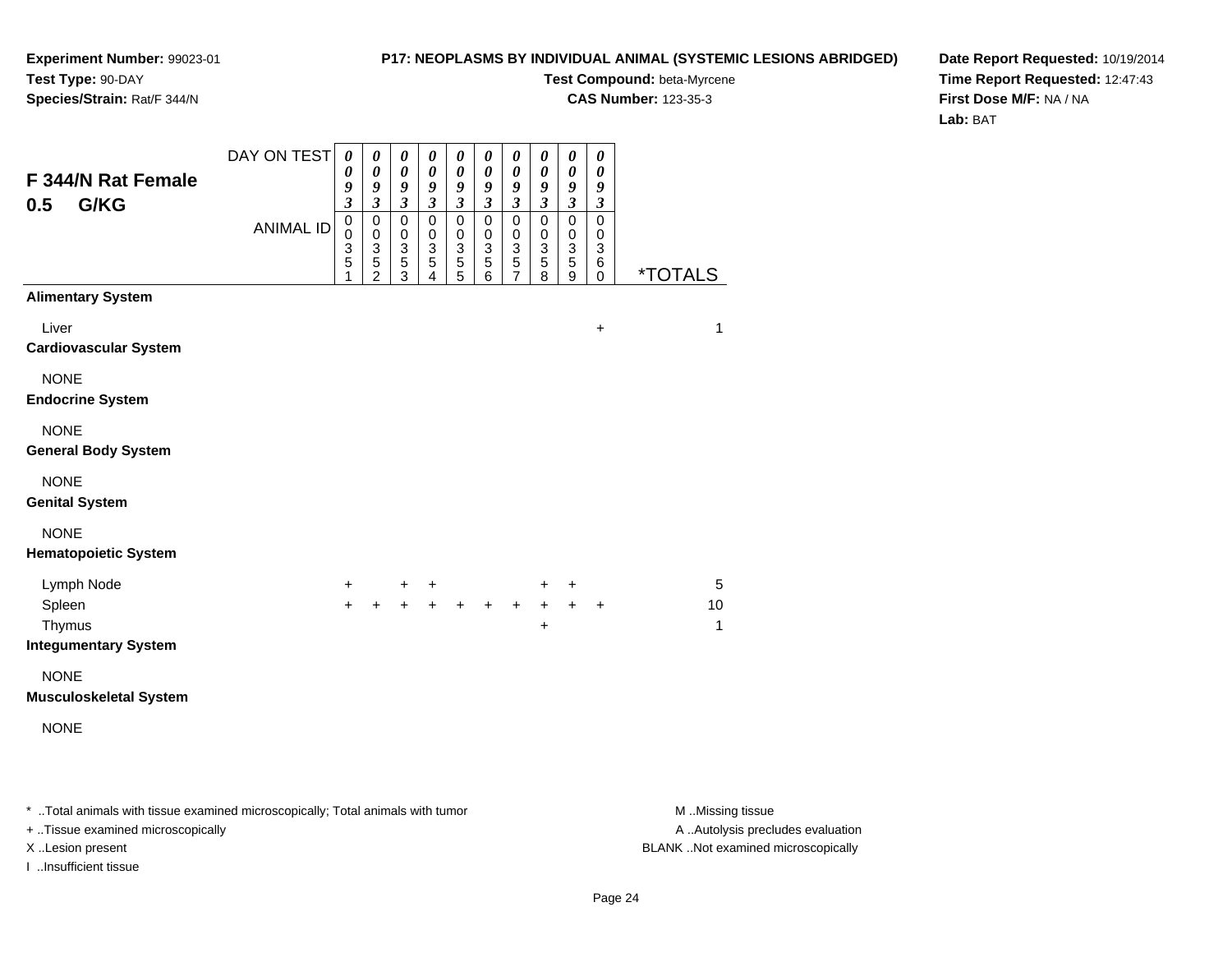### **P17: NEOPLASMS BY INDIVIDUAL ANIMAL (SYSTEMIC LESIONS ABRIDGED)**

**Test Compound:** beta-Myrcene**CAS Number:** 123-35-3

**Date Report Requested:** 10/19/2014**Time Report Requested:** 12:47:43**First Dose M/F:** NA / NA**Lab:** BAT

| F 344/N Rat Female<br>G/KG<br>0.5        | DAY ON TEST<br><b>ANIMAL ID</b> | $\boldsymbol{\theta}$<br>0<br>9<br>$\overline{\mathbf{3}}$<br>0<br>0<br>$\frac{3}{5}$ | 0<br>0<br>9<br>3<br>$\mathbf 0$<br>0<br>3<br>5 | $\boldsymbol{\theta}$<br>$\boldsymbol{\theta}$<br>9<br>$\mathfrak{z}$<br>0<br>0<br>3<br>5 | 0<br>0<br>9<br>3<br>$\Omega$<br>0<br>3<br>5 | $\boldsymbol{\theta}$<br>0<br>9<br>3<br>$\mathbf 0$<br>0<br>$\frac{3}{5}$ | 0<br>0<br>9<br>3<br>0<br>0<br>3<br>5 | 0<br>0<br>9<br>3<br>0<br>0<br>$rac{3}{7}$ | 0<br>0<br>9<br>3<br>0<br>0<br>3<br>5 | 0<br>0<br>9<br>3<br>0<br>0<br>3<br>5 | 0<br>0<br>9<br>3<br>$\Omega$<br>0<br>3<br>6 |                       |
|------------------------------------------|---------------------------------|---------------------------------------------------------------------------------------|------------------------------------------------|-------------------------------------------------------------------------------------------|---------------------------------------------|---------------------------------------------------------------------------|--------------------------------------|-------------------------------------------|--------------------------------------|--------------------------------------|---------------------------------------------|-----------------------|
|                                          |                                 |                                                                                       | 2                                              | 3                                                                                         | 4                                           | 5                                                                         | 6                                    |                                           | 8                                    | 9                                    | 0                                           | <i><b>*TOTALS</b></i> |
| <b>Nervous System</b><br><b>NONE</b>     |                                 |                                                                                       |                                                |                                                                                           |                                             |                                                                           |                                      |                                           |                                      |                                      |                                             |                       |
| <b>Respiratory System</b>                |                                 |                                                                                       |                                                |                                                                                           |                                             |                                                                           |                                      |                                           |                                      |                                      |                                             |                       |
| Nose<br><b>Special Senses System</b>     |                                 | +                                                                                     |                                                |                                                                                           |                                             |                                                                           |                                      |                                           |                                      |                                      | +                                           | 10                    |
| Harderian Gland<br><b>Urinary System</b> |                                 | $+$                                                                                   |                                                | +                                                                                         | +                                           | +                                                                         |                                      |                                           |                                      |                                      | ÷                                           | 10                    |
| Kidney<br><b>SYSTEMIC LESIONS</b>        |                                 | ٠                                                                                     |                                                |                                                                                           |                                             |                                                                           |                                      |                                           |                                      |                                      | +                                           | 10                    |
| Multiple Organ                           |                                 |                                                                                       |                                                |                                                                                           |                                             |                                                                           |                                      |                                           |                                      |                                      | +                                           | 10                    |

\* ..Total animals with tissue examined microscopically; Total animals with tumor **M** . Missing tissue M ..Missing tissue

+ ..Tissue examined microscopically

I ..Insufficient tissue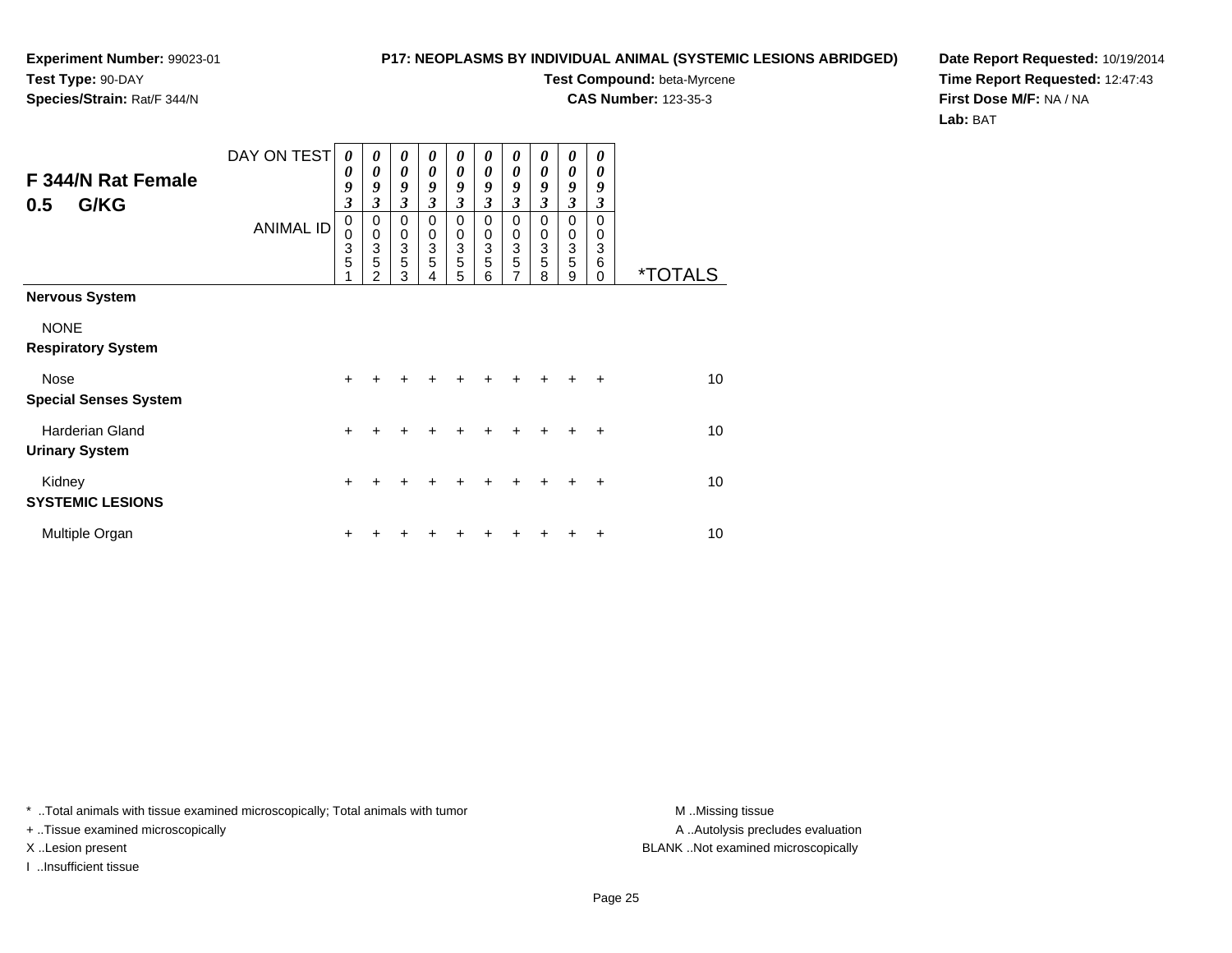## **Species/Strain:** Rat/F 344/N

### **P17: NEOPLASMS BY INDIVIDUAL ANIMAL (SYSTEMIC LESIONS ABRIDGED)**

**Test Compound:** beta-Myrcene

**CAS Number:** 123-35-3

**Date Report Requested:** 10/19/2014**Time Report Requested:** 12:47:43**First Dose M/F:** NA / NA**Lab:** BAT

|                              | DAY ON TEST      | $\boldsymbol{\theta}$                     | $\boldsymbol{\theta}$                                               | 0                                                                                | 0                                                               | 0                                         | $\boldsymbol{\theta}$                                  | 0                                                                      | 0                               | $\boldsymbol{\theta}$                                           | 0                               |                       |
|------------------------------|------------------|-------------------------------------------|---------------------------------------------------------------------|----------------------------------------------------------------------------------|-----------------------------------------------------------------|-------------------------------------------|--------------------------------------------------------|------------------------------------------------------------------------|---------------------------------|-----------------------------------------------------------------|---------------------------------|-----------------------|
| <b>F 344/N Rat Female</b>    |                  | 0<br>6                                    | $\boldsymbol{\theta}$<br>9                                          | 0<br>9                                                                           | 0<br>9                                                          | 0<br>9                                    | $\boldsymbol{\theta}$<br>9                             | $\boldsymbol{\theta}$<br>9                                             | 0<br>9                          | 0<br>9                                                          | 0<br>9                          |                       |
| G/KG<br>1.0                  |                  | $\overline{\boldsymbol{4}}$               | $\mathfrak{z}$                                                      | $\mathfrak{z}$                                                                   | $\boldsymbol{\mathfrak{z}}$                                     | $\mathfrak{z}$                            | $\mathfrak{z}$                                         | $\mathfrak{z}$                                                         | $\boldsymbol{\beta}$            | $\mathfrak{z}$                                                  | $\boldsymbol{\beta}$            |                       |
|                              | <b>ANIMAL ID</b> | $\mathbf 0$<br>$\mathbf 0$<br>4<br>5<br>6 | $\mathbf 0$<br>$\mathbf 0$<br>$\overline{4}$<br>$\overline{5}$<br>1 | $\mathbf 0$<br>$\mathbf 0$<br>$\overline{4}$<br>$\overline{5}$<br>$\overline{2}$ | $\mathbf 0$<br>$\mathbf 0$<br>$\overline{\mathbf{4}}$<br>5<br>3 | $\mathbf 0$<br>$\mathbf 0$<br>4<br>5<br>4 | $\mathbf 0$<br>$\mathbf 0$<br>$\overline{4}$<br>5<br>5 | $\mathbf 0$<br>0<br>$\overline{4}$<br>$\overline{5}$<br>$\overline{7}$ | 0<br>$\mathbf 0$<br>4<br>5<br>8 | $\mathbf 0$<br>$\mathbf 0$<br>$\overline{\mathbf{4}}$<br>5<br>9 | 0<br>$\mathbf 0$<br>4<br>6<br>0 | <i><b>*TOTALS</b></i> |
| <b>Alimentary System</b>     |                  |                                           |                                                                     |                                                                                  |                                                                 |                                           |                                                        |                                                                        |                                 |                                                                 |                                 |                       |
| Esophagus                    |                  | $\ddot{}$                                 |                                                                     |                                                                                  |                                                                 |                                           |                                                        |                                                                        |                                 |                                                                 |                                 | 1                     |
| Intestine Large, Cecum       |                  | +                                         |                                                                     |                                                                                  |                                                                 |                                           |                                                        |                                                                        |                                 |                                                                 |                                 | 1                     |
| Intestine Large, Colon       |                  | +                                         |                                                                     |                                                                                  |                                                                 |                                           |                                                        |                                                                        |                                 |                                                                 |                                 | 1                     |
| Intestine Large, Rectum      |                  | $\ddot{}$                                 |                                                                     |                                                                                  |                                                                 |                                           |                                                        |                                                                        |                                 |                                                                 |                                 |                       |
| Intestine Small, Duodenum    |                  | $\ddot{}$                                 |                                                                     |                                                                                  |                                                                 |                                           |                                                        |                                                                        |                                 |                                                                 |                                 |                       |
| Intestine Small, Ileum       |                  | +                                         |                                                                     |                                                                                  |                                                                 |                                           |                                                        |                                                                        |                                 |                                                                 |                                 |                       |
| Intestine Small, Jejunum     |                  | +                                         |                                                                     |                                                                                  |                                                                 |                                           |                                                        |                                                                        |                                 |                                                                 |                                 | 1                     |
| Liver                        |                  | +                                         |                                                                     |                                                                                  |                                                                 |                                           |                                                        |                                                                        | +                               |                                                                 |                                 | 2                     |
| Pancreas                     |                  | $\ddot{}$                                 |                                                                     |                                                                                  |                                                                 |                                           |                                                        |                                                                        |                                 |                                                                 |                                 |                       |
| <b>Salivary Glands</b>       |                  | +                                         |                                                                     |                                                                                  |                                                                 |                                           |                                                        |                                                                        |                                 |                                                                 |                                 | 1                     |
| Stomach, Forestomach         |                  | $\ddot{}$                                 |                                                                     |                                                                                  |                                                                 |                                           |                                                        |                                                                        |                                 |                                                                 |                                 | 10                    |
| Stomach, Glandular           |                  | $\ddot{}$                                 |                                                                     |                                                                                  |                                                                 |                                           |                                                        |                                                                        |                                 |                                                                 |                                 | 1                     |
| <b>Cardiovascular System</b> |                  |                                           |                                                                     |                                                                                  |                                                                 |                                           |                                                        |                                                                        |                                 |                                                                 |                                 |                       |
| <b>Blood Vessel</b>          |                  | $\ddot{}$                                 |                                                                     |                                                                                  |                                                                 |                                           |                                                        |                                                                        |                                 |                                                                 |                                 | 1                     |
| Heart                        |                  | $\ddot{}$                                 |                                                                     |                                                                                  |                                                                 |                                           |                                                        |                                                                        |                                 |                                                                 |                                 | 1                     |
| <b>Endocrine System</b>      |                  |                                           |                                                                     |                                                                                  |                                                                 |                                           |                                                        |                                                                        |                                 |                                                                 |                                 |                       |
| <b>Adrenal Cortex</b>        |                  | +                                         |                                                                     |                                                                                  |                                                                 |                                           |                                                        |                                                                        |                                 |                                                                 |                                 | 1                     |
| Adrenal Medulla              |                  | +                                         |                                                                     |                                                                                  |                                                                 |                                           |                                                        |                                                                        |                                 |                                                                 |                                 | 1                     |
| Islets, Pancreatic           |                  |                                           |                                                                     |                                                                                  |                                                                 |                                           |                                                        |                                                                        |                                 |                                                                 |                                 |                       |
| Parathyroid Gland            |                  | +                                         |                                                                     |                                                                                  |                                                                 |                                           |                                                        |                                                                        |                                 |                                                                 |                                 | 1                     |

\* ..Total animals with tissue examined microscopically; Total animals with tumor **M** . Missing tissue M ..Missing tissue

+ ..Tissue examined microscopically

I ..Insufficient tissue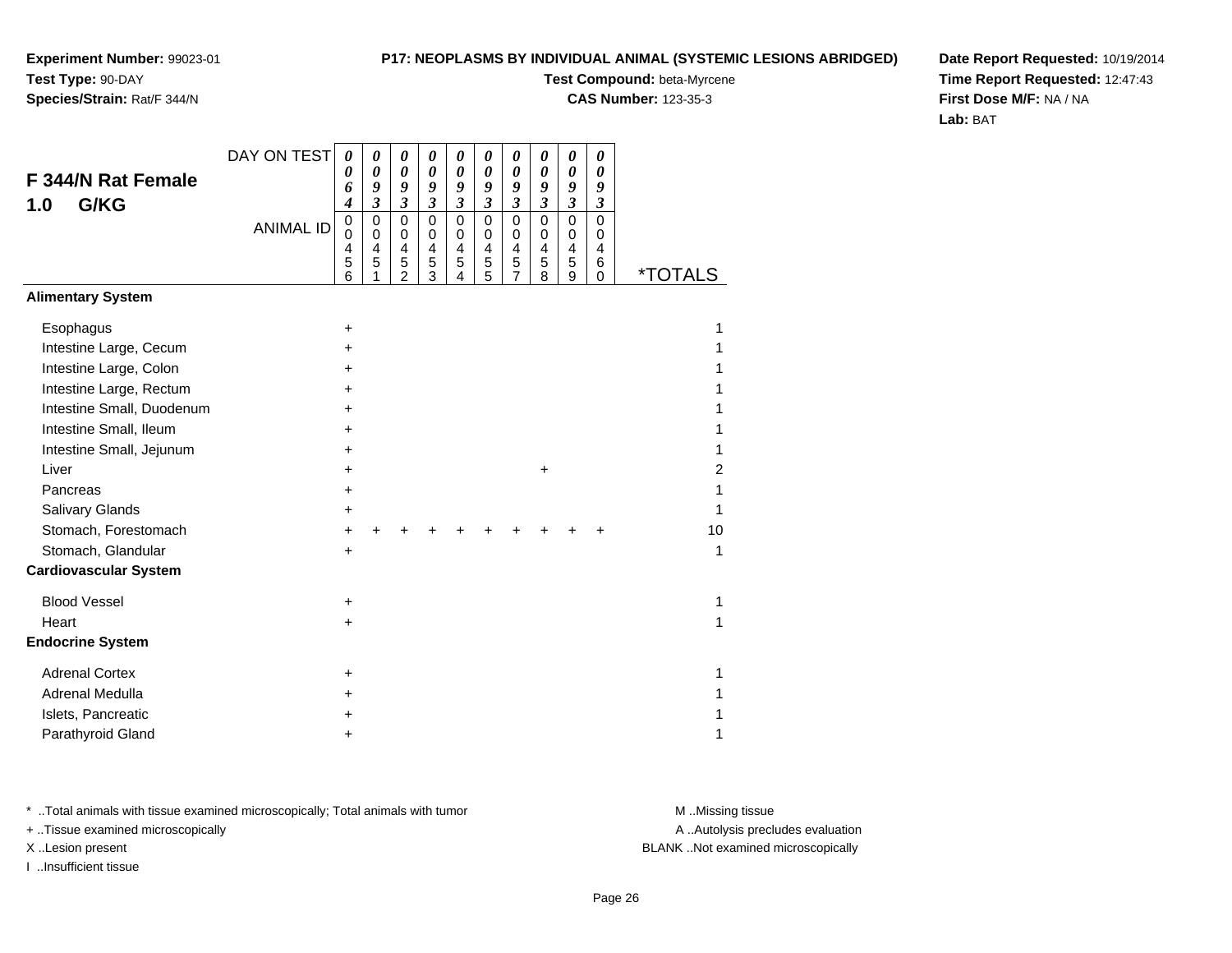## **Species/Strain:** Rat/F 344/N

### **P17: NEOPLASMS BY INDIVIDUAL ANIMAL (SYSTEMIC LESIONS ABRIDGED)**

**Test Compound:** beta-Myrcene

**CAS Number:** 123-35-3

**Date Report Requested:** 10/19/2014**Time Report Requested:** 12:47:43**First Dose M/F:** NA / NA**Lab:** BAT

|                               | DAY ON TEST      | $\boldsymbol{\theta}$    | 0                          | 0                                                       | 0                                  | 0                          | $\boldsymbol{\theta}$              | 0                          | $\boldsymbol{\theta}$      | $\pmb{\theta}$             | 0                          |                       |
|-------------------------------|------------------|--------------------------|----------------------------|---------------------------------------------------------|------------------------------------|----------------------------|------------------------------------|----------------------------|----------------------------|----------------------------|----------------------------|-----------------------|
| <b>F 344/N Rat Female</b>     |                  | 0<br>6                   | $\boldsymbol{\theta}$<br>9 | $\boldsymbol{\theta}$<br>9                              | $\pmb{\theta}$<br>$\boldsymbol{g}$ | $\boldsymbol{\theta}$<br>9 | $\pmb{\theta}$<br>9                | $\pmb{\theta}$<br>9        | $\pmb{\theta}$<br>9        | $\pmb{\theta}$<br>9        | $\boldsymbol{\theta}$<br>9 |                       |
| G/KG<br>1.0                   |                  | 4                        | $\mathfrak{z}$             | $\mathfrak{z}$                                          | $\boldsymbol{\mathfrak{z}}$        | $\mathfrak{z}$             | $\boldsymbol{\mathfrak{z}}$        | $\mathfrak{z}$             | $\mathfrak{z}$             | $\mathfrak{z}$             | $\boldsymbol{\beta}$       |                       |
|                               | <b>ANIMAL ID</b> | $\mathbf 0$<br>$\Omega$  | $\pmb{0}$<br>$\mathbf 0$   | $\mathbf 0$<br>$\pmb{0}$                                | $\mathbf 0$<br>$\mathbf 0$         | $\mathbf 0$<br>$\mathbf 0$ | $\mathbf 0$<br>$\mathbf 0$         | $\mathbf 0$<br>$\mathbf 0$ | $\mathbf 0$<br>$\mathbf 0$ | $\mathbf 0$<br>$\mathbf 0$ | $\Omega$<br>$\mathbf 0$    |                       |
|                               |                  | $\overline{4}$<br>5<br>6 | $\overline{4}$<br>5<br>1   | $\overline{\mathbf{4}}$<br>$\sqrt{5}$<br>$\overline{2}$ | $\overline{\mathbf{4}}$<br>5<br>3  | $\overline{4}$<br>5<br>4   | 4<br>$\mathbf 5$<br>$\overline{5}$ | 4<br>5<br>$\overline{7}$   | 4<br>5<br>$\overline{8}$   | 4<br>5<br>9                | $\overline{4}$<br>6<br>0   | <i><b>*TOTALS</b></i> |
| <b>Pituitary Gland</b>        |                  | $\ddot{}$                |                            |                                                         |                                    |                            |                                    |                            |                            |                            |                            |                       |
| <b>Thyroid Gland</b>          |                  | $\ddot{}$                |                            |                                                         |                                    |                            |                                    |                            |                            |                            |                            | 1                     |
| <b>General Body System</b>    |                  |                          |                            |                                                         |                                    |                            |                                    |                            |                            |                            |                            |                       |
| <b>NONE</b>                   |                  |                          |                            |                                                         |                                    |                            |                                    |                            |                            |                            |                            |                       |
| <b>Genital System</b>         |                  |                          |                            |                                                         |                                    |                            |                                    |                            |                            |                            |                            |                       |
| <b>Clitoral Gland</b>         |                  | +                        |                            |                                                         |                                    |                            |                                    |                            |                            |                            |                            | 1                     |
| Ovary                         |                  | $\ddot{}$                |                            |                                                         |                                    |                            |                                    |                            |                            |                            |                            | 1                     |
| <b>Uterus</b>                 |                  | +                        |                            |                                                         |                                    |                            |                                    |                            |                            |                            |                            | 1                     |
| <b>Hematopoietic System</b>   |                  |                          |                            |                                                         |                                    |                            |                                    |                            |                            |                            |                            |                       |
| <b>Bone Marrow</b>            |                  | +                        |                            |                                                         |                                    |                            |                                    |                            |                            |                            |                            | 1                     |
| Lymph Node                    |                  |                          | $\ddot{}$                  |                                                         |                                    |                            |                                    |                            |                            |                            |                            | 1                     |
| Lymph Node, Mandibular        |                  | M                        |                            |                                                         |                                    |                            |                                    |                            |                            |                            |                            | 0                     |
| Lymph Node, Mesenteric        |                  | +                        |                            |                                                         | $\ddot{}$                          |                            | +                                  |                            |                            |                            |                            | 3                     |
| Spleen                        |                  | +                        | +                          | +                                                       | $\ddot{}$                          | $\ddot{}$                  | +                                  | +                          | +                          |                            | +                          | 10                    |
| Thymus                        |                  | $\ddot{}$                | ÷                          |                                                         | $\ddot{}$                          | $\ddot{}$                  |                                    |                            |                            | $\ddot{}$                  | $\ddot{}$                  | 10                    |
| <b>Integumentary System</b>   |                  |                          |                            |                                                         |                                    |                            |                                    |                            |                            |                            |                            |                       |
| Mammary Gland                 |                  | +                        |                            |                                                         |                                    |                            |                                    |                            |                            |                            |                            | 1                     |
| Skin                          |                  | +                        |                            |                                                         |                                    |                            |                                    |                            |                            |                            |                            | 1                     |
| <b>Musculoskeletal System</b> |                  |                          |                            |                                                         |                                    |                            |                                    |                            |                            |                            |                            |                       |
| Bone                          |                  | +                        |                            |                                                         |                                    |                            |                                    |                            |                            |                            |                            | 1                     |

\* ..Total animals with tissue examined microscopically; Total animals with tumor **M** . Missing tissue M ..Missing tissue

+ ..Tissue examined microscopically

I ..Insufficient tissue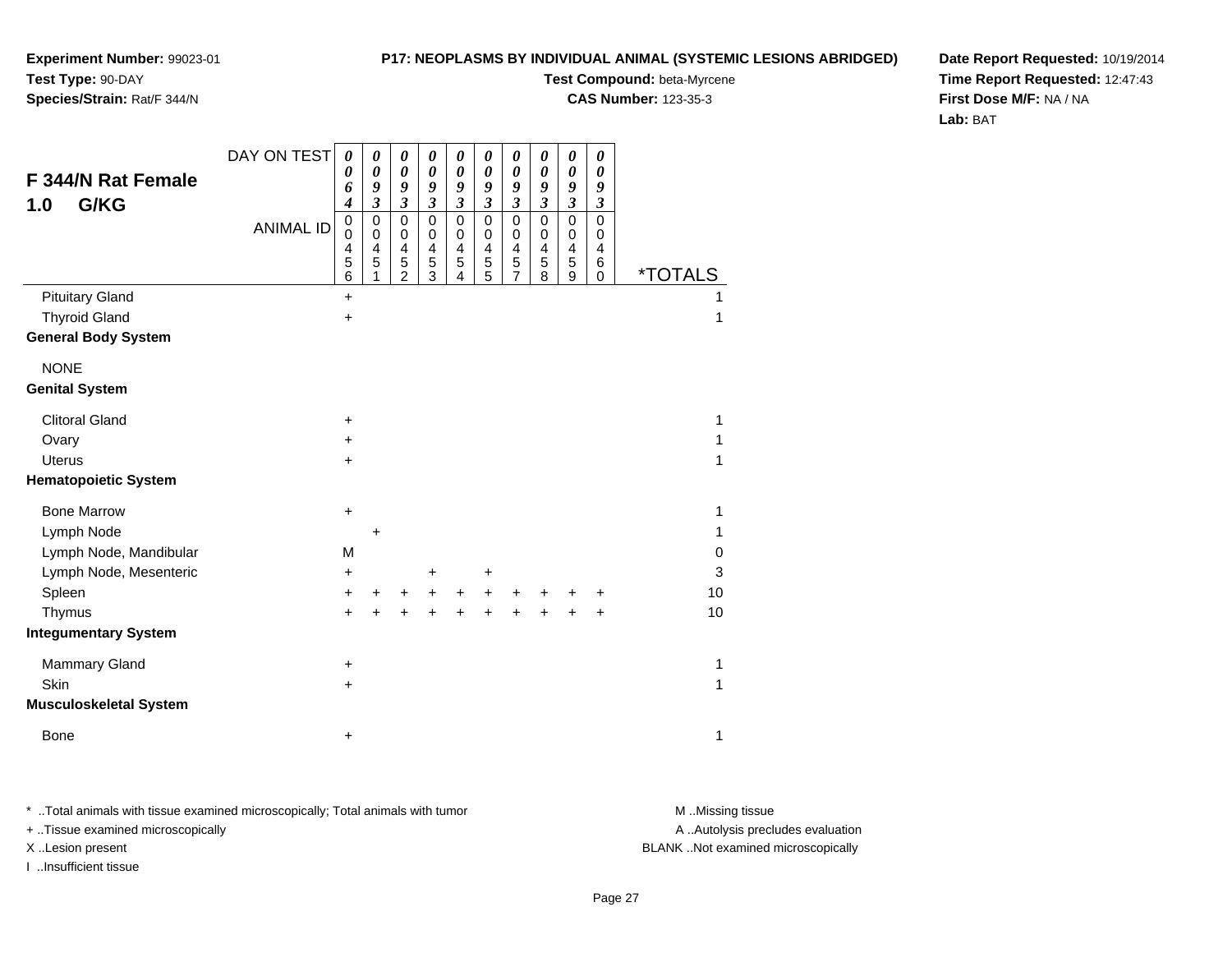# **Species/Strain:** Rat/F 344/N

### **P17: NEOPLASMS BY INDIVIDUAL ANIMAL (SYSTEMIC LESIONS ABRIDGED)**

**Test Compound:** beta-Myrcene

**CAS Number:** 123-35-3

**Date Report Requested:** 10/19/2014**Time Report Requested:** 12:47:43**First Dose M/F:** NA / NA**Lab:** BAT

| <b>F 344/N Rat Female</b><br>G/KG<br>1.0                    | DAY ON TEST<br><b>ANIMAL ID</b> | 0<br>0<br>6<br>$\boldsymbol{4}$<br>$\mathbf 0$<br>$\mathbf 0$<br>4<br>5<br>6 | 0<br>$\boldsymbol{\theta}$<br>9<br>$\mathfrak{z}$<br>0<br>$\mathbf 0$<br>4<br>5 | 0<br>0<br>9<br>$\mathfrak{z}$<br>0<br>0<br>4<br>5<br>$\mathfrak{p}$ | 0<br>0<br>9<br>$\mathfrak{z}$<br>$\mathbf 0$<br>0<br>4<br>5<br>3 | 0<br>$\boldsymbol{\theta}$<br>9<br>$\mathfrak{z}$<br>$\mathbf 0$<br>0<br>4<br>5<br>4 | 0<br>$\boldsymbol{\theta}$<br>9<br>$\mathfrak{z}$<br>$\mathbf 0$<br>0<br>4<br>5<br>5 | $\boldsymbol{\theta}$<br>0<br>9<br>$\mathfrak{z}$<br>$\mathbf 0$<br>0<br>$\overline{4}$<br>5<br>$\overline{7}$ | 0<br>0<br>9<br>$\mathfrak{z}$<br>$\mathbf 0$<br>0<br>4<br>5<br>8 | $\theta$<br>0<br>9<br>$\mathfrak{z}$<br>$\mathbf 0$<br>0<br>4<br>5<br>9 | 0<br>$\boldsymbol{\theta}$<br>9<br>3<br>$\mathbf 0$<br>0<br>$\overline{4}$<br>6<br>$\Omega$ | <i><b>*TOTALS</b></i> |
|-------------------------------------------------------------|---------------------------------|------------------------------------------------------------------------------|---------------------------------------------------------------------------------|---------------------------------------------------------------------|------------------------------------------------------------------|--------------------------------------------------------------------------------------|--------------------------------------------------------------------------------------|----------------------------------------------------------------------------------------------------------------|------------------------------------------------------------------|-------------------------------------------------------------------------|---------------------------------------------------------------------------------------------|-----------------------|
| <b>Nervous System</b>                                       |                                 |                                                                              |                                                                                 |                                                                     |                                                                  |                                                                                      |                                                                                      |                                                                                                                |                                                                  |                                                                         |                                                                                             |                       |
| <b>Brain</b><br><b>Respiratory System</b>                   |                                 | $\ddot{}$                                                                    |                                                                                 |                                                                     |                                                                  |                                                                                      |                                                                                      |                                                                                                                |                                                                  |                                                                         |                                                                                             | 1                     |
| Lung<br>Nose<br>Trachea                                     |                                 | $\ddot{}$<br>$\ddot{}$<br>$\ddot{}$                                          |                                                                                 |                                                                     |                                                                  |                                                                                      |                                                                                      |                                                                                                                |                                                                  |                                                                         | $\ddot{}$                                                                                   | 1<br>10<br>1          |
| <b>Special Senses System</b>                                |                                 |                                                                              |                                                                                 |                                                                     |                                                                  |                                                                                      |                                                                                      |                                                                                                                |                                                                  |                                                                         |                                                                                             |                       |
| Eye<br><b>Harderian Gland</b><br><b>Urinary System</b>      |                                 | +<br>$\ddot{}$                                                               |                                                                                 |                                                                     |                                                                  |                                                                                      |                                                                                      |                                                                                                                |                                                                  |                                                                         | $\ddot{}$                                                                                   | 1<br>10               |
| Kidney<br><b>Urinary Bladder</b><br><b>SYSTEMIC LESIONS</b> |                                 | $\pm$<br>$\ddot{}$                                                           |                                                                                 |                                                                     |                                                                  |                                                                                      |                                                                                      |                                                                                                                |                                                                  | +                                                                       | +                                                                                           | 10<br>1               |
| Multiple Organ                                              |                                 | +                                                                            |                                                                                 |                                                                     |                                                                  |                                                                                      |                                                                                      |                                                                                                                |                                                                  |                                                                         | +                                                                                           | 10                    |

\* ..Total animals with tissue examined microscopically; Total animals with tumor **M** . Missing tissue M ..Missing tissue

+ ..Tissue examined microscopically

I ..Insufficient tissue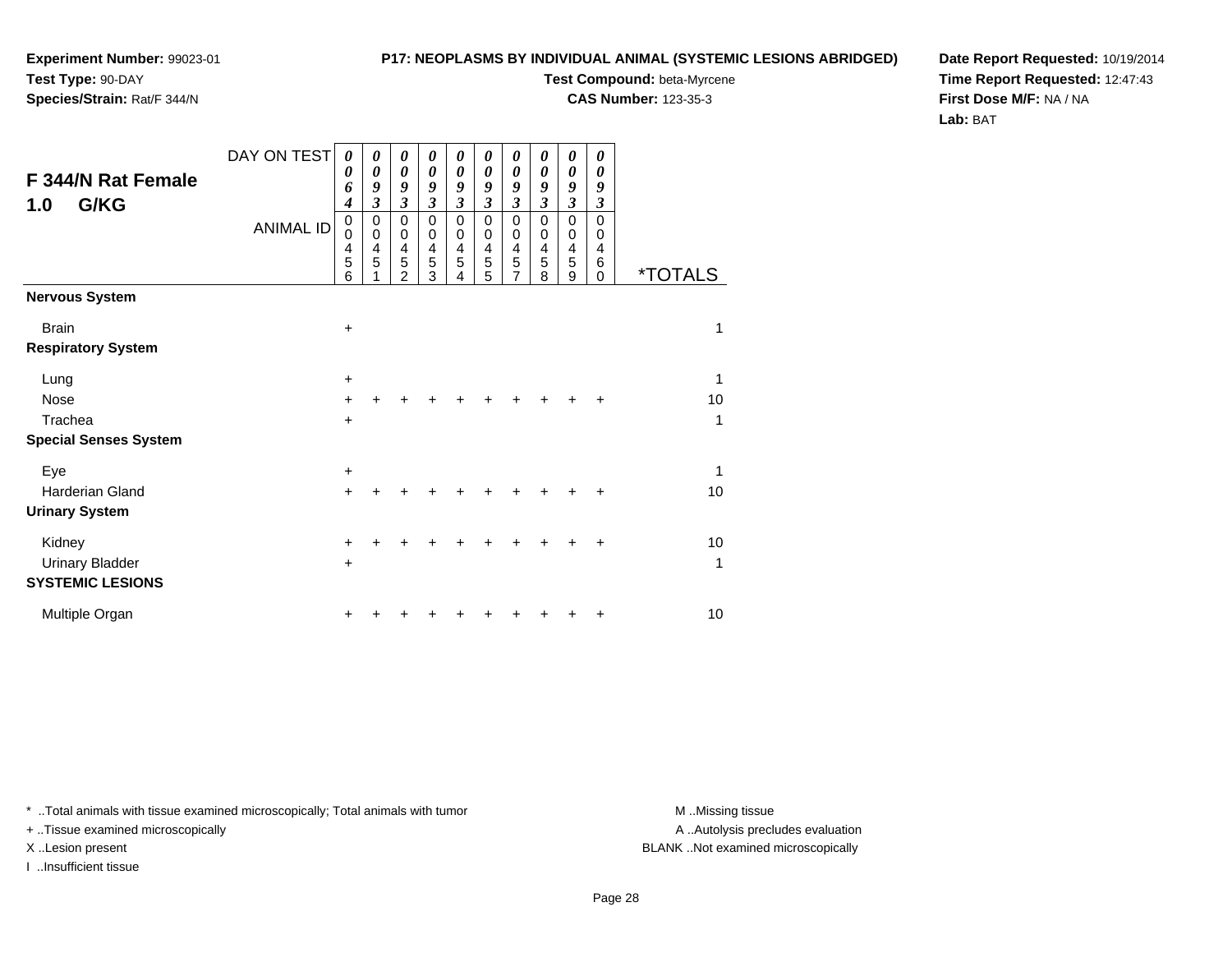## **Species/Strain:** Rat/F 344/N

### **P17: NEOPLASMS BY INDIVIDUAL ANIMAL (SYSTEMIC LESIONS ABRIDGED)**

**Test Compound:** beta-Myrcene

**CAS Number:** 123-35-3

**Date Report Requested:** 10/19/2014**Time Report Requested:** 12:47:43**First Dose M/F:** NA / NA**Lab:** BAT

|                                                      | DAY ON TEST      | $\boldsymbol{\theta}$              | 0                          | 0                          | 0                          | 0                          | 0                                    | 0                       | 0                                 | 0                                    | 0                           |                       |
|------------------------------------------------------|------------------|------------------------------------|----------------------------|----------------------------|----------------------------|----------------------------|--------------------------------------|-------------------------|-----------------------------------|--------------------------------------|-----------------------------|-----------------------|
| <b>F 344/N Rat Female</b>                            |                  | 0<br>0                             | 0<br>0                     | 0<br>0                     | $\boldsymbol{\theta}$<br>8 | 0<br>9                     | 0<br>9                               | 0<br>9                  | $\boldsymbol{\theta}$<br>9        | 0<br>9                               | $\boldsymbol{\theta}$<br>9  |                       |
| G/KG<br>2.0                                          |                  | $\overline{\mathbf{c}}$            | 3                          | 4                          | 7                          | $\overline{\mathbf{3}}$    | $\overline{\mathbf{3}}$              | $\overline{\mathbf{3}}$ | $\overline{\mathbf{3}}$           | $\overline{\mathbf{3}}$              | $\boldsymbol{\mathfrak{z}}$ |                       |
|                                                      | <b>ANIMAL ID</b> | $\pmb{0}$<br>$\mathbf 0$<br>5<br>6 | $\mathbf 0$<br>0<br>5<br>5 | $\mathbf 0$<br>0<br>5<br>5 | $\mathbf 0$<br>0<br>5<br>5 | $\mathbf 0$<br>0<br>5<br>5 | $\mathbf 0$<br>$\mathbf 0$<br>5<br>5 | 0<br>0<br>5<br>5        | $\mathbf 0$<br>$\Omega$<br>5<br>5 | $\mathbf 0$<br>$\mathbf 0$<br>5<br>5 | $\mathbf 0$<br>0<br>5<br>5  |                       |
| <b>Alimentary System</b>                             |                  | $\Omega$                           | $\overline{7}$             | 4                          | 8                          | 1                          | $\overline{2}$                       | 3                       | 5                                 | 6                                    | 9                           | <i><b>*TOTALS</b></i> |
|                                                      |                  |                                    |                            |                            |                            |                            |                                      |                         |                                   |                                      |                             |                       |
| Esophagus                                            |                  | +                                  | +                          | +                          | +                          | +                          | +                                    | +                       |                                   |                                      | +                           | 10                    |
| Intestine Large, Cecum                               |                  | +                                  | +                          | +                          | +                          | +                          | +                                    | +                       | +                                 | +                                    | +                           | 10<br>10              |
| Intestine Large, Colon                               |                  | $\ddot{}$                          | +                          | +                          | +                          | +                          | +                                    | +                       | $\ddot{}$                         | $\ddot{}$                            | +                           | 10                    |
| Intestine Large, Rectum<br>Intestine Small, Duodenum |                  | +<br>$\ddot{}$                     | +<br>$\ddot{}$             | +<br>$\ddot{}$             | +<br>$\ddot{}$             | +<br>+                     | +<br>$\ddot{}$                       | +<br>+                  | $\ddot{}$<br>$\ddot{}$            | $\ddot{}$<br>$\ddot{}$               | +<br>$\ddot{}$              | 10                    |
| Intestine Small, Ileum                               |                  | $\ddot{}$                          | +                          | +                          | +                          | +                          | +                                    | +                       | $\ddot{}$                         | $\ddot{}$                            | $\ddot{}$                   | 10                    |
| Intestine Small, Jejunum                             |                  | $\ddot{}$                          | +                          | +                          | $\ddot{}$                  | $\ddot{}$                  | $\ddot{}$                            | $\ddot{}$               | $\ddot{}$                         | $\ddot{}$                            | $\ddot{}$                   | 10                    |
| Liver                                                |                  | $\ddot{}$                          | $\ddot{}$                  | +                          | $\ddot{}$                  | $\ddot{}$                  | +                                    | +                       | $\ddot{}$                         | $\ddot{}$                            | $\ddot{}$                   | 10                    |
| Pancreas                                             |                  | +                                  | +                          | +                          | $\ddot{}$                  | $\ddot{}$                  | $\pm$                                | $\pm$                   | $\ddot{}$                         | $\ddot{}$                            | +                           | 10                    |
| <b>Salivary Glands</b>                               |                  | +                                  | +                          | +                          | +                          | +                          | +                                    | +                       | $\ddot{}$                         | +                                    | +                           | 10                    |
| Stomach, Forestomach                                 |                  | $\ddot{}$                          | $\ddot{}$                  | +                          | $\ddot{}$                  | $\ddot{}$                  | $\ddot{}$                            | $\ddot{}$               | $\ddot{}$                         | $+$                                  | $\ddot{}$                   | 10                    |
| Stomach, Glandular                                   |                  | +                                  | $\ddot{}$                  | $\ddot{}$                  | $\ddot{}$                  | $\ddot{}$                  | $\ddot{}$                            | $\ddot{}$               | $\ddot{}$                         | $\ddot{}$                            | $\ddot{}$                   | 10                    |
| <b>Cardiovascular System</b>                         |                  |                                    |                            |                            |                            |                            |                                      |                         |                                   |                                      |                             |                       |
| <b>Blood Vessel</b>                                  |                  | +                                  | +                          | +                          | +                          |                            | +                                    | +                       |                                   |                                      | +                           | 10                    |
| Heart                                                |                  | $\ddot{}$                          | ÷                          | $\ddot{}$                  | $\ddot{}$                  | $\ddot{}$                  | $\ddot{}$                            | $\ddot{}$               | $\ddot{}$                         | +                                    | +                           | 10                    |
| <b>Endocrine System</b>                              |                  |                                    |                            |                            |                            |                            |                                      |                         |                                   |                                      |                             |                       |
| <b>Adrenal Cortex</b>                                |                  | +                                  | +                          | +                          | +                          |                            | +                                    | +                       |                                   |                                      | ٠                           | 10                    |
| Adrenal Medulla                                      |                  | +                                  | $\ddot{}$                  | $\ddot{}$                  | $\ddot{}$                  | $\ddot{}$                  | +                                    | +                       | +                                 | +                                    | +                           | 10                    |
| Islets, Pancreatic                                   |                  | +                                  | +                          | +                          | +                          | $\pm$                      | $\pm$                                | $\pm$                   | $\ddot{}$                         | $\pm$                                | +                           | 10                    |
| Parathyroid Gland                                    |                  | +                                  | +                          | +                          | +                          | +                          | +                                    | +                       | +                                 | $\ddot{}$                            | +                           | 10                    |

\* ..Total animals with tissue examined microscopically; Total animals with tumor **M** . Missing tissue M ..Missing tissue

+ ..Tissue examined microscopically

I ..Insufficient tissue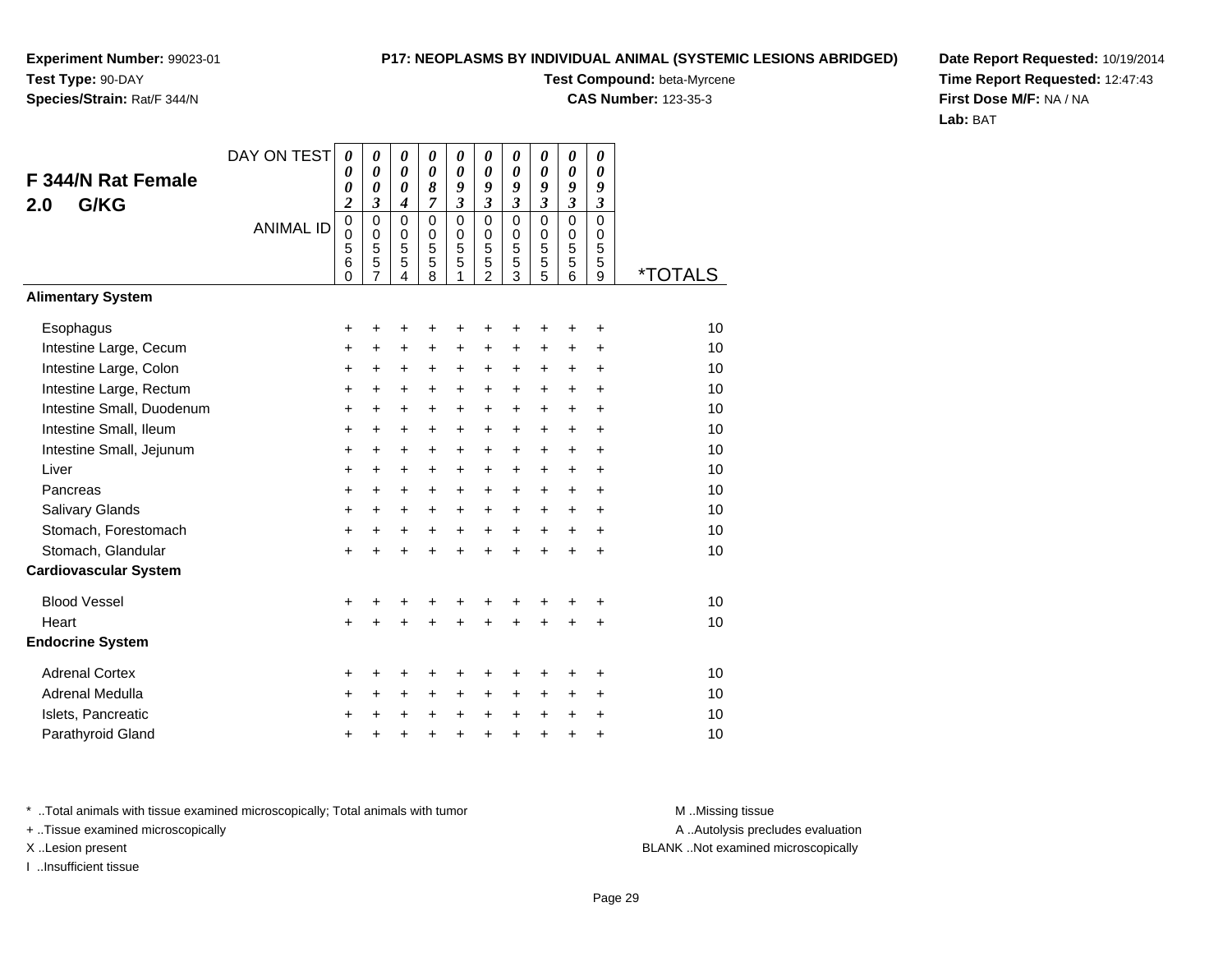### **P17: NEOPLASMS BY INDIVIDUAL ANIMAL (SYSTEMIC LESIONS ABRIDGED)**

**Experiment Number:** 99023-01**Test Type:** 90-DAY

**Species/Strain:** Rat/F 344/N

**Test Compound:** beta-Myrcene

**CAS Number:** 123-35-3

**Date Report Requested:** 10/19/2014**Time Report Requested:** 12:47:43**First Dose M/F:** NA / NA**Lab:** BAT

| <b>F 344/N Rat Female</b><br>G/KG<br>2.0 | DAY ON TEST<br><b>ANIMAL ID</b> | $\boldsymbol{\theta}$<br>0<br>0<br>$\overline{\mathbf{c}}$<br>$\boldsymbol{0}$<br>0<br>5<br>$\,6$<br>$\mathbf 0$ | 0<br>0<br>0<br>3<br>0<br>$\mathbf 0$<br>5<br>5<br>7 | 0<br>$\boldsymbol{\theta}$<br>0<br>$\boldsymbol{4}$<br>$\mathbf 0$<br>$\mathbf 0$<br>5<br>5<br>$\overline{\mathbf{4}}$ | $\boldsymbol{\theta}$<br>$\boldsymbol{\theta}$<br>8<br>7<br>$\Omega$<br>0<br>5<br>5<br>8 | $\boldsymbol{\theta}$<br>$\boldsymbol{\theta}$<br>9<br>$\mathfrak{z}$<br>$\mathbf 0$<br>0<br>5<br>5<br>1 | 0<br>0<br>9<br>$\mathfrak{z}$<br>$\Omega$<br>0<br>5<br>5<br>$\overline{2}$ | 0<br>$\boldsymbol{\theta}$<br>9<br>$\boldsymbol{\mathfrak{z}}$<br>$\mathbf 0$<br>$\pmb{0}$<br>$\overline{5}$<br>$\frac{5}{3}$ | 0<br>0<br>9<br>$\mathfrak{z}$<br>$\Omega$<br>0<br>5<br>5<br>5 | 0<br>0<br>9<br>$\boldsymbol{\mathfrak{z}}$<br>$\mathbf 0$<br>0<br>5<br>$\frac{5}{6}$ | 0<br>0<br>9<br>$\boldsymbol{\mathfrak{z}}$<br>$\Omega$<br>$\mathbf 0$<br>5<br>5<br>9 | <i><b>*TOTALS</b></i> |
|------------------------------------------|---------------------------------|------------------------------------------------------------------------------------------------------------------|-----------------------------------------------------|------------------------------------------------------------------------------------------------------------------------|------------------------------------------------------------------------------------------|----------------------------------------------------------------------------------------------------------|----------------------------------------------------------------------------|-------------------------------------------------------------------------------------------------------------------------------|---------------------------------------------------------------|--------------------------------------------------------------------------------------|--------------------------------------------------------------------------------------|-----------------------|
| <b>Pituitary Gland</b>                   |                                 | $\ddot{}$                                                                                                        | $\ddot{}$                                           | $\ddot{}$                                                                                                              | $\ddot{}$                                                                                | $\ddot{}$                                                                                                | $\ddot{}$                                                                  | $\ddot{}$                                                                                                                     | $\ddot{}$                                                     | $\ddot{}$                                                                            | $+$                                                                                  | 10                    |
| <b>Thyroid Gland</b>                     |                                 | +                                                                                                                | +                                                   | +                                                                                                                      | +                                                                                        | +                                                                                                        | +                                                                          | +                                                                                                                             | +                                                             | $\ddot{}$                                                                            | $\ddot{}$                                                                            | 10                    |
| <b>General Body System</b>               |                                 |                                                                                                                  |                                                     |                                                                                                                        |                                                                                          |                                                                                                          |                                                                            |                                                                                                                               |                                                               |                                                                                      |                                                                                      |                       |
| <b>NONE</b>                              |                                 |                                                                                                                  |                                                     |                                                                                                                        |                                                                                          |                                                                                                          |                                                                            |                                                                                                                               |                                                               |                                                                                      |                                                                                      |                       |
| <b>Genital System</b>                    |                                 |                                                                                                                  |                                                     |                                                                                                                        |                                                                                          |                                                                                                          |                                                                            |                                                                                                                               |                                                               |                                                                                      |                                                                                      |                       |
| <b>Clitoral Gland</b>                    |                                 | +                                                                                                                | ٠                                                   | +                                                                                                                      | +                                                                                        | +                                                                                                        |                                                                            | +                                                                                                                             | ٠                                                             | +                                                                                    | ٠                                                                                    | 10                    |
| Ovary                                    |                                 | +                                                                                                                | +                                                   | +                                                                                                                      | $\ddot{}$                                                                                | $\ddot{}$                                                                                                | +                                                                          | +                                                                                                                             | $\ddot{}$                                                     | +                                                                                    | +                                                                                    | 10                    |
| Uterus                                   |                                 | +                                                                                                                | +                                                   | +                                                                                                                      | +                                                                                        | +                                                                                                        | +                                                                          | +                                                                                                                             | +                                                             | +                                                                                    | +                                                                                    | 10                    |
| <b>Hematopoietic System</b>              |                                 |                                                                                                                  |                                                     |                                                                                                                        |                                                                                          |                                                                                                          |                                                                            |                                                                                                                               |                                                               |                                                                                      |                                                                                      |                       |
| <b>Bone Marrow</b>                       |                                 | $\ddot{}$                                                                                                        | +                                                   | +                                                                                                                      | +                                                                                        | +                                                                                                        |                                                                            | +                                                                                                                             | +                                                             | +                                                                                    | +                                                                                    | 10                    |
| Lymph Node                               |                                 |                                                                                                                  |                                                     |                                                                                                                        |                                                                                          |                                                                                                          |                                                                            |                                                                                                                               |                                                               | +                                                                                    |                                                                                      | $\mathbf{1}$          |
| Lymph Node, Mandibular                   |                                 | M                                                                                                                | M                                                   | M                                                                                                                      | M                                                                                        | M                                                                                                        | M                                                                          | M                                                                                                                             | M                                                             | M                                                                                    | M                                                                                    | $\mathbf 0$           |
| Lymph Node, Mesenteric                   |                                 | +                                                                                                                | +                                                   | +                                                                                                                      | +                                                                                        | +                                                                                                        | +                                                                          | +                                                                                                                             | $\ddot{}$                                                     | +                                                                                    | +                                                                                    | 10                    |
| Spleen                                   |                                 | +                                                                                                                | +                                                   | +                                                                                                                      | +                                                                                        | +                                                                                                        | +                                                                          | +                                                                                                                             | +                                                             | +                                                                                    | +                                                                                    | 10                    |
| Thymus                                   |                                 | +                                                                                                                | +                                                   | +                                                                                                                      | +                                                                                        | +                                                                                                        | +                                                                          | +                                                                                                                             | $\ddot{}$                                                     | +                                                                                    | $\ddot{}$                                                                            | 10                    |
| <b>Integumentary System</b>              |                                 |                                                                                                                  |                                                     |                                                                                                                        |                                                                                          |                                                                                                          |                                                                            |                                                                                                                               |                                                               |                                                                                      |                                                                                      |                       |
| <b>Mammary Gland</b>                     |                                 | +                                                                                                                | +                                                   | +                                                                                                                      | +                                                                                        | +                                                                                                        | +                                                                          | +                                                                                                                             | +                                                             | +                                                                                    | +                                                                                    | 10                    |
| Skin                                     |                                 | +                                                                                                                |                                                     | +                                                                                                                      | +                                                                                        | +                                                                                                        |                                                                            |                                                                                                                               |                                                               | +                                                                                    | +                                                                                    | 10                    |
| <b>Musculoskeletal System</b>            |                                 |                                                                                                                  |                                                     |                                                                                                                        |                                                                                          |                                                                                                          |                                                                            |                                                                                                                               |                                                               |                                                                                      |                                                                                      |                       |
| <b>Bone</b>                              |                                 | +                                                                                                                |                                                     |                                                                                                                        |                                                                                          |                                                                                                          |                                                                            |                                                                                                                               | +                                                             | +                                                                                    | +                                                                                    | 10                    |

\* ..Total animals with tissue examined microscopically; Total animals with tumor **M** . Missing tissue M ..Missing tissue + ..Tissue examined microscopically X ..Lesion present BLANK ..Not examined microscopically

I ..Insufficient tissue

A ..Autolysis precludes evaluation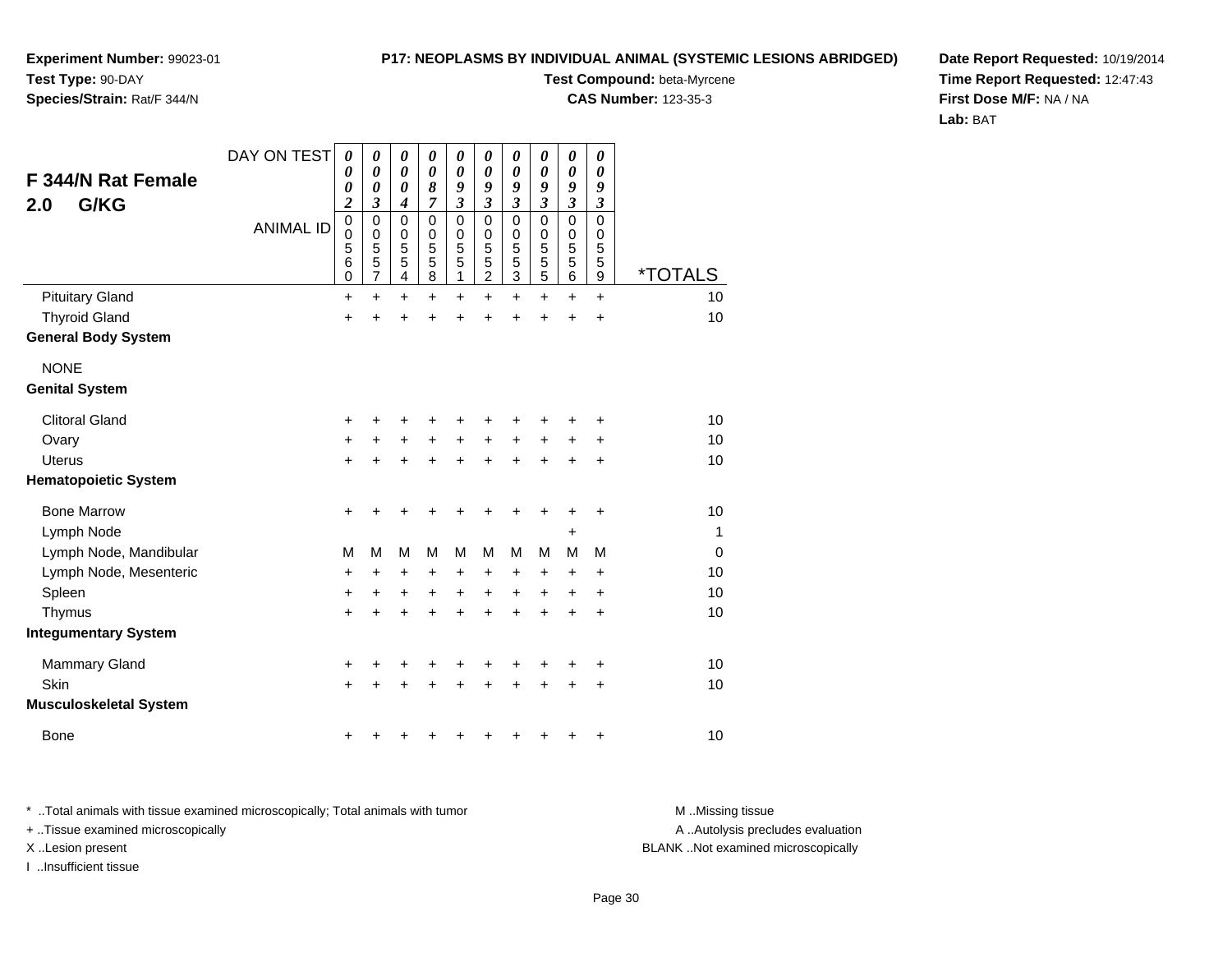# **Species/Strain:** Rat/F 344/N

### **P17: NEOPLASMS BY INDIVIDUAL ANIMAL (SYSTEMIC LESIONS ABRIDGED)**

**Test Compound:** beta-Myrcene

**CAS Number:** 123-35-3

**Date Report Requested:** 10/19/2014**Time Report Requested:** 12:47:44**First Dose M/F:** NA / NA**Lab:** BAT

| F 344/N Rat Female<br>G/KG<br>2.0         | DAY ON TEST<br><b>ANIMAL ID</b> | 0<br>0<br>0<br>$\overline{\mathbf{c}}$<br>$\pmb{0}$<br>0<br>5<br>6<br>0 | 0<br>0<br>0<br>3<br>0<br>$\mathbf 0$<br>5<br>5<br>7 | 0<br>0<br>0<br>$\boldsymbol{4}$<br>0<br>$\begin{array}{c} 0 \\ 5 \\ 5 \end{array}$<br>4 | 0<br>0<br>8<br>$\overline{7}$<br>0<br>$\mathbf 0$<br>5<br>5<br>8 | 0<br>0<br>9<br>$\overline{\mathbf{3}}$<br>$\mathbf 0$<br>$\pmb{0}$<br>5<br>$\overline{5}$ | 0<br>0<br>9<br>$\overline{\mathbf{3}}$<br>$\mathbf 0$<br>$\mathbf 0$<br>5<br>5<br>$\mathfrak{p}$ | 0<br>$\boldsymbol{\theta}$<br>9<br>$\overline{\mathbf{3}}$<br>$\mathbf 0$<br>$\mathbf 0$<br>5<br>5<br>3 | 0<br>0<br>9<br>$\overline{\mathbf{3}}$<br>$\mathbf 0$<br>$\mathbf 0$<br>5<br>5<br>5 | 0<br>0<br>9<br>3<br>$\mathbf 0$<br>0<br>5<br>5<br>6 | 0<br>$\boldsymbol{\theta}$<br>9<br>$\mathfrak{z}$<br>$\Omega$<br>$\mathbf 0$<br>5<br>5<br>9 | <i><b>*TOTALS</b></i> |
|-------------------------------------------|---------------------------------|-------------------------------------------------------------------------|-----------------------------------------------------|-----------------------------------------------------------------------------------------|------------------------------------------------------------------|-------------------------------------------------------------------------------------------|--------------------------------------------------------------------------------------------------|---------------------------------------------------------------------------------------------------------|-------------------------------------------------------------------------------------|-----------------------------------------------------|---------------------------------------------------------------------------------------------|-----------------------|
| <b>Nervous System</b>                     |                                 |                                                                         |                                                     |                                                                                         |                                                                  |                                                                                           |                                                                                                  |                                                                                                         |                                                                                     |                                                     |                                                                                             |                       |
| <b>Brain</b><br><b>Respiratory System</b> |                                 | +                                                                       |                                                     |                                                                                         |                                                                  |                                                                                           |                                                                                                  |                                                                                                         |                                                                                     |                                                     | ÷                                                                                           | 10                    |
| Lung                                      |                                 | +                                                                       |                                                     |                                                                                         |                                                                  |                                                                                           |                                                                                                  |                                                                                                         |                                                                                     |                                                     | ÷                                                                                           | 10                    |
| <b>Nose</b>                               |                                 | $\ddot{}$                                                               | +                                                   | $\pm$                                                                                   | $\ddot{}$                                                        | $\ddot{}$                                                                                 | $\ddot{}$                                                                                        | $\ddot{}$                                                                                               | $+$                                                                                 | $\pm$                                               | ÷                                                                                           | 10                    |
| Trachea                                   |                                 | $\ddot{}$                                                               | $\ddot{}$                                           | $\ddot{}$                                                                               | $\ddot{}$                                                        | $\ddot{}$                                                                                 | $\ddot{}$                                                                                        | $\ddot{}$                                                                                               | $\ddot{}$                                                                           | $\ddot{}$                                           | $\ddot{}$                                                                                   | 10                    |
| <b>Special Senses System</b>              |                                 |                                                                         |                                                     |                                                                                         |                                                                  |                                                                                           |                                                                                                  |                                                                                                         |                                                                                     |                                                     |                                                                                             |                       |
| Eye                                       |                                 | $\ddot{}$                                                               |                                                     |                                                                                         |                                                                  |                                                                                           |                                                                                                  |                                                                                                         |                                                                                     |                                                     | ÷                                                                                           | 10                    |
| Harderian Gland                           |                                 | $\ddot{}$                                                               | $\ddot{}$                                           | $\ddot{}$                                                                               | +                                                                | $\ddot{}$                                                                                 | $\ddot{}$                                                                                        | $\ddot{}$                                                                                               | $\ddot{}$                                                                           | $\pm$                                               | +                                                                                           | 10                    |
| <b>Urinary System</b>                     |                                 |                                                                         |                                                     |                                                                                         |                                                                  |                                                                                           |                                                                                                  |                                                                                                         |                                                                                     |                                                     |                                                                                             |                       |
| Kidney                                    |                                 | $\ddot{}$                                                               |                                                     |                                                                                         |                                                                  |                                                                                           |                                                                                                  |                                                                                                         |                                                                                     |                                                     | $\ddot{}$                                                                                   | 10                    |
| <b>Urinary Bladder</b>                    |                                 | $\ddot{}$                                                               | +                                                   | $\ddot{}$                                                                               | $\ddot{}$                                                        | $\ddot{}$                                                                                 | $\ddot{}$                                                                                        | $\ddot{}$                                                                                               | $\ddot{}$                                                                           | $\pm$                                               | +                                                                                           | 10                    |
| <b>SYSTEMIC LESIONS</b>                   |                                 |                                                                         |                                                     |                                                                                         |                                                                  |                                                                                           |                                                                                                  |                                                                                                         |                                                                                     |                                                     |                                                                                             |                       |
| Multiple Organ                            |                                 | +                                                                       |                                                     |                                                                                         |                                                                  |                                                                                           |                                                                                                  |                                                                                                         |                                                                                     |                                                     | +                                                                                           | 10                    |

\* ..Total animals with tissue examined microscopically; Total animals with tumor **M** . Missing tissue M ..Missing tissue

+ ..Tissue examined microscopically

I ..Insufficient tissue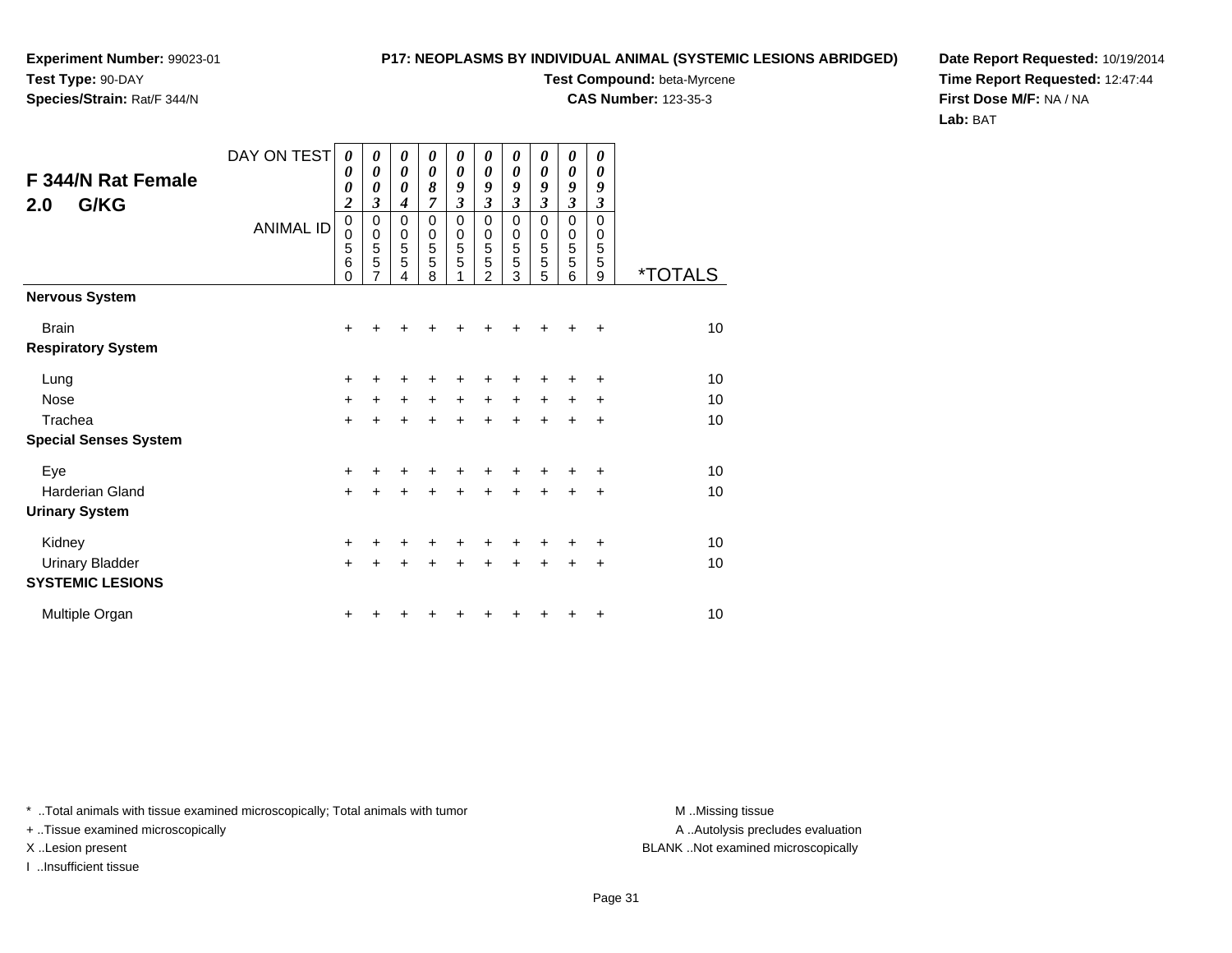# **Species/Strain:** Rat/F 344/N

### **P17: NEOPLASMS BY INDIVIDUAL ANIMAL (SYSTEMIC LESIONS ABRIDGED)**

**Test Compound:** beta-Myrcene

**CAS Number:** 123-35-3

**Date Report Requested:** 10/19/2014**Time Report Requested:** 12:47:44**First Dose M/F:** NA / NA**Lab:** BAT

|                              | DAY ON TEST      | 0                | 0                          | 0              | 0                          | 0                          | 0                          | 0                          | 0                          | 0                                              | 0                          |                       |
|------------------------------|------------------|------------------|----------------------------|----------------|----------------------------|----------------------------|----------------------------|----------------------------|----------------------------|------------------------------------------------|----------------------------|-----------------------|
| <b>F 344/N Rat Female</b>    |                  | 0<br>0           | 0<br>$\boldsymbol{\theta}$ | $\theta$<br>0  | 0<br>$\boldsymbol{\theta}$ | $\boldsymbol{\theta}$<br>0 | 0<br>$\boldsymbol{\theta}$ | $\boldsymbol{\theta}$<br>0 | 0<br>0                     | $\boldsymbol{\theta}$<br>$\boldsymbol{\theta}$ | 0<br>0                     |                       |
| G/KG<br>4.0                  |                  | $\boldsymbol{2}$ | $\mathfrak{z}$             | $\mathfrak{z}$ | $\mathfrak{z}$             | $\mathfrak{z}$             | $\mathfrak{z}$             | 3                          | 3                          | $\mathfrak{z}$                                 | 3                          |                       |
|                              | <b>ANIMAL ID</b> | 0<br>$\mathbf 0$ | $\mathbf 0$<br>$\pmb{0}$   | 0<br>0         | $\Omega$<br>$\mathbf 0$    | $\mathbf 0$<br>0           | $\mathbf 0$<br>$\mathbf 0$ | $\mathsf 0$<br>$\mathbf 0$ | $\mathbf 0$<br>$\mathbf 0$ | $\mathbf 0$<br>0                               | $\mathbf 0$<br>$\mathbf 0$ |                       |
|                              |                  | 6                | $6\phantom{1}6$            | 6              | $6\phantom{1}6$            | 6                          | $6\phantom{1}6$            | 6                          | 6                          | 6                                              | 6                          |                       |
|                              |                  | $\frac{5}{6}$    | 5                          | $\frac{5}{2}$  | 5<br>3                     | 5<br>4                     | 5<br>5                     | $\frac{5}{7}$              | 5<br>8                     | 5<br>9                                         | 6<br>0                     | <i><b>*TOTALS</b></i> |
| <b>Alimentary System</b>     |                  |                  |                            |                |                            |                            |                            |                            |                            |                                                |                            |                       |
| Esophagus                    |                  | +                | +                          | +              | +                          | +                          |                            | ٠                          | +                          | +                                              | +                          | 10                    |
| Intestine Large, Cecum       |                  | $\ddot{}$        | $\ddot{}$                  | $\ddot{}$      | $\ddot{}$                  | $\ddot{}$                  | $\ddot{}$                  | $\ddot{}$                  | +                          | $\ddot{}$                                      | +                          | 10                    |
| Intestine Large, Colon       |                  | +                | +                          | +              | +                          | +                          | $\pm$                      | $\ddot{}$                  | +                          | +                                              | +                          | 10                    |
| Intestine Large, Rectum      |                  | +                | $\ddot{}$                  | $\ddot{}$      | $\ddot{}$                  | $\ddot{}$                  | $\ddot{}$                  | $\ddot{}$                  | $\ddot{}$                  | $\ddot{}$                                      | $\ddot{}$                  | 10                    |
| Intestine Small, Duodenum    |                  | +                | $\ddot{}$                  | $\ddot{}$      | $\ddot{}$                  | $\ddot{}$                  | $\ddot{}$                  | $+$                        | $\ddot{}$                  | $\ddot{}$                                      | $\ddot{}$                  | 10                    |
| Intestine Small, Ileum       |                  | +                | +                          | +              | +                          | +                          | $\pm$                      | $\pm$                      | $\ddot{}$                  | +                                              | +                          | 10                    |
| Intestine Small, Jejunum     |                  | +                | $\ddot{}$                  | +              | $\ddot{}$                  | +                          | +                          | $\ddot{}$                  | $\ddot{}$                  | +                                              | $\ddot{}$                  | 10                    |
| Liver                        |                  | +                | $\ddot{}$                  | $\ddot{}$      | $\ddot{}$                  | $\ddot{}$                  | $\ddot{}$                  | $\ddot{}$                  | $\ddot{}$                  | $\ddot{}$                                      | $\ddot{}$                  | 10                    |
| Pancreas                     |                  | $\ddot{}$        | $\ddot{}$                  | $\ddot{}$      | +                          | $\ddot{}$                  | $\ddot{}$                  | $+$                        | $\ddot{}$                  | $\ddot{}$                                      | +                          | 10                    |
| Salivary Glands              |                  | +                | +                          | +              | +                          | +                          | +                          | $\ddot{}$                  | +                          | +                                              | +                          | 10                    |
| Stomach, Forestomach         |                  | $\ddot{}$        | $\ddot{}$                  | $\ddot{}$      | $\ddot{}$                  | $\ddot{}$                  | $+$                        | $\ddot{}$                  | $\ddot{}$                  | $\ddot{}$                                      | $\ddot{}$                  | 10                    |
| Stomach, Glandular           |                  | $\ddot{}$        | $\ddot{}$                  | $\ddot{}$      | $\ddot{}$                  | $\ddot{}$                  | $\ddot{}$                  | $\ddot{}$                  | ÷                          | $\ddot{}$                                      | $\ddot{}$                  | 10                    |
| <b>Cardiovascular System</b> |                  |                  |                            |                |                            |                            |                            |                            |                            |                                                |                            |                       |
| <b>Blood Vessel</b>          |                  | +                |                            | +              | +                          | +                          |                            |                            |                            | +                                              | +                          | 10                    |
| Heart                        |                  | $\ddot{}$        | ÷                          | $\ddot{}$      | $\ddot{}$                  | $\ddot{}$                  | $\ddot{}$                  | $\ddot{}$                  | ÷                          | $\ddot{}$                                      | $\ddot{}$                  | 10                    |
| <b>Endocrine System</b>      |                  |                  |                            |                |                            |                            |                            |                            |                            |                                                |                            |                       |
| <b>Adrenal Cortex</b>        |                  | +                | +                          | +              | +                          | +                          |                            |                            |                            | +                                              | +                          | 10                    |
| Adrenal Medulla              |                  | +                | $\ddot{}$                  | $\ddot{}$      | $\ddot{}$                  | $\ddot{}$                  | $\ddot{}$                  | $\ddot{}$                  | $\ddot{}$                  | $\ddot{}$                                      | +                          | 10                    |
| Islets, Pancreatic           |                  | +                | +                          | +              | +                          | +                          | $\ddot{}$                  | $\pm$                      | +                          | +                                              | +                          | 10                    |
| Parathyroid Gland            |                  | +                | +                          | +              | +                          | +                          | $\ddot{}$                  | +                          | +                          | $\ddot{}$                                      | +                          | 10                    |

\* ..Total animals with tissue examined microscopically; Total animals with tumor **M** . Missing tissue M ..Missing tissue

+ ..Tissue examined microscopically

I ..Insufficient tissue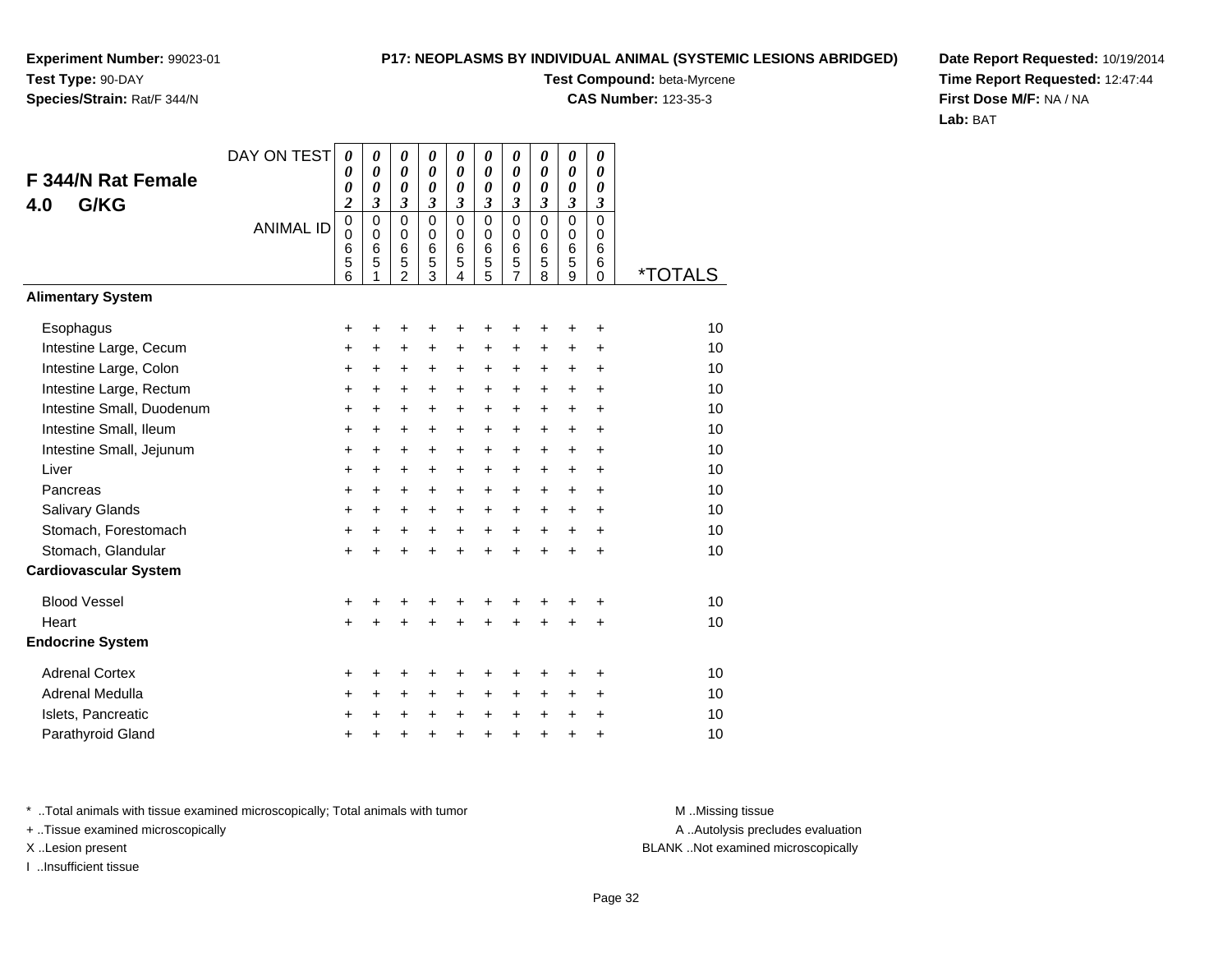### **P17: NEOPLASMS BY INDIVIDUAL ANIMAL (SYSTEMIC LESIONS ABRIDGED)**

**Test Compound:** beta-Myrcene**CAS Number:** 123-35-3

**Experiment Number:** 99023-01**Test Type:** 90-DAY

## **Species/Strain:** Rat/F 344/N

**Date Report Requested:** 10/19/2014**Time Report Requested:** 12:47:44**First Dose M/F:** NA / NA**Lab:** BAT

| <b>F 344/N Rat Female</b><br>G/KG<br>4.0<br><b>Pituitary Gland</b> | DAY ON TEST<br><b>ANIMAL ID</b> | $\boldsymbol{\theta}$<br>0<br>0<br>$\overline{\mathbf{c}}$<br>$\mathbf 0$<br>$\mathbf 0$<br>6<br>$\frac{5}{6}$<br>$\ddot{}$ | $\boldsymbol{\theta}$<br>0<br>0<br>3<br>$\mathbf 0$<br>0<br>6<br>5<br>$\ddot{}$ | 0<br>$\boldsymbol{\theta}$<br>$\boldsymbol{\theta}$<br>3<br>$\mathbf 0$<br>$\pmb{0}$<br>6<br>5<br>$\overline{c}$<br>$\ddot{}$ | $\boldsymbol{\theta}$<br>$\boldsymbol{\theta}$<br>$\boldsymbol{\theta}$<br>$\boldsymbol{\beta}$<br>$\mathbf 0$<br>$\mathbf 0$<br>6<br>5<br>3<br>$+$ | 0<br>0<br>0<br>$\overline{\mathbf{3}}$<br>$\mathbf 0$<br>0<br>6<br>5<br>4<br>$\ddot{}$ | $\boldsymbol{\theta}$<br>$\boldsymbol{\theta}$<br>$\boldsymbol{\theta}$<br>$\mathfrak{z}$<br>$\mathbf 0$<br>0<br>6<br>5<br>5<br>$\ddot{}$ | 0<br>$\boldsymbol{\theta}$<br>$\boldsymbol{\theta}$<br>$\overline{\mathbf{3}}$<br>$\mathbf 0$<br>0<br>6<br>5<br>$\overline{7}$ | 0<br>0<br>0<br>$\boldsymbol{\mathfrak{z}}$<br>$\mathbf 0$<br>$\pmb{0}$<br>$\,6$<br>$\sqrt{5}$<br>8 | $\boldsymbol{\theta}$<br>$\boldsymbol{\theta}$<br>$\boldsymbol{\theta}$<br>$\mathfrak{z}$<br>$\mathbf 0$<br>0<br>6<br>5<br>9<br>$\ddot{}$ | $\boldsymbol{\theta}$<br>$\boldsymbol{\theta}$<br>$\boldsymbol{\theta}$<br>$\mathfrak{z}$<br>$\mathbf 0$<br>0<br>6<br>6<br>$\mathbf 0$<br>$\ddot{}$ | <i><b>*TOTALS</b></i><br>10 |
|--------------------------------------------------------------------|---------------------------------|-----------------------------------------------------------------------------------------------------------------------------|---------------------------------------------------------------------------------|-------------------------------------------------------------------------------------------------------------------------------|-----------------------------------------------------------------------------------------------------------------------------------------------------|----------------------------------------------------------------------------------------|-------------------------------------------------------------------------------------------------------------------------------------------|--------------------------------------------------------------------------------------------------------------------------------|----------------------------------------------------------------------------------------------------|-------------------------------------------------------------------------------------------------------------------------------------------|-----------------------------------------------------------------------------------------------------------------------------------------------------|-----------------------------|
| <b>Thyroid Gland</b>                                               |                                 | $\ddot{}$                                                                                                                   | $\ddot{}$                                                                       | $\ddot{}$                                                                                                                     | $\ddot{}$                                                                                                                                           | $\ddot{}$                                                                              | $\ddot{}$                                                                                                                                 | $\ddot{}$<br>$\ddot{}$                                                                                                         | $\ddot{}$<br>$\ddot{}$                                                                             | $\ddot{}$                                                                                                                                 | $\ddot{}$                                                                                                                                           | 10                          |
| <b>General Body System</b>                                         |                                 |                                                                                                                             |                                                                                 |                                                                                                                               |                                                                                                                                                     |                                                                                        |                                                                                                                                           |                                                                                                                                |                                                                                                    |                                                                                                                                           |                                                                                                                                                     |                             |
| <b>NONE</b><br><b>Genital System</b>                               |                                 |                                                                                                                             |                                                                                 |                                                                                                                               |                                                                                                                                                     |                                                                                        |                                                                                                                                           |                                                                                                                                |                                                                                                    |                                                                                                                                           |                                                                                                                                                     |                             |
| <b>Clitoral Gland</b>                                              |                                 | $\ddot{}$                                                                                                                   | +                                                                               | +                                                                                                                             |                                                                                                                                                     | +                                                                                      | +                                                                                                                                         | +                                                                                                                              | +                                                                                                  | +                                                                                                                                         | +                                                                                                                                                   | 10                          |
| Ovary                                                              |                                 | $\ddot{}$                                                                                                                   | +                                                                               | $\pm$                                                                                                                         | $\ddot{}$                                                                                                                                           | $\ddot{}$                                                                              | $\ddot{}$                                                                                                                                 | $\ddot{}$                                                                                                                      | $\ddot{}$                                                                                          | $\pm$                                                                                                                                     | $\ddot{}$                                                                                                                                           | 10                          |
| <b>Uterus</b>                                                      |                                 | $\ddot{}$                                                                                                                   |                                                                                 |                                                                                                                               |                                                                                                                                                     | $\ddot{}$                                                                              | $\ddot{}$                                                                                                                                 | $\ddot{}$                                                                                                                      | $\pm$                                                                                              | +                                                                                                                                         | +                                                                                                                                                   | 10                          |
| <b>Hematopoietic System</b>                                        |                                 |                                                                                                                             |                                                                                 |                                                                                                                               |                                                                                                                                                     |                                                                                        |                                                                                                                                           |                                                                                                                                |                                                                                                    |                                                                                                                                           |                                                                                                                                                     |                             |
| <b>Bone Marrow</b>                                                 |                                 | +                                                                                                                           | ٠                                                                               | ٠                                                                                                                             |                                                                                                                                                     | +                                                                                      | ٠                                                                                                                                         | $\ddot{}$                                                                                                                      | +                                                                                                  | ٠                                                                                                                                         | $\ddot{}$                                                                                                                                           | 10                          |
| Lymph Node, Mandibular                                             |                                 | M                                                                                                                           | M                                                                               | M                                                                                                                             | M                                                                                                                                                   | M                                                                                      | M                                                                                                                                         | M                                                                                                                              | M                                                                                                  | M                                                                                                                                         | M                                                                                                                                                   | $\mathbf 0$                 |
| Lymph Node, Mesenteric                                             |                                 | $\ddot{}$                                                                                                                   | $\pm$                                                                           | +                                                                                                                             | $\ddot{}$                                                                                                                                           | +                                                                                      | +                                                                                                                                         | +                                                                                                                              | +                                                                                                  | $\ddot{}$                                                                                                                                 | +                                                                                                                                                   | 10                          |
| Spleen                                                             |                                 | +                                                                                                                           | $\ddot{}$                                                                       | +                                                                                                                             | $\ddot{}$                                                                                                                                           | +                                                                                      | $\ddot{}$                                                                                                                                 | $\ddot{}$                                                                                                                      | +                                                                                                  | $\ddot{}$                                                                                                                                 | $\ddot{}$                                                                                                                                           | 10                          |
| Thymus                                                             |                                 | $\ddot{}$                                                                                                                   | $\ddot{}$                                                                       | $\ddot{}$                                                                                                                     | $\ddot{}$                                                                                                                                           | $\ddot{}$                                                                              | $\ddot{}$                                                                                                                                 | $\ddot{}$                                                                                                                      | $\ddot{}$                                                                                          | $\ddot{}$                                                                                                                                 | +                                                                                                                                                   | 10                          |
| <b>Integumentary System</b>                                        |                                 |                                                                                                                             |                                                                                 |                                                                                                                               |                                                                                                                                                     |                                                                                        |                                                                                                                                           |                                                                                                                                |                                                                                                    |                                                                                                                                           |                                                                                                                                                     |                             |
| <b>Mammary Gland</b>                                               |                                 | +                                                                                                                           |                                                                                 |                                                                                                                               |                                                                                                                                                     |                                                                                        | +                                                                                                                                         | +                                                                                                                              | +                                                                                                  | +                                                                                                                                         | +                                                                                                                                                   | 10                          |
| Skin                                                               |                                 | $\ddot{}$                                                                                                                   |                                                                                 | $\ddot{}$                                                                                                                     | +                                                                                                                                                   | $\ddot{}$                                                                              | $\ddot{}$                                                                                                                                 | $\ddot{}$                                                                                                                      | $\ddot{}$                                                                                          | $\ddot{}$                                                                                                                                 | $\ddot{}$                                                                                                                                           | 10                          |
| <b>Musculoskeletal System</b>                                      |                                 |                                                                                                                             |                                                                                 |                                                                                                                               |                                                                                                                                                     |                                                                                        |                                                                                                                                           |                                                                                                                                |                                                                                                    |                                                                                                                                           |                                                                                                                                                     |                             |
| <b>Bone</b>                                                        |                                 | +                                                                                                                           | ٠                                                                               |                                                                                                                               |                                                                                                                                                     |                                                                                        | +                                                                                                                                         | +                                                                                                                              | +                                                                                                  | +                                                                                                                                         | +                                                                                                                                                   | 10                          |

\* ..Total animals with tissue examined microscopically; Total animals with tumor **M** . Missing tissue M ..Missing tissue

+ ..Tissue examined microscopically

I ..Insufficient tissue